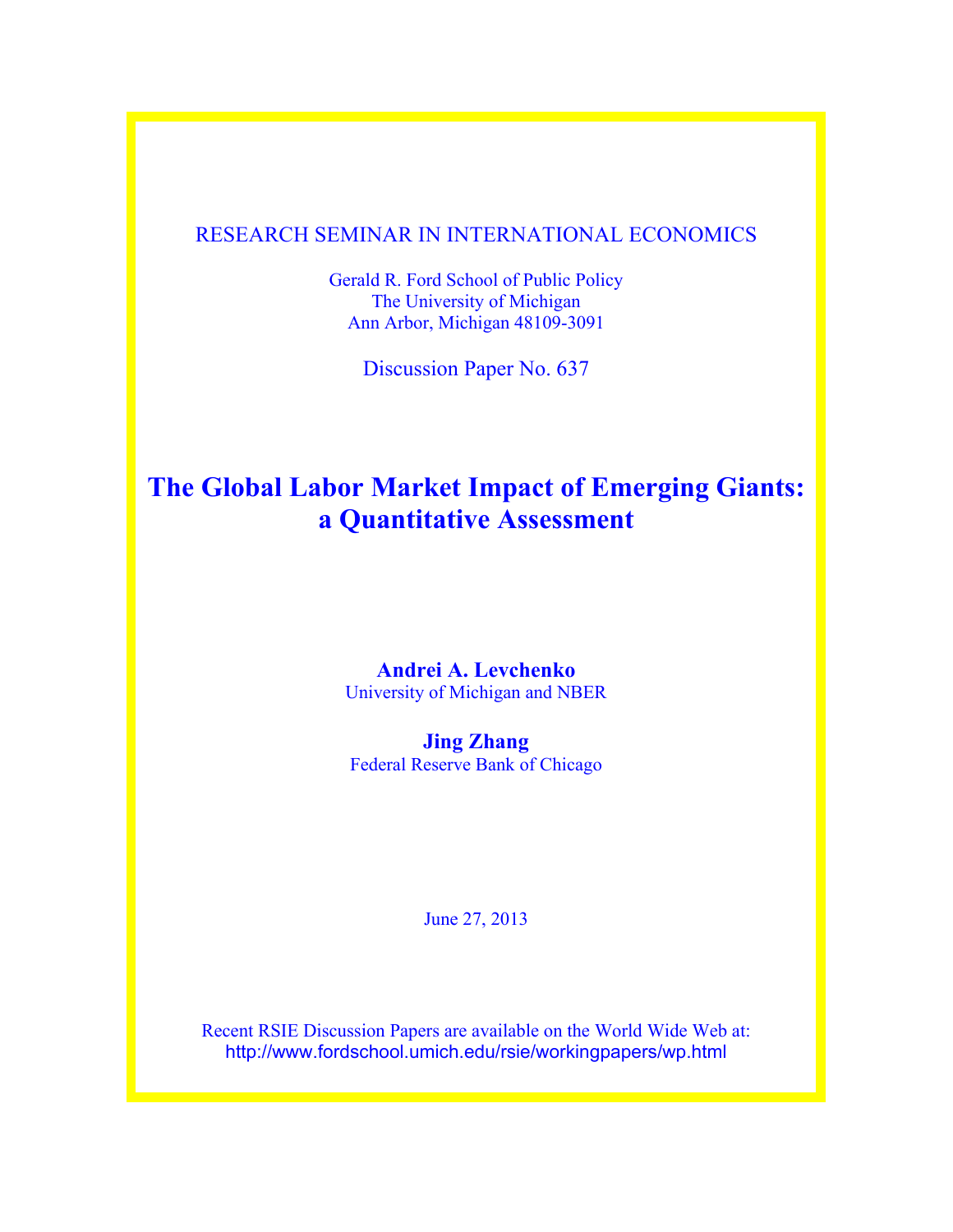# The Global Labor Market Impact of Emerging Giants: a Quantitative Assessment<sup>∗</sup>

Andrei A. Levchenko University of Michigan and NBER

Jing Zhang Federal Reserve Bank of Chicago

June 27, 2013

#### Abstract

This paper investigates both aggregate and distributional impacts of the trade integration of China, India, and Central and Eastern Europe in a quantitative multi-country multi-sector model, comparing outcomes with and without factor market frictions. Under perfect withincountry factor mobility, the gains to the rest of the world from trade integration of emerging giants are 0.37%, ranging from −0.37% for Honduras to 2.28% for Sri Lanka. Reallocation of factors across sectors contributes relatively little to the aggregate gains, but has large distributional effects. The aggregate gains to the rest of the world are only 0.065 percentage points lower when neither capital nor labor can move across sectors within a country. On the other hand, the distributional effects of the emerging giants' trade integration are an order of magnitude larger, with changes in real factor returns ranging from  $-5\%$  to  $5\%$  across sectors in most countries. The workers and capital owners in emerging giants' comparative advantage sectors such as Textiles and Wearing Apparel experience greatest losses, while factor owners in Printing and Medical, Precision and Optical Instruments normally gain the most.

JEL Classifications: F11, F15, F16

Keywords: factor markets, Ricardian models of trade, welfare, distributional impact

<sup>∗</sup>We are grateful to the editors (Pierre-Olivier Gourinchas, Ayhan Kose, and Prakash Loungani), Rafael Dix-Carneiro, two anonymous referees, and conference participants at the IMF Jacques Polak Annual Research Conference, CEPR ESSIM, and Barcelona GSE Summer Forum for helpful suggestions. The views expressed in this paper are those of the authors and do not necessarily represent those of the Federal Reserve Bank of Chicago, the Federal Reserve System, or its Board of Governors. E-mail: alev@umich.edu, jing.zhang@chi.frb.org.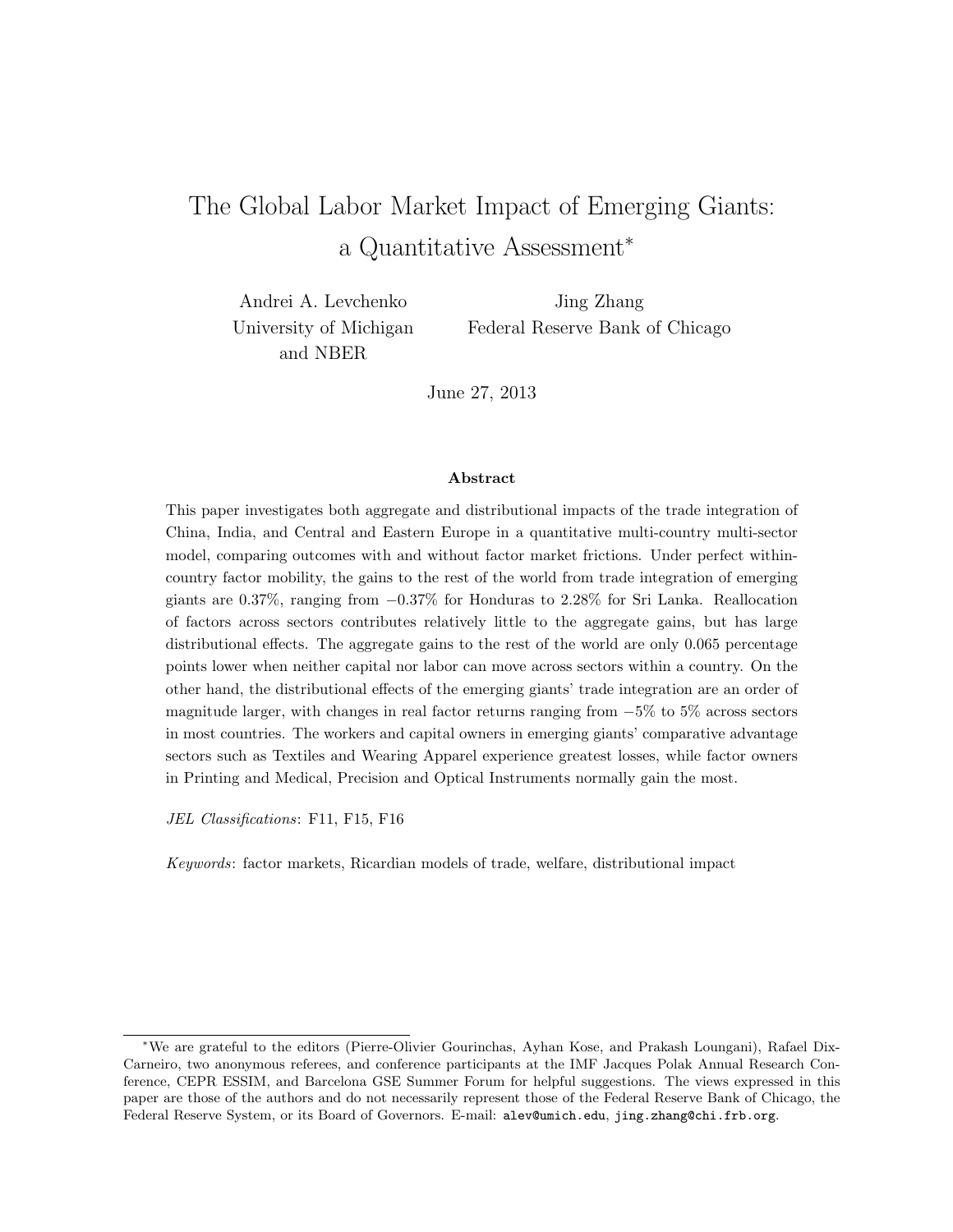# 1 Introduction

The biggest event in world trade in te last 20 years is the rapid integration of emerging giants: China, India, and Central and Eastern European countries (CEECs). Their export growth since 1990 has been nothing short of spectacular: 12-fold in China, 8-fold in CEECs, and 6-fold in India. Together, these countries now account for 20% of world trade, up from 6% in 1990 (Figure 1). The rise of emerging giants raises two important questions. First, what is the aggregate welfare impact of emerging giants' trade integration on economies around the world, and what are the distributional impacts across sectors within a country? And second, how do factor market frictions affect these outcomes?

While the increased global trade integration should benefit the world as a whole, the gains to individual countries and sectors are likely to vary. When it comes to the aggregate gains, some countries – those with comparative advantages similar to the emerging giants – may lose from the giants' integration into global trade. For instance, there is some evidence that the growing importance of China has reduced export demand for a number of emerging market countries (Hanson and Robertson 2010), and it has been conjectured that the rise of China has been partly responsible for slower than expected economic growth in Mexico (Hanson 2010).

At the same time, trade integration of emerging giants will create both winners and losers within a country even if the aggregate gains are positive. There is a great deal of evidence that factor market reallocations in response to trade liberalization are far from frictionless (Artuç 2009, Artuç, Chaudhuri and McLaren 2010, Dix-Carneiro 2011). OECD (2005) provides evidence that developed country workers displaced by import competition experienced longer unemployment spells and larger income losses compared to workers losing jobs for other reasons. Autor, Dorn and Hanson (2012a) and Autor, Dorn, Hanson and Song (2012b) find a large differential impact of Chinese imports to the U.S. across local labor markets and individual workers. Relatedly, International Monetary Fund (2005) shows that the rise of emerging market exports contributed to the fall in the labor share of GDP in the OECD countries.

Not surprisingly, these developments led to a great deal of discussion about the optimal policies to address trade-induced labor market adjustments (OECD 2005, 2012), as well as concrete policy responses. In the U.S., the Trade Adjustment Assistance program was expanded significantly in 2009 (GAO 2012). At the same time, there were legislative proposals to raise tariffs on Chinese imports in retaliation for China's alleged currency manipulation (New York Times 2011).

This paper develops the first comprehensive global-scale quantitative welfare assessment of both aggregate and distributional effects of the emerging giants' trade integration. A modelbased assessment is crucial for the following reasons. First and foremost, evaluating the impact of emerging giants on other countries requires finding the counterfactual equilibrium that would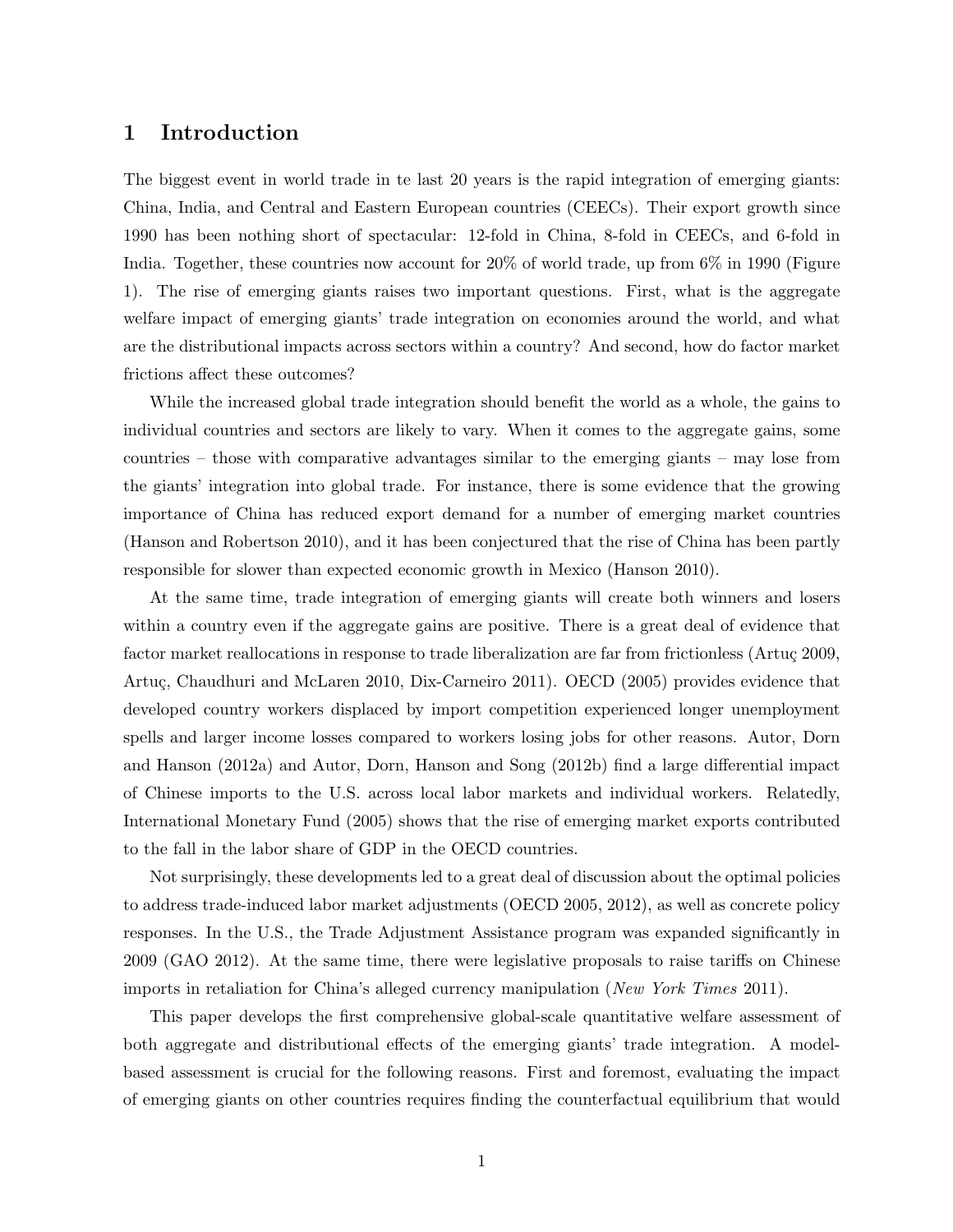obtain in the absence of trade with the emerging giants. If a country cannot trade with the emerging giants, its trade with all of its other trading partners will change, which would in turn change the trade of its trading partners with other partners, and so on. The impact of emerging giants on each country depends on the magnitude and nature of that adjustment. A fully specified model allows us to calculate the counterfactual production allocations and trade flows, and the resulting counterfactual welfare. A regression estimation-based exercise cannot adequately capture the notion of a general equilibrium counterfactual and the associated complex changes in production and trade flows. Second, a fully specified model enables us to make statements about welfare. Computing welfare changes requires accounting for changes not just in (relative) factor prices, but goods prices as well, since gains from trade will be reaped partly through reductions in the latter. While our approach takes those into account, doing so is generally inaccessible to empirical work, in which relative factor prices or relative incomes are normally the objects of analysis. And third, we adopt an explicitly global perspective and analyze the impact of emerging giants on a wide variety of countries. In contrast to one-country studies such as Autor et al. (2012a), this allows us to detect and quantify some general patterns in the worldwide results.

Our analysis extends the large-scale quantitative model of the world economy recently developed by Levchenko and Zhang (2011, 2012). We build a multi-sector Ricardian-Heckscher-Ohlin model that incorporates a number of realistic features, such as multiple factors of production, an explicit non-traded sector, the full specification of input-output linkages between the sectors, and both inter- and intra-industry trade. The model is estimated using data on production and trade to yield sector-level productivities for 19 manufacturing sectors and a sample of 75 countries that includes China, India, all major CEECs, as well as virtually all of the other important economies in the world. Having estimated and solved for the long-run equilibrium of the model, we simulate the trade opening of the emerging giants under two extreme sets of assumptions: perfect withincountry factor mobility and no factor mobility across sectors. This exercise allows us to isolate the impact of factor market frictions. In addition, we focus separately on frictions in the labor and capital markets, to identify which ones are more important for reaping the full gains from trade.

The main results can be summarized as follows. First, the gains to the rest of the world from integration of emerging giants under perfect factor mobility are 0.37%, ranging from −0.37% for Honduras to 2.28% for Sri Lanka. Second, reallocation of factors across sectors contributes relatively little to these gains: the welfare gains to the rest of the world are only about 0.065 percentage points lower in the fixed-factors version of the model in which neither capital nor labor can move across sectors within a country. Thus the aggregate gains from trade with emerging giants come largely from intra-industry trade.

Third, there are strong complementarities between reallocation of labor and capital across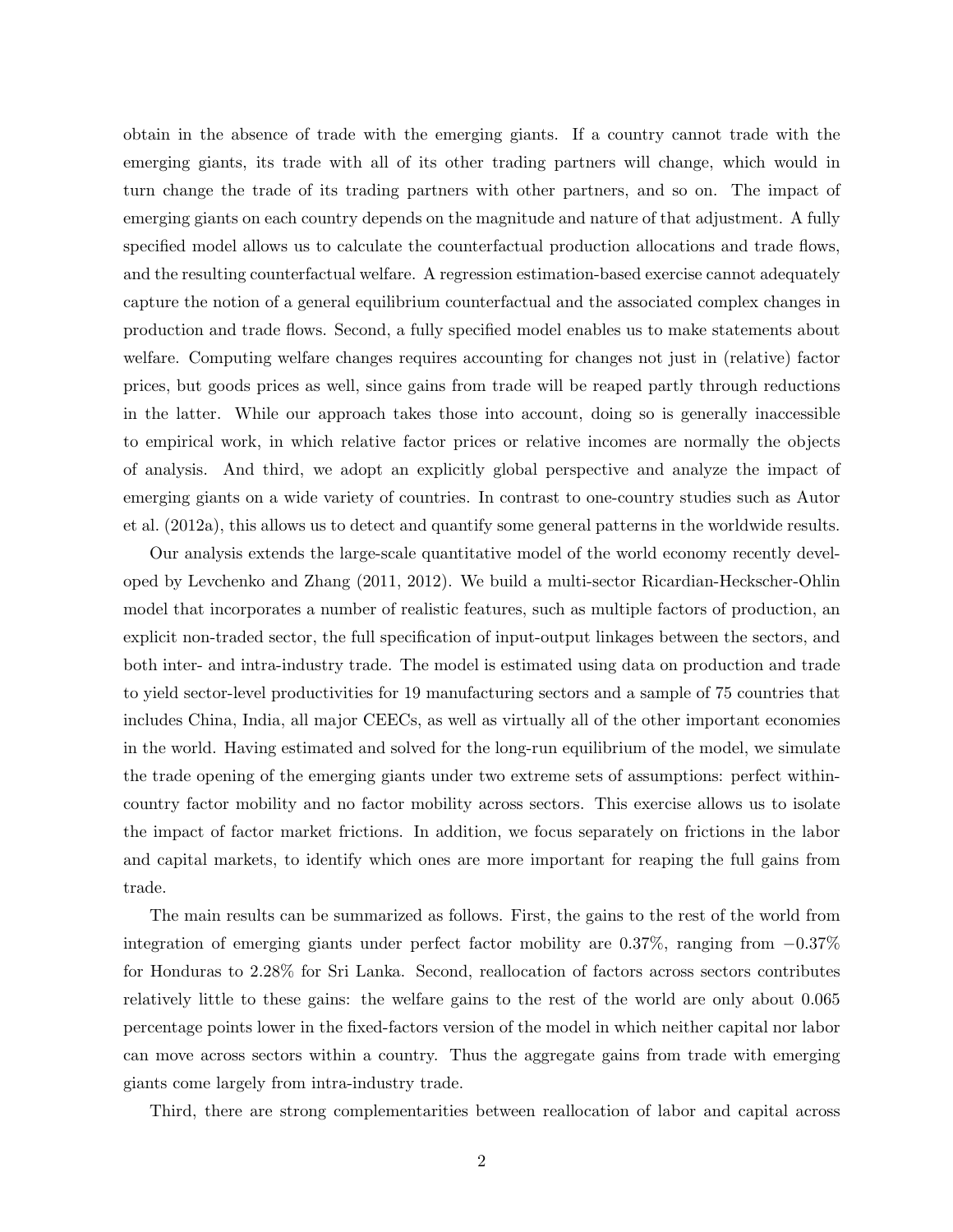sectors. Versions of the model with immobile labor but mobile capital, or with immobile capital but mobile labor produce welfare changes that are quite close to the outcome when both factors are immobile. This suggests that to reap the full benefits of sectoral reallocation due to globalization, it is essential that both labor and capital markets function smoothly. Just one inflexible factor market, be it rigid labor markets (as in continental Europe), or poor capital markets (as in much of the developing world) will, quantitatively, negate the benefits of reallocation in the other factor markets.

Fourth, with imperfect factor mobility the distributional consequences of the emerging giants' integration are an order of magnitude greater than the aggregate consequences. While the aggregate gains to the rest of the world tend to amount to a fraction of a percent, in a typical country changes in real wages and returns to capital range from  $-5\%$  to  $5\%$  across sectors. As a group, emerging giants' comparative advantage is in light manufacturing industries such as Textiles and Wearing Apparel, and their comparative disadvantage is in high-tech manufacturing industries such as Printing and Medical, Precision and Optical Instruments. Not surprisingly, in the rest of the world the workers and capital owners in light manufacturing experience greatest losses, while factor owners in high-tech sectors normally gain the most. Controlling for country and sector fixed effects, sectors with higher productivity tend to benefit the most/lose the least from trade opening.

Methodologically, our work builds on recent quantitative welfare assessments of trade integration in multi-sector Ricardian models (Shikher 2011, Caliendo and Parro 2010, Costinot, Donaldson and Komunjer 2012). A number of studies analyze the long-run aggregate impact of some of the emerging giant countries on welfare around the world (Coleman 2007, Hsieh and Ossa 2011, Levchenko and Zhang 2012, di Giovanni, Levchenko and Zhang 2013). This paper is the first to quantitatively explore the consequences of factor market frictions in this type of framework. In addition, because the trade integration of these emerging giant countries has been concurrent, we consider their joint global welfare impact.

Our work is also related to the Computable General Equilibrium (CGE) assessments of trade integration of the major emerging markets: see, e.g., Francois and Wignaraja (2008) and Ghosh and Rao (2010) for China, and Baldwin, Francois and Portes (1997), Brown, Deardorff, Djankov and Stern (1997), Hertel, Brockmeier and Swaminathan (1997), and Baourakis, Lakatos and Xepapadeas (2008) for Eastern Europe. Unlike the traditional CGE approach, our quantitative framework is based on Eaton and Kortum (2002)'s Ricardian model of trade with endogenous specialization both within and across sectors, which enables us to relate our findings to comparative advantage. Our global general equilibrium approach complements recent micro-level studies of the impact of trade with emerging markets in developed countries, such as Autor et al. (2012a), Bloom, Draca and Van Reenen (2011), and Hummels, Jorgensen, Munch and Xiang (2011).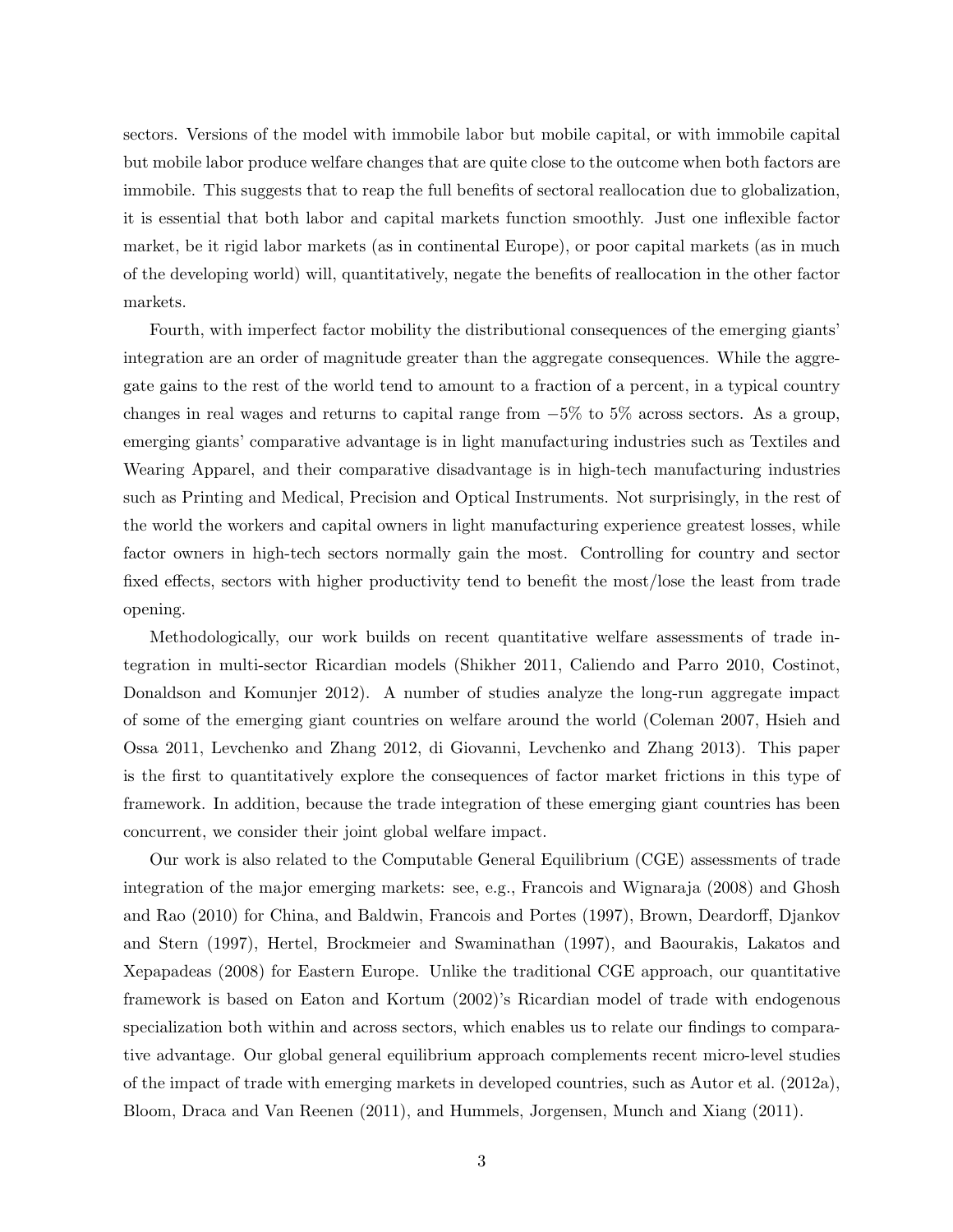Before moving on to the description of the model and the results, we outline some limitations of our analysis. Our model features fixed labor supply, and thus cannot be used to explore the role of emerging giants in the phenomenon of workers permanently leaving the labor force and the resulting reduction in aggregate employment. We conjecture that allowing for the possibility of workers leaving the labor force would reduce the labor supply in the import-competing industries, which would mitigate the adverse wage impact on the active workers. On the other hand the welfare impact on those leaving the labor force would then depend on their utility from not working. Similarly for capital, our analysis ignores the endogenous response of either domestic capital accumulation or cross-border capital flows to the opening of emerging giants. We do not have a working model of cross-border capital mobility that can be adapted to a large-scale cross-sectional quantitative model like ours, and developing such a model is beyond the scope of the paper. Our current framework also cannot be used to evaluate the role emerging giants may have played in the permanent de-industrialization process observed in a number of advanced economies. To capture this effect, the model would need to be augmented to incorporate tradeable services. Unfortunately, the data required for estimating the model with tradeable services are not currently available.

Finally, any exploration of the distributional effects of trade liberalization will depend on the level of sectoral disaggregation used in the analysis. In the immobile-factor equilibrium, our exercise by construction assumes that factors are specific to the sector at the level of disaggregation we employ (19 tradeable sectors and 1 non-tradeable).<sup>1</sup> Outcomes would differ if in reality factors were specific to much more narrowly defined activities. For instance, one of the sectors in our analysis is textiles, and thus our assumption is that a textile worker's skills are deployable in all types of textiles. However, if the skills of workers in cotton textiles were very different from the skills of workers in wool textiles, and cotton and wool sectors experienced very different trade shocks, then our analysis would likely understate the distributional impact of the trade shocks.

The rest of the paper is organized as follows. Section 2 lays out the quantitative framework and discusses the details of calibration and estimation. Section 3 discusses the main results, and Section 4 concludes.

<sup>&</sup>lt;sup>1</sup>Our choice of the level of disaggregation is dictated by two considerations. The first is data availability: we require domestic output data, which are not available at much finer levels of disaggregation for as large a sample of countries as we would like. The second is conceptual: to make our framework tractable, we impose an Eaton and Kortum (2002) structure within each sector. That is, within each sector there is a continuum of varieties that can be produced in all countries but with different productivities. This ensures interior trade shares in each country and sector, and makes a large-scale quantitative analysis possible. Making sectors much more disaggregated will strain the assumption that there is still a continuum of varieties in each sector and all trade shares are interior.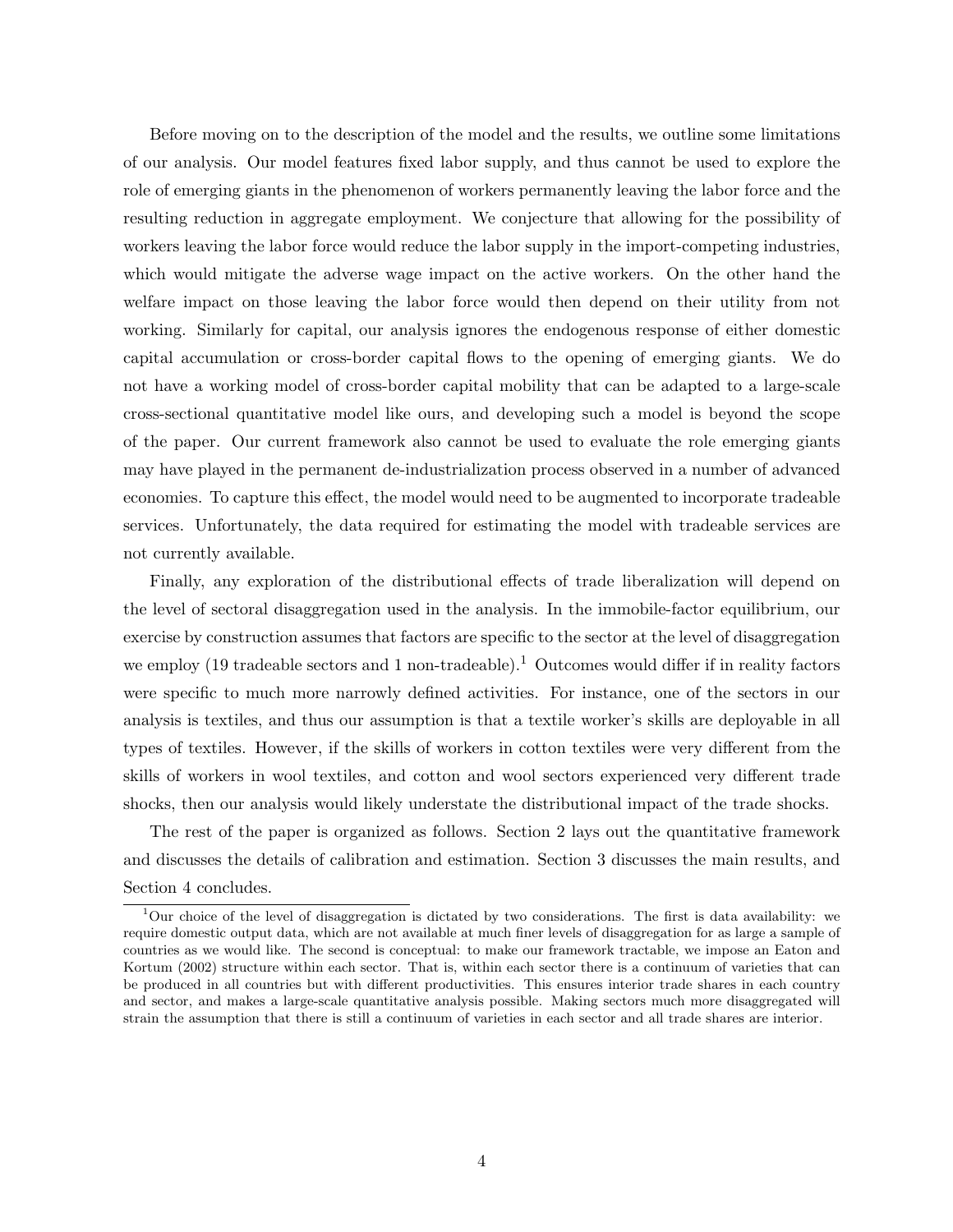## 2 Quantitative Framework

#### 2.1 The Environment

The world is comprised of N countries, indexed by n and i. There are J tradeable sectors, plus one nontradeable sector  $J + 1$ . Utility over these sectors in country n is given by

$$
U_n = \left(\sum_{j=1}^{J} \omega_j^{\frac{1}{\eta}} \left(Y_n^j\right)^{\frac{\eta-1}{\eta}}\right)^{\frac{\eta}{\eta-1}\xi_n} \left(Y_n^{J+1}\right)^{1-\xi_n},\tag{1}
$$

where  $\xi_n$  denotes the Cobb-Douglas weight for the tradeable sector composite good,  $\eta$  is the elasticity of substitution between the tradeable sectors,  $\omega_j$  is the taste parameter for tradeable sector j,  $Y_n^{J+1}$  is the nontradeable-sector composite good, and  $Y_n^j$  is the composite good in tradeable sector j.

Each sector j aggregates a continuum of varieties  $q \in [0, 1]$  unique to each sector using a CES production function:

$$
Q_n^j = \left[ \int_0^1 Q_n^j(q)^{\frac{\varepsilon-1}{\varepsilon}} dq \right]^{\frac{\varepsilon}{\varepsilon-1}},
$$

where  $\varepsilon$  denotes the elasticity of substitution across varieties q,  $Q_n^j$  is the total output of sector j in country n, and  $Q_n^j(q)$  is the amount of variety q that is used in production in sector j and country *n*. Producing one unit of good *q* in sector *j* in country *n* requires  $\frac{1}{z_n^j(q)}$  input bundles.

Production uses labor  $(L)$ , capital  $(K)$ , and intermediate inputs from other sectors. The cost of an input bundle is:

$$
c_n^j = \left( (w_n^j)^{\alpha_j} (r_n^j)^{1-\alpha_j} \right)^{\beta_j} \left( \prod_{k=1}^{J+1} \left( p_n^k \right)^{\gamma_{k,j}} \right)^{1-\beta_j},
$$

where  $w_n^j$  is the wage of workers in sector j,  $r_n^j$  is the return to capital installed in sector j, and  $p_n^k$  is the price of intermediate input from sector k. The value-added based labor intensity is given by  $\alpha_j$ , and the share of value added in total output by  $\beta_j$ . Both vary by sector. The shares of inputs from other sectors,  $\gamma_{k,j}$  vary by output industry j as well as input industry k.

Following Eaton and Kortum (2002, henceforth EK), productivity  $z_n^j(q)$  for each  $q \in [0,1]$  in each sector  $j$  is random, and drawn from the Fréchet distribution with cdf:

$$
F_n^j(z) = e^{-T_n^j z^{-\theta}}.
$$

In this distribution, the absolute advantage term  $T_n^j$  varies by both country and sector, with higher values of  $T_n^j$  implying higher average productivity draws in sector j in country n. The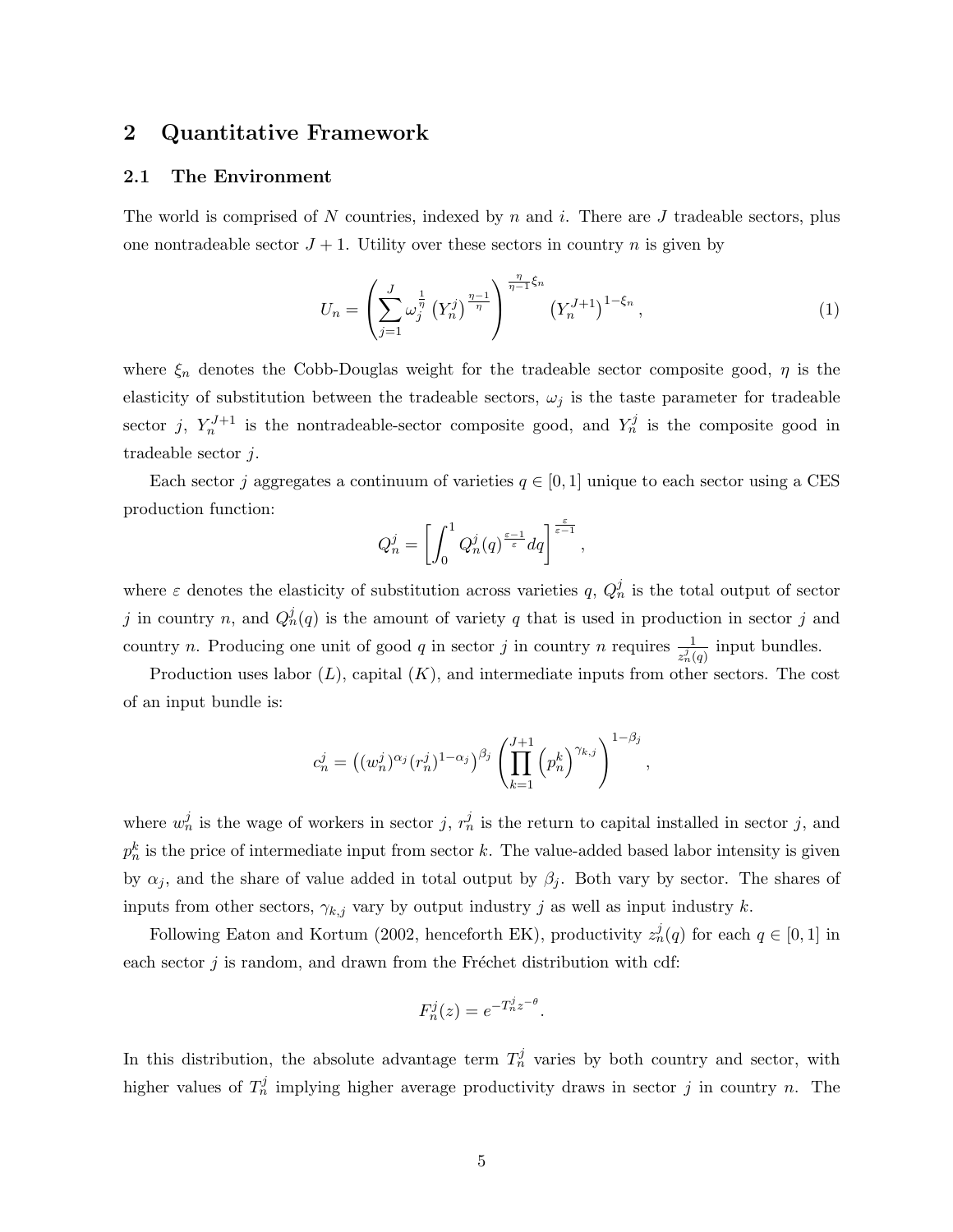parameter  $\theta$  captures dispersion, with larger values of  $\theta$  implying smaller dispersion in draws.

The production cost of one unit of good q in sector j and country n is thus equal to  $c_n^j/z_n^j(q)$ . Each country can produce each good in each sector, and international trade is subject to iceberg costs:  $d_{ni}^j > 1$  units of good q produced in sector j in country i must be shipped to country n in order for one unit to be available for consumption there. The trade costs need not be symmetric  $-d_{ni}^{j}$  need not equal  $d_{in}^{j}$  – and will vary by sector. We normalize  $d_{nn}^{j} = 1$  for any n and j.

All the product and factor markets are perfectly competitive, and thus the price at which country i supplies tradeable good  $q$  in sector  $j$  to country  $n$  is:

$$
p_{ni}^j(q) = \left(\frac{c_i^j}{z_i^j(q)}\right) d_{ni}^j.
$$

Buyers of each good  $q$  in tradeable sector  $j$  in country  $n$  will only buy from the cheapest source country, and thus the price actually paid for this good in country  $n$  will be:

$$
p_n^j(q) = \min_{i=1,\dots,N} \{p_{ni}^j(q)\}.
$$

#### 2.2 Characterization of Equilibrium

The competitive equilibrium of this model world economy consists of a set of prices, allocation rules, and trade shares such that (i) given the prices, all firms' inputs satisfy the first-order conditions, and their output is given by the production function; (ii) given the prices, the consumers' demand satisfies the first-order conditions; (iii) the prices ensure the market clearing conditions for labor, capital, tradeable goods and nontradeable goods; (iv) trade shares ensure balanced trade for each country.

The set of prices includes the wage rates  $\{w_n^j\}_{j=1}^{J+1}$ , the rental rates  $\{r_n^j\}_{j=1}^{J+1}$ , the sectoral prices  $\{p_n^j\}_{j=1}^{J+1}$ , and the aggregate price  $P_n$  in each country n. The allocation rules include final consumption demand  ${Y_n^j}_{j=1}^{j+1}$ , total demand  ${Q_n^j}_{j=1}^{j+1}$  (both final and intermediate goods) for each sector, and potentially the capital and labor allocation across sectors  $\{K_n^j, L_n^j\}_{j=1}^{J+1}$ . The trade shares include the expenditure share  $\pi_{ni}^j$  in country n on goods coming from country i in sector j.

We distinguish between 4 types of equilibria, that differ in the assumptions on factor market frictions: (i) flexible-factors equilibrium, in which both capital and labor are free to move across sectors; (ii) fixed-factors equilibrium, in which both capital and labor belong to a particular sector and cannot move across sectors; (iii) flexible-labor, fixed-capital equilibrium, in which capital cannot move across sectors but labor can do so frictionlessly, and (iv) flexible-capital, fixed-labor equilibrium, in which labor cannot move across sectors but capital can do so frictionlessly. All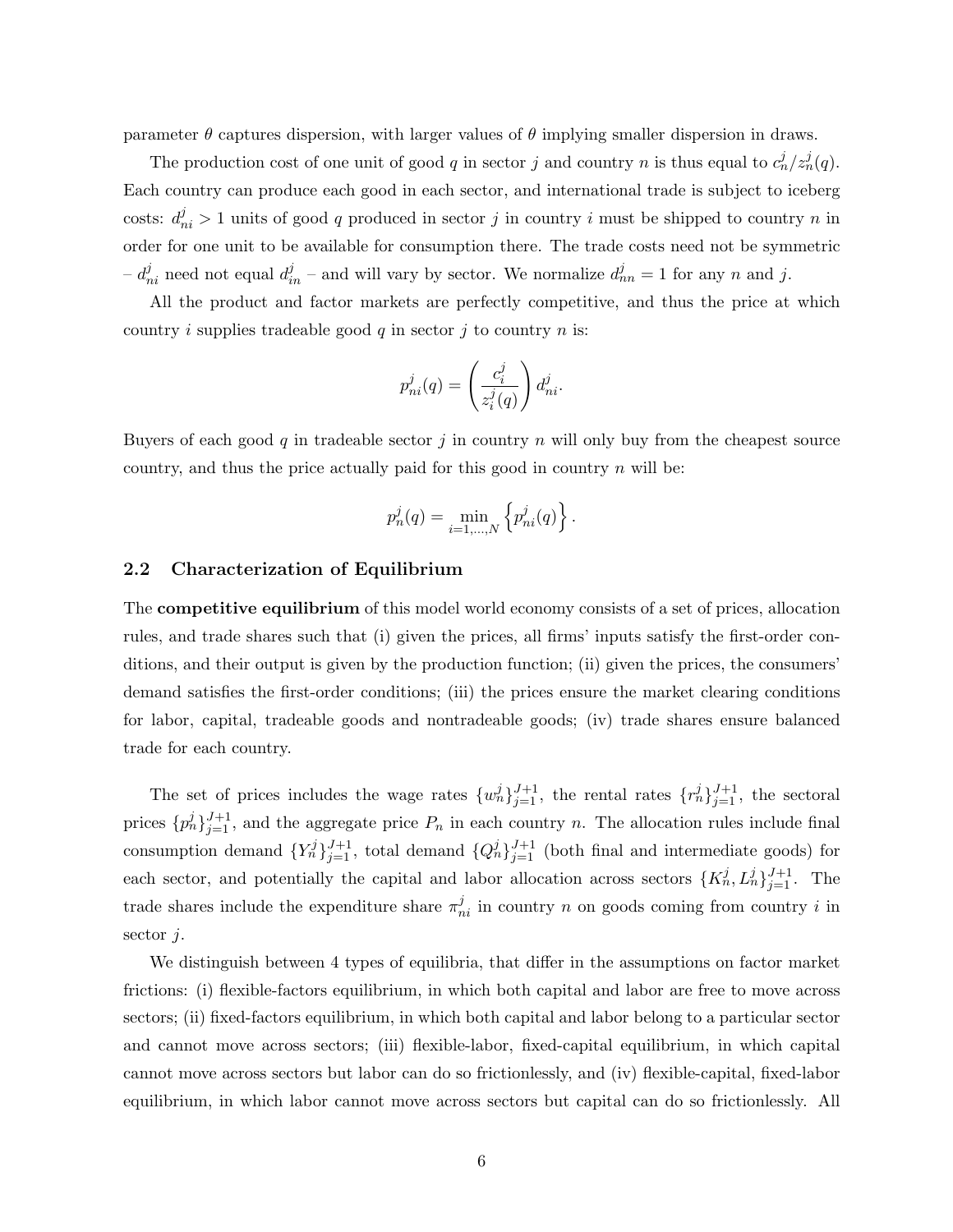throughout, both capital are labor are immobile across countries.

#### 2.2.1 Demand and Prices

The four equilibria have identical goods market clearing conditions. It can be easily shown that the price of sector  $j$ 's output will be given by:

$$
p_n^j = \left[ \int_0^1 p_n^j(q)^{1-\varepsilon} dq \right]^{\frac{1}{1-\varepsilon}}
$$

Following the standard EK approach, it is helpful to define

$$
\Phi_n^j = \sum_{i=1}^N T_i^j \left( c_i^j d_{ni}^j \right)^{-\theta}.
$$

This value summarizes, for country n, the access to production technologies in sector j. Its value will be higher if in sector j, country n's trading partners have high productivity  $(T_i^j)$  $i^j$ ) or low cost  $(c_i^j)$  $i<sub>i</sub>$ ). It will also be higher if the trade costs that country n faces in this sector are low. Standard steps lead to the familiar result that the price of good  $j$  in country  $n$  is simply

$$
p_n^j = \Gamma \left( \Phi_n^j \right)^{-\frac{1}{\theta}}, \tag{2}
$$

where  $\Gamma = \left[ \Gamma \left( \frac{\theta + 1 - \varepsilon}{\theta} \right) \right]$  $\frac{1-\varepsilon}{\theta}$ )  $\frac{1}{1-\varepsilon}$ , with  $\Gamma$  the Gamma function. The consumption price index in country  $n$  is then: 1

$$
P_n = B_n \left( \sum_{j=1}^J \omega_j (p_n^j)^{1-\eta} \right)^{\frac{1}{1-\eta} \xi_n} (p_n^{J+1})^{1-\xi_n}, \tag{3}
$$

.

where  $B_n = \xi_n^{-\xi_n} (1 - \xi_n)^{-(1 - \xi_n)}$ .

The budget constraint (or the resource constraint) of the consumer is thus given by

$$
\sum_{j=1}^{J+1} p_n^j Y_n^j = \sum_{j=1}^{J+1} w_n^j L_n^j + \sum_{j=1}^{J+1} r_n^j K_n^j,
$$
\n(4)

where  $K_n^j$  and  $L_n^j$  are the amounts of capital and labor, respectively, in country n, sector j.

Given the set of prices  $\{\{w_n^j\}_{j=1}^{J+1}, \{r_n^j\}_{j=1}^{J+1}, P_n, \{p_n^j\}_{j=1}^{J+1}\}_{n=1}^N$ , we first characterize the optimal allocations from final demand. Consumers maximize utility (1) subject to the budget constraint (4). The first order conditions associated with this optimization problem imply the following final demand:

$$
p_n^j Y_n^j = \xi_n \left( \sum_{j=1}^{J+1} w_n^j L_n^j + \sum_{j=1}^{J+1} r_n^j K_n^j \right) \frac{\omega_j (p_n^j)^{1-\eta}}{\sum_{k=1}^J \omega_k (p_n^k)^{1-\eta}}, \text{ for all } j = \{1, ..., J\}
$$
 (5)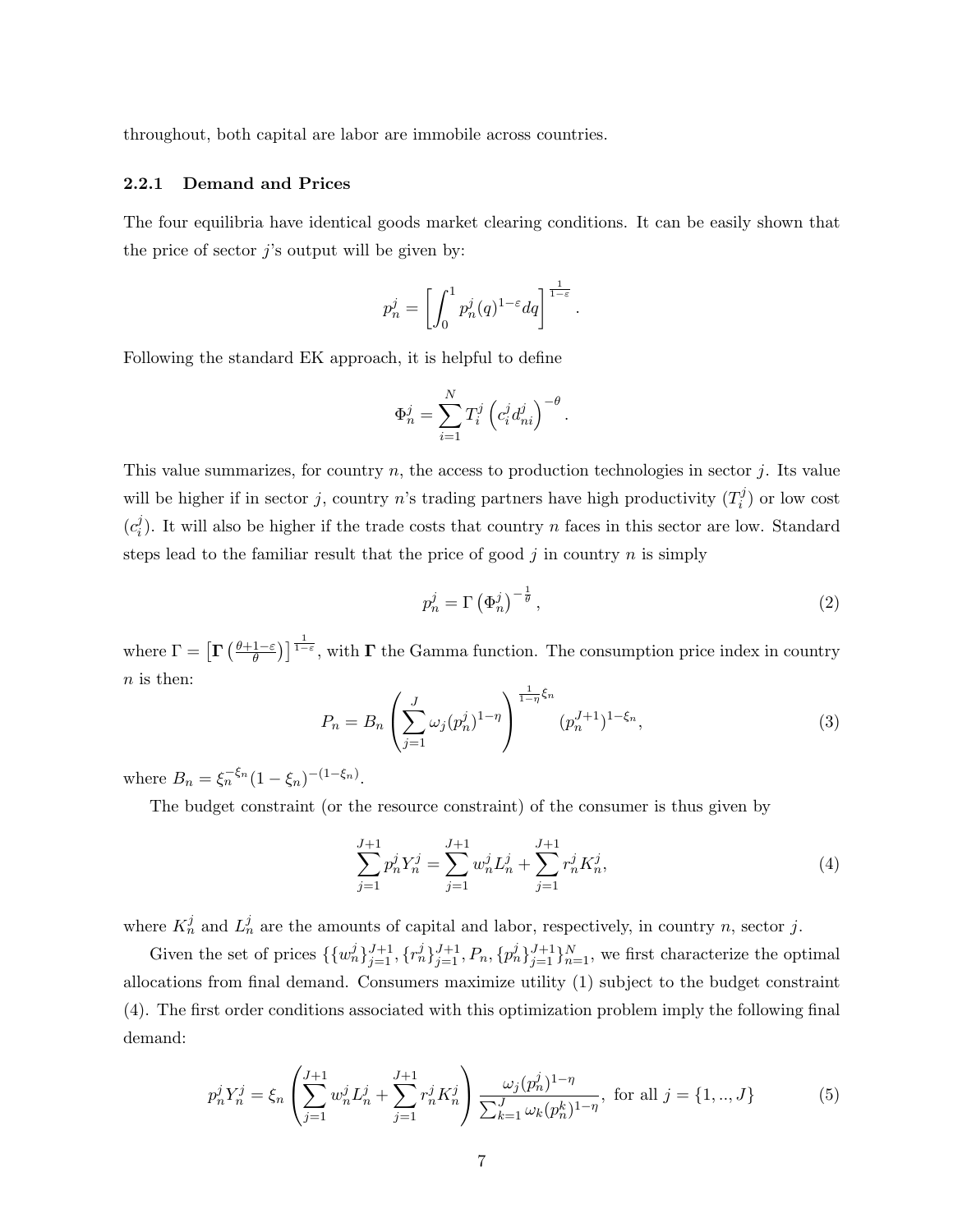and

$$
p_n^{J+1} Y_n^{J+1} = (1 - \xi_n) \left( \sum_{j=1}^{J+1} w_n^j L_n^j + \sum_{j=1}^{J+1} r_n^j K_n^j \right).
$$

#### 2.2.2 Production Allocation and Goods Market Clearing

Let  $Q_n^j$  denote the total sectoral demand in country n and sector j.  $Q_n^j$  is used for both final consumption and as intermediate inputs in domestic production of all sectors. Denote by  $X_n^j =$  $p_n^j Q_n^j$  the total spending on the sector j goods in country n, and by  $X_{ni}^j$  country n's total spending on sector j goods coming from country i, i.e.  $n$ 's imports of j from country i. The EK structure in each sector  $j$  delivers the standard result that the probability of importing good  $q$  from country *i*,  $\pi_{ni}^j$  is equal to the share of total spending on goods coming from country *i*,  $X_{ni}^j/X_n^j$ , and is given by:

$$
\frac{X_{ni}^j}{X_n^j} = \pi_{ni}^j = \frac{T_i^j \left(c_i^j d_{ni}^j\right)^{-\theta}}{\Phi_n^j}.
$$
\n
$$
(6)
$$

The market clearing condition for expenditure on sector  $j$  in country  $n$  is:

$$
p_n^j Q_n^j = p_n^j Y_n^j + \sum_{k=1}^J (1 - \beta_k) \gamma_{j,k} \left( \sum_{i=1}^N \pi_{in}^k p_i^k Q_i^k \right) + (1 - \beta_{J+1}) \gamma_{j,J+1} p_n^{J+1} Q_n^{J+1}.
$$

Total expenditure in sector j of country n,  $p_n^j Q_n^j$ , is the sum of (i) domestic final consumption expenditure  $p_n^j Y_n^j$ ; (ii) expenditure on sector j goods as intermediate inputs in all the traded sectors  $\sum_{k=1}^{J} (1-\beta_k) \gamma_{j,k} (\sum_{i=1}^{N} \pi_{in}^k p_i^k Q_i^k)$ , and (iii) expenditure on the j's sector intermediate inputs in the domestic non-traded sector  $(1 - \beta_{J+1})\gamma_{j,J+1}p_n^{J+1}Q_n^{J+1}$ . These market clearing conditions summarize two important features of the world economy captured by our model: complex international production linkages, as much of world trade is in intermediate inputs, and a good crosses borders multiple times before being consumed (Hummels, Ishii and Yi 2001); and two-way input linkages between the tradeable and the nontradeable sectors.

In each tradeable sector  $j$ , some goods  $q$  are imported from abroad and some goods  $q$  are exported to the rest of the world. Country n's exports in sector j are given by  $EX_n^j = \sum_{i=1}^N \mathbb{I}_{i \neq n} \pi_{in}^j p_i^j Q_i^j$  $_{i}^{\jmath},$ and its imports in sector j are given by  $IM_n^j = \sum_{i=1}^N 1\!\!1_{i \neq n} \pi_{ni}^j p_n^j Q_n^j$ , where  $1\!\!1_{i \neq n}$  is the indicator function. The total exports of country n are then  $EX_n = \sum_{j=1}^{J} EX_n^j$ , and total imports are  $IM_n = \sum_{j=1}^{J} IM_n^j$ . Trade balance requires that for any country n,  $EX_n - IM_n = 0$ .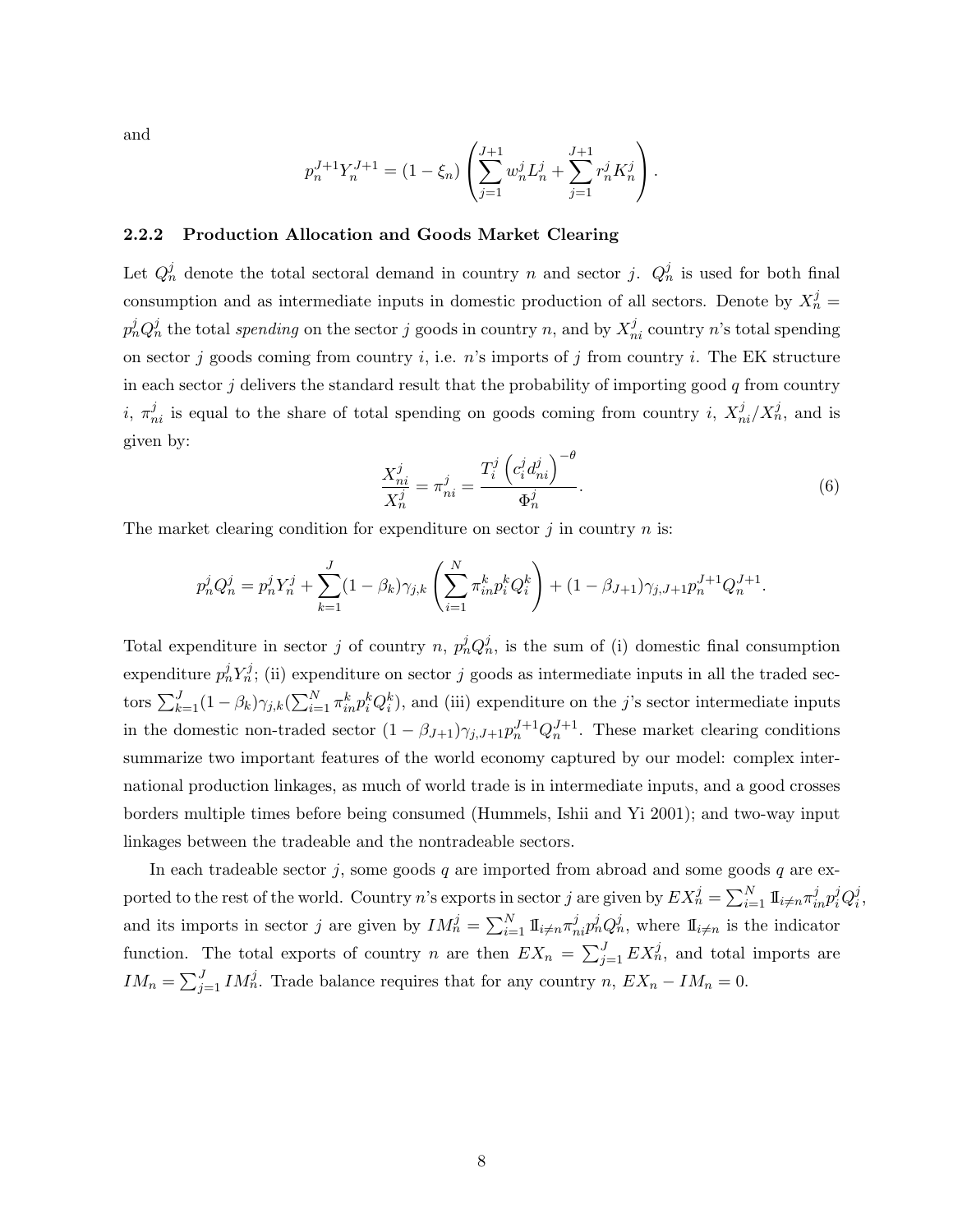#### 2.2.3 Factor Market Clearing in the Four Equilibria

Given the total production revenue in tradeable sector j in country  $n, \sum_{i=1}^{N} \pi_{in}^{j} p_i^j Q_i^j$  $i<sub>i</sub>$ , the sectoral factor allocations and factor prices must satisfy

$$
\sum_{i=1}^{N} \pi_{in}^j p_i^j Q_i^j = \frac{w_n^j L_n^j}{\alpha_j \beta_j} = \frac{r_n^j K_n^j}{(1 - \alpha_j)\beta_j}.
$$
\n<sup>(7)</sup>

For the nontradeable sector  $J+1$ , the optimal factor allocations in country n are simply given by

$$
p_n^{J+1} Q_n^{J+1} = \frac{w_n^{J+1} L_n^{J+1}}{\alpha_{J+1} \beta_{J+1}} = \frac{r_n^{J+1} K_n^{J+1}}{(1 - \alpha_{J+1}) \beta_{J+1}}.
$$
\n(8)

Finally, the feasibility conditions for factors are given by, for every  $n$ ,

$$
\sum_{j=1}^{J+1} L_n^j = L_n \text{ and } \sum_{j=1}^{J+1} K_n^j = K_n,
$$
\n(9)

where  $L_n$  and  $K_n$  are aggregate country endowments of labor and capital.

In the flexible-factors equilibrium, both factors can move, so that wages and returns to capital must be equalized across sectors in each country:  $w_n^j = w_n$  and  $r_n^j = r_n$  for all j. Correspondingly, sectoral factor allocations  $L_n^j$  and  $K_n^j$  are equilibrium outcomes that will adjust to satisfy equality of factor returns in all sectors. Equilibrium  $w_n$ ,  $r_n$ , and  $\{K_n^j, L_n^j\}_{j=1}^{J+1}$  are the solutions to the systems of equations  $(7)-(8)-(9)$ .

In the fixed-factors equilibrium,  $\{K_n^j, L_n^j\}_{j=1}^{J+1}$  are instead fixed endowments in each country and sector. Once we take a stand on what those endowments are, the set of conditions (9) becomes vacuous, and the systems of equations (7)-(8) are instead solved for sectoral factor prices  ${w_n^j, r_n^j}_{j=1}^{J+1}$  given sectoral factor endowments.

The flexible-labor, fixed-capital and flexible-capital, fixed-labor equilibria are intermediate cases. In the former,  $\{L_n^j\}_{j=1}^{J+1}$  are endogenous equilibrium outcomes that ensure equality of wages across sectors within a country,  $w_n^j = w_n$  for all j, but  $\{K_n^j\}_{j=1}^{J+1}$  are exogenous endowments used to compute sector-specific rates of return  $\{r_n^j\}_{j=1}^{J+1}$ . In the latter, assumptions on which factors are fixed and flexible are reversed.

The fixed-factor equilibria are in effect modern versions of the Specific-Factors Model (Jones 1971, Mussa 1974). Though all of the models in our analysis are formally static, the implicit assumption is that the fixed-factor models are in some sense short-run, whereas the long-run outcome is captured by the flexible-factor equilibrium. An extreme opposite approach to factor market frictions is adopted by Święcki (2013) (following Haberler 1950, Hagen 1958, Bhagwati and Ramaswami 1963). In that framework, wage disparities across sectors are due to institutional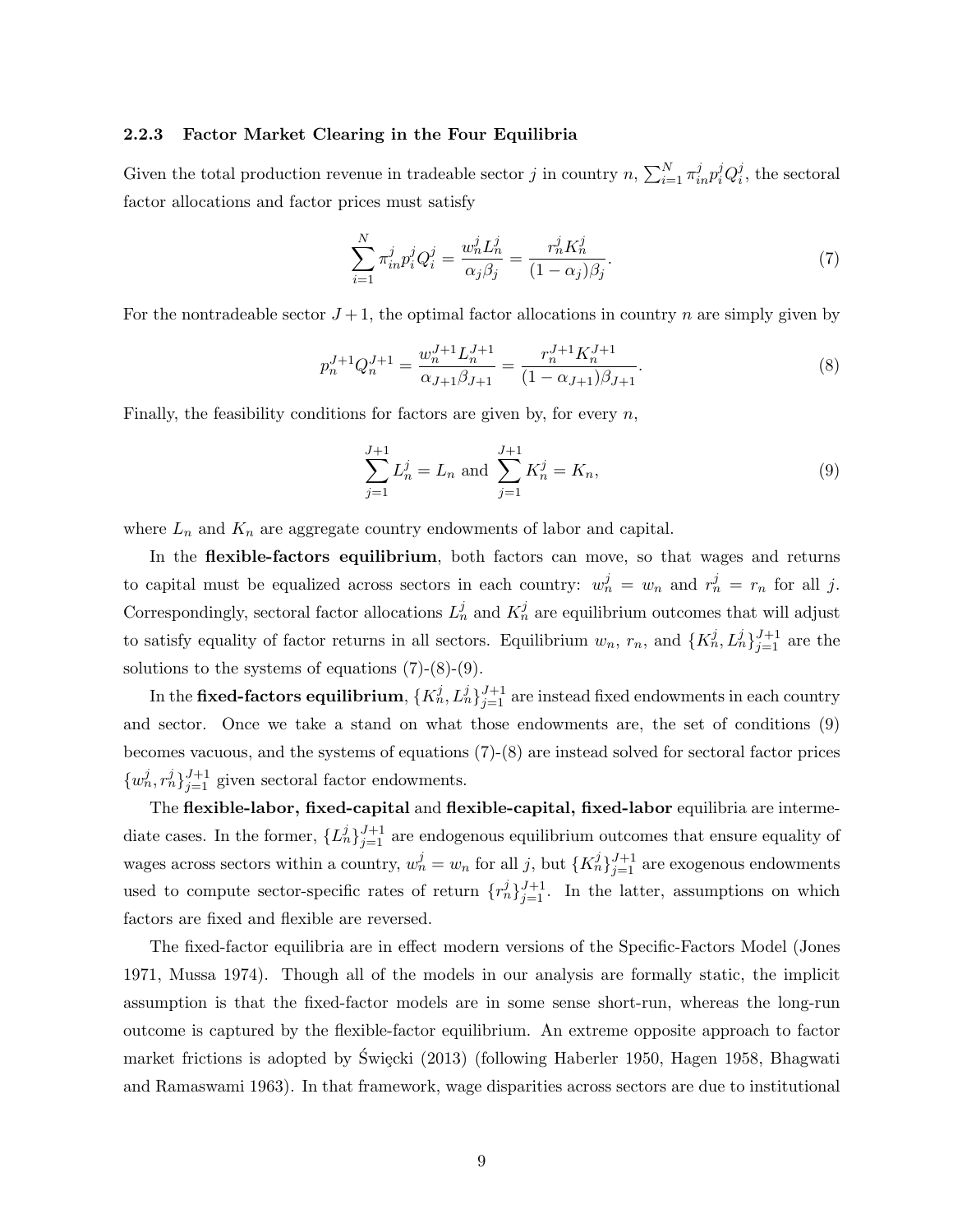frictions and persist even under perfect cross-sectoral factor mobility. By assumption, the size of those wage disparities is fixed, and thus trade shocks have no effect on cross-sectoral wage distributions.

One limitation of our analysis is that we do not model the transition between the fixed-factors ("short-run") and the flexible-factors ("long-run") equilibria, and thus cannot provide a unified intertemporal welfare assessment that cumulates welfare changes for workers along the transition path. To do so would require a model of frictional unemployment, since a typical finding in the literature is that workers in import-competing industries suffer unemployment spells and only find new jobs with some delay (Menezes-Filho and Muendler 2011, Autor et al. 2012a). Combining a multi-sector frictional unemployment model with a global general equilibrium production and trade framework is a substantial modeling and computational challenge that is left to future work.

The model has two principal uses. The first is to estimate the sector-level technology parameters  $T_n^j$  for a large set of countries. The technology parameters in the tradeable sectors relative to a reference country (the U.S.) are estimated using data on sectoral output and bilateral trade. The procedure relies on fitting a structural gravity equation implied by the model. Intuitively, if controlling for the typical gravity determinants of trade, a country spends relatively more on domestically produced goods in a particular sector, it is revealed to have either a high relative productivity or a low relative unit cost in that sector. The procedure then uses data on factor and intermediate input prices to net out the role of factor costs, yielding an estimate of relative productivity. This step also produces estimates of bilateral, sector-level trade costs  $d_{ni}^j$ . The next step is to estimate the technology parameters in the tradeable sectors for the U.S.. This procedure requires directly measuring TFP at the sectoral level using data on real output and inputs, and then correcting measured TFP for selection due to trade. Third, we calibrate the nontradeable technology for all countries using the first-order condition of the model and the relative prices of nontradeables observed in the data. The detailed procedures for all three steps are described in Levchenko and Zhang (2011) and reproduced in Appendix A.

The second use of the quantitative model is to perform welfare analysis. Given the estimated sectoral productivities, factor endowments, trade costs, and model parameters, we solve the system of equations defining the equilibrium under the baseline values, as well as under counterfactual scenarios, and compare welfare. The algorithm for solving the model is described in Levchenko and Zhang (2011).

#### 2.3 Welfare

Welfare in this framework corresponds to the indirect utility function. The functional form of the utility function and homothetic preferences imply that welfare of any agent in the economy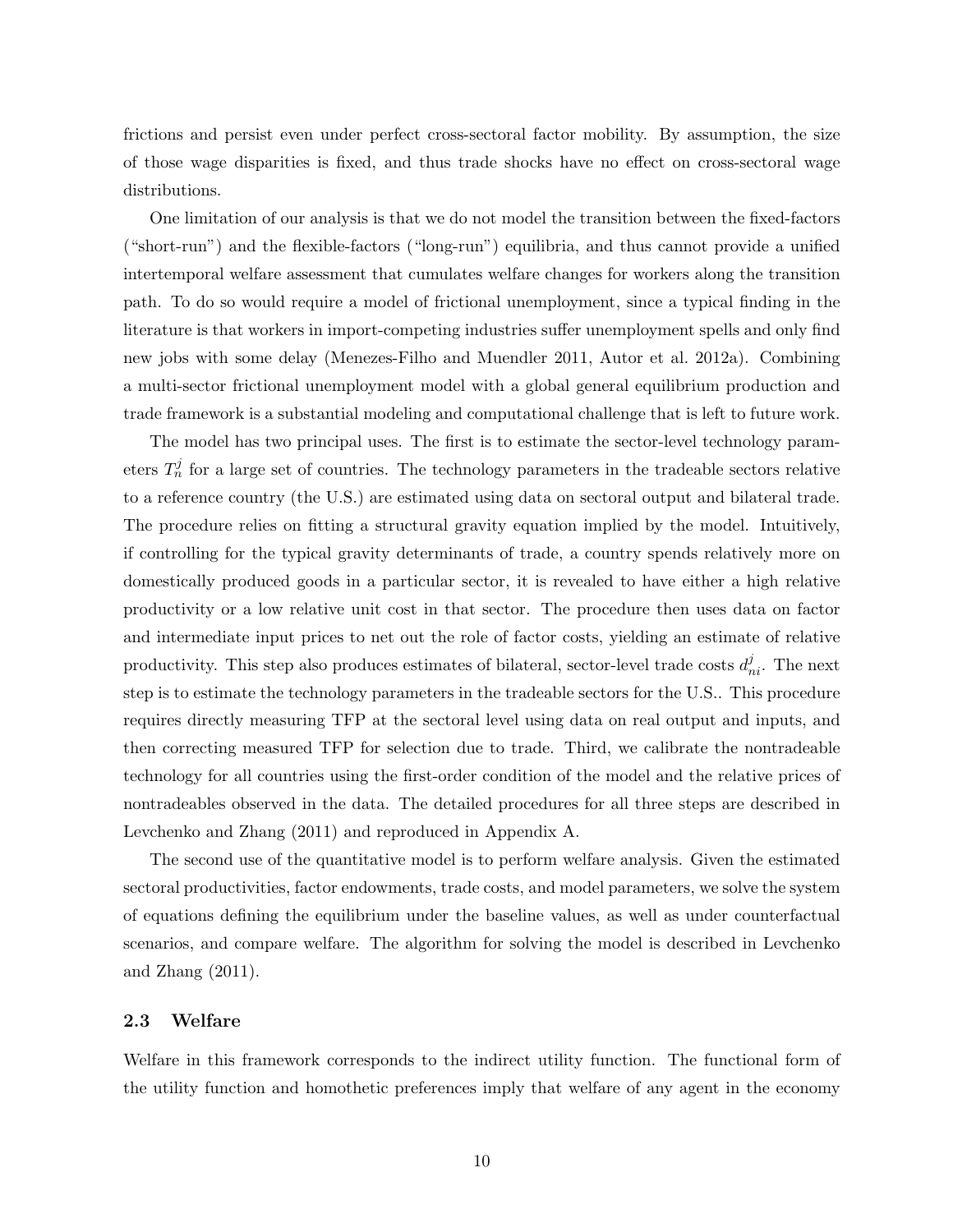equals his/her total income divided by the price level. Since both goods and factor markets are competitive, total income equals the total returns to factors of production. Total welfare in the economy is given by

$$
\frac{\sum_{j=1}^{J+1} w_n^j L_n^j + \sum_{j=1}^{J+1} r_n^j K_n^j}{P_n},\tag{10}
$$

where the consumption price level  $P_n$  comes from equation (3). This expression is the metric of aggregate welfare in all counterfactual exercises below. Of course, in the flexible market equilibrium, when all factor returns are the same, the expression above simplifies to, in per capita terms, the more familiar expression  $(w_n + r_n k_n)/P_n$ , where  $k_n = K_n/L_n$  is capital per worker.

When (some) factor markets are not flexible, workers and units of capital employed in the different sectors will earn different wages and returns. Without making assumptions about individuals' capital asset holdings, we cannot make statements about individuals' welfare. Thus, when discussing distributional impacts in our counterfactual exercises, we will present results with respect to the real wage and the real returns to capital across sectors,  $w_n^j/P_n$  and  $r_n^j/P_n$ .

### 2.4 Calibration

In order to implement the model numerically, we must calibrate the following sets of parameters: (i) moments of the productivity distributions  $T_n^j$  and  $\theta$ ; (ii) trade costs  $d_{ni}^j$ ; (iii) production function parameters  $\alpha_j$ ,  $\beta_j$ ,  $\gamma_{k,j}$ , and  $\varepsilon$ ; (iv) country factor endowments  $L_n$  and  $K_n$ ; and (v) preference parameters  $\xi_n$ ,  $\omega_j$ , and  $\eta$ . We discuss the calibration of each in turn.

Estimation of sectoral productivity parameters  $T_n^j$  and trade costs  $d_{ni}^j$  requires data on total output by sector, as well as sectoral data on bilateral trade. For 52 countries in the sample, information on output comes from the 2009 UNIDO Industrial Statistics Database. For the European Union countries, the EUROSTAT database contains data of superior quality, and thus for those countries we use EUROSTAT production data. The two output data sources are merged at the roughly 2-digit ISIC Revision 3 level of disaggregation, yielding 19 manufacturing sectors. Bilateral trade data were collected from the UN COMTRADE database, and concorded to the same sectoral classification. The baseline analysis assumes that the dispersion parameter  $\theta$  does not vary across sectors. We pick the value of  $\theta = 8.28$ , which is the preferred estimate of EK. To check whether our conclusions are sensitive to this restriction, Section 3.4 reports the results of implementing the model with sector-specific values of  $\theta_j$  sourced from Caliendo and Parro (2010).<sup>2</sup>

<sup>&</sup>lt;sup>2</sup>It may also be important to assess how the results below are affected by the level of  $\theta$ . One may be especially concerned about how the results change under lower values of  $\theta$ . Lower  $\theta$  implies greater within-sector heterogeneity in the random productivity draws. Thus, trade flows become less sensitive to the costs of the input bundles  $(c_i^j)$ , and the gains from intra-sectoral trade become larger relative to the gains from inter-sectoral trade. Elsewhere (Levchenko and Zhang 2011) we re-estimated all the technology parameters using instead a value of  $\theta = 4$ , which has been advocated by Simonovska and Waugh (2011) and is at or near the bottom of the range that has been used in the literature. Overall, the outcome was remarkably similar. The correlation between estimated  $T_i^j$ 's under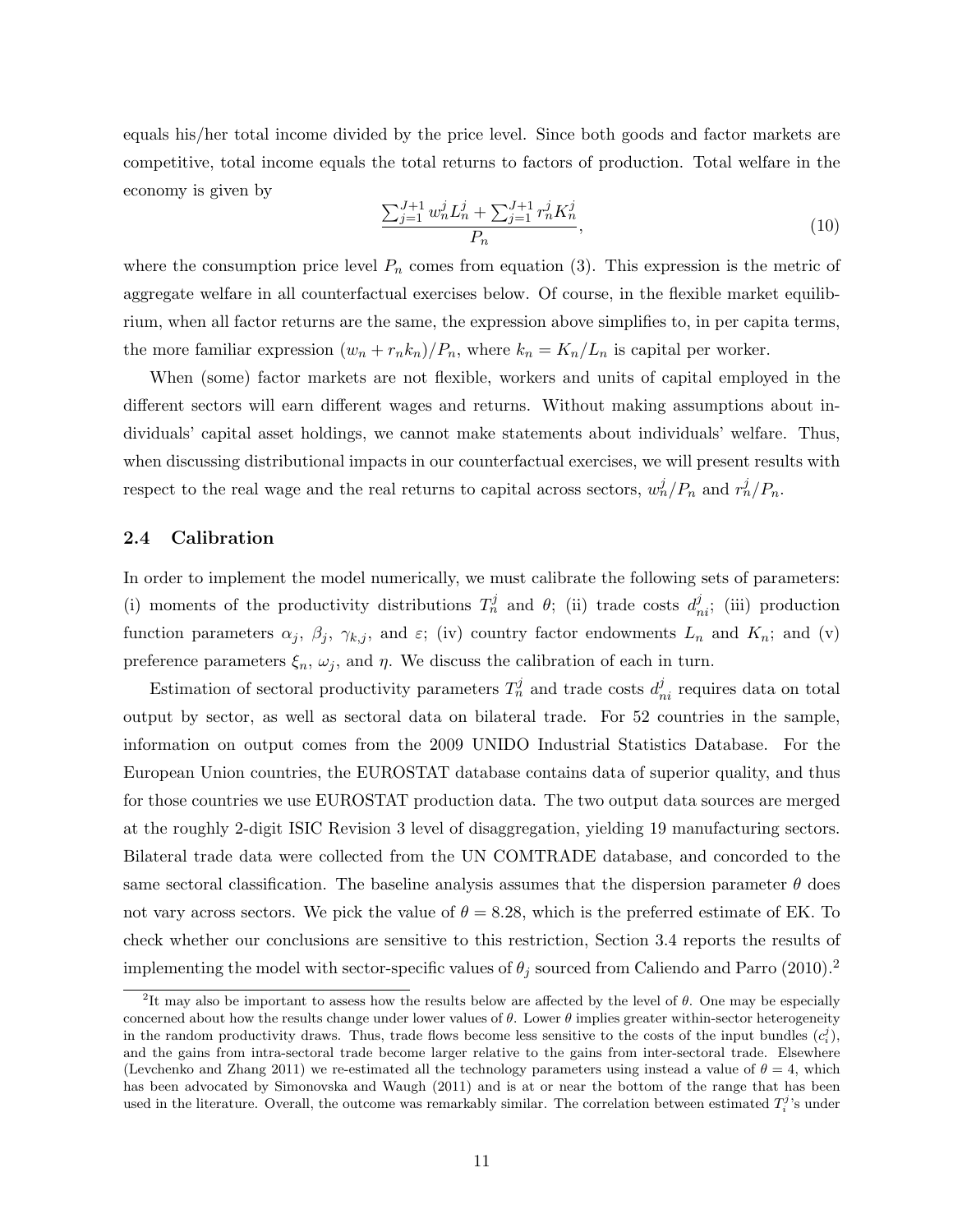The production function parameters  $\alpha_j$  and  $\beta_j$  are estimated using the UNIDO and EURO-STAT production data, which contain information on output, value added, employment, and wage bills. To compute  $\alpha_j$  for each sector, we calculate the share of the total wage bill in value added, and take a simple median across countries (taking the mean yields essentially the same results). To compute  $\beta_i$ , we take the median of value added divided by total output.

The intermediate input coefficients  $\gamma_{k,j}$  are obtained from the Direct Requirements Table for the United States. We use the 1997 Benchmark Detailed Make and Use Tables (covering approximately 500 distinct sectors), as well as a concordance to the ISIC Revision 3 classification to build a Direct Requirements Table at the 2-digit ISIC level. The Direct Requirements Table gives the value of the intermediate input in row k required to produce one dollar of final output in column j. Thus, it is the direct counterpart to the input coefficients  $\gamma_{k,j}$ . Note that we assume these to be the same in all countries.<sup>3</sup> In addition, we use the U.S. I-O matrix to obtain  $\alpha_{J+1}$ and  $\beta_{J+1}$  in the nontradeable sector, which cannot be obtained from UNIDO.<sup>4</sup> The elasticity of substitution between varieties within each tradeable sector,  $\varepsilon$ , is set to 4 (as is well known, in the EK model this elasticity plays no role, entering only the constant  $\Gamma$ ).

The total labor force in each country,  $L_n$ , and the total capital stock,  $K_n$ , are obtained from the Penn World Tables 6.3. Following the standard approach in the literature (see, e.g. Hall and Jones 1999, Bernanke and Gürkaynak 2001, Caselli 2005), the total labor force is calculated from the data on the total GDP per capita and per worker.<sup>5</sup> The total capital is calculated using the perpetual inventory method that assumes a depreciation rate of 6%:  $K_{n,t} = (1-0.06)K_{n,t-1}+I_{n,t}$ , where  $I_{n,t}$  is total investment in country n in period t. For most countries, investment data start in 1950, and the initial value of  $K_n$  is set equal to  $I_{n,0}/(\gamma + 0.06)$ , where  $\gamma$  is the average growth rate of investment in the first 10 years for which data are available.

The share of expenditure on traded goods,  $\xi_n$  in each country is sourced from Yi and Zhang (2010), who compile this information for 36 developed and developing countries. For countries unavailable in the Yi and Zhang data, values of  $\xi_n$  are imputed based their level of development. We fit a simple linear relationship between  $\xi_n$  and log PPP-adjusted per capita GDP from the Penn World Tables on the countries in the Yi and Zhang (2010) dataset. The fit of this simple

 $\theta = 4$  and the baseline is above 0.95, and there is actually somewhat greater variability in  $T_i^j$ 's under  $\theta = 4$ .

<sup>&</sup>lt;sup>3</sup>di Giovanni and Levchenko (2010) provide suggestive evidence that at such a coarse level of aggregation, Input-Output matrices are indeed similar across countries. To check robustness of the results, we collected country-specific I-O matrices from the GTAP database. Productivities computed based on country-specific I-O matrices were very similar to the baseline values. In our sample of countries, the median correlation was 0.98, with all but 3 out of 75 countries having a correlation of 0.93 or above, and the minimum correlation of 0.65.

<sup>&</sup>lt;sup>4</sup>The U.S. I-O matrix provides an alternative way of computing  $\alpha_j$  and  $\beta_j$ . These parameters calculated based on the U.S. I-O table are very similar to those obtained from UNIDO, with the correlation coefficients between them above 0.85 in each case. The U.S. I-O table implies greater variability in  $\alpha_j$ 's and  $\beta_j$ 's across sectors than does UNIDO.

<sup>&</sup>lt;sup>5</sup>Using the variable name conventions in the Penn World Tables,  $L_n = 1000 * pop * rgdpch/rgdpwok$ .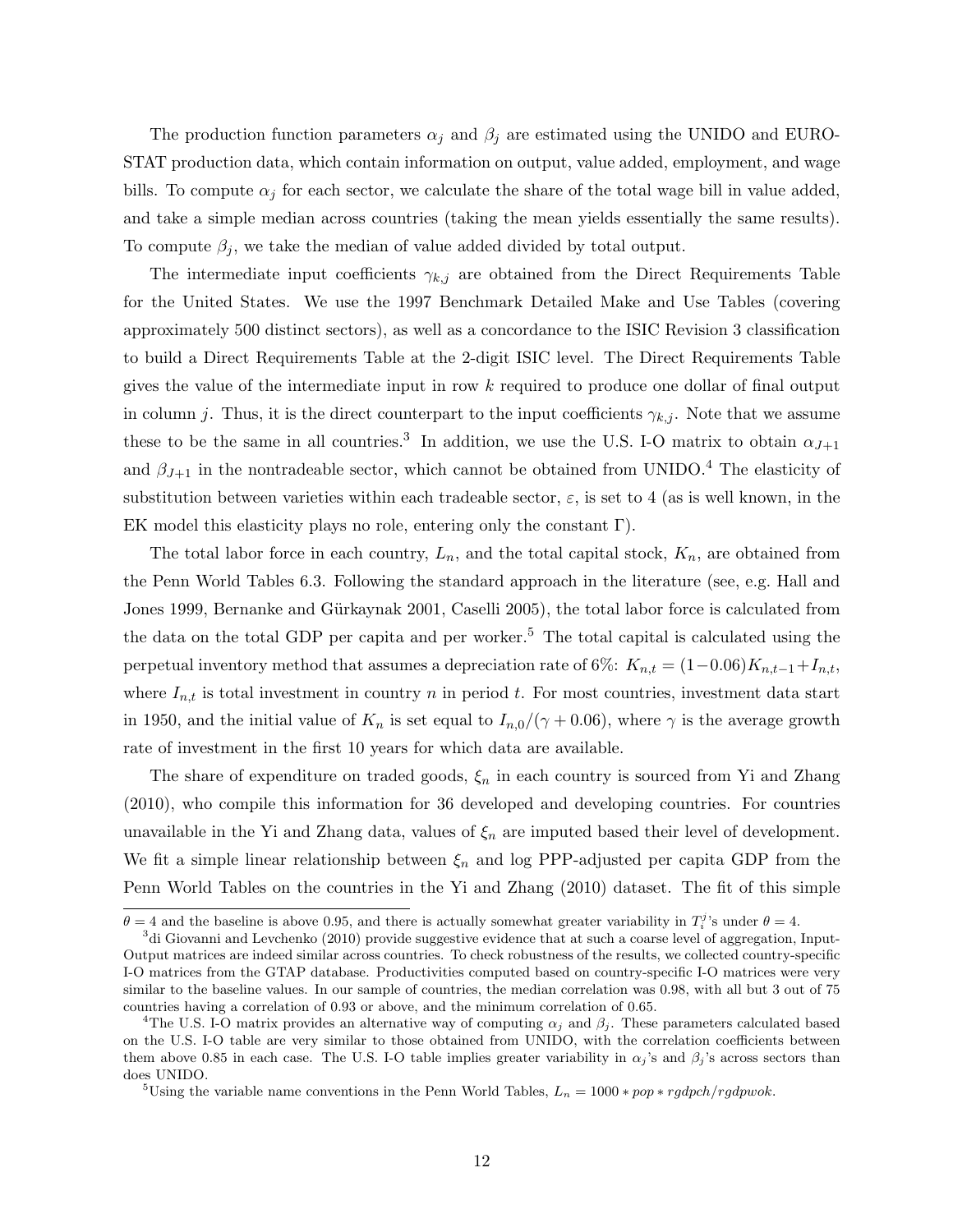bivariate linear relationship is quite good, with an  $\mathbb{R}^2$  of 0.55. For the remaining countries, we then set  $\xi_n$  to the value predicted by this bivariate regression at their level of income. The taste parameters for tradeable sectors  $\omega_j$  were estimated by combining the model structure above with data on final consumption expenditure shares in the U.S. sourced from the U.S. Input-Output matrix, as described in Appendix A. The elasticity of substitution between broad sectors within the tradeable bundle,  $\eta$ , is set to 2. Since these are very large product categories, it is sensible that this elasticity would be relatively low. It is higher, however, than the elasticity of substitution between tradeable and nontradeable goods, which is set to 1 by the Cobb-Douglas assumption.

#### 2.5 Summary of the Estimates and Basic Patterns

All of the variables that vary over time are averaged over the period 2005-2007 (the latest available year), which is the time period on which we carry out the analysis. Appendix Table A1 lists the 75 countries used in the analysis, separating them into the major country groups and regions. Appendix Table A2 lists the 20 sectors along with the key parameter values for each sector:  $\alpha_i$ ,  $\beta_j$ , the share of nontradeable inputs in total inputs  $\gamma_{J+1,j}$ , and the taste parameter  $\omega_j$ .

What do the data tell us about the emerging giants' comparative advantage? Figure 2 reports the population-weighted average sectoral productivities of emerging giant countries, expressed as a ratio to the world frontier. To be precise, we compute the world frontier productivity in each sector as the geometric average of the top two productivities in the sample of all countries. Since average sectoral productivity scales with  $(T_n^j)^{1/\theta}$  rather than  $T_n^j$ , we report the (populationweighted) ratio of  $(T_n^j)^{1/\theta}$  to the world frontier  $(T_F^j)$  $(F)^{j/2}$ .

Even taken as a group, emerging giants do indeed have pronounced comparative advantage. The top four sectors are Wearing Apparel (ISIC 18), Food and Beverages (15), Fuels (23), and Textiles (15). In these sectors, emerging giants' productivity is about 0.50−0.55 of the world frontier. By contrast, the least productive sectors are Printing and Publishing (22) and Medical, Precision, and Optical Instruments (33), with productivity in the range of 0.3−0.35 of the world frontier.

# 3 Welfare Analysis

This section analyzes the global welfare impact of emerging giants' trade integration under the different assumptions on factor market reallocation. We proceed by first solving the model under the baseline values of all the estimated parameters, and present a number of checks on the model fit with respect to observed data. The baseline estimation and solution is carried out under the assumption of flexible factor markets. This approach in effect assumes that by the mid-2000s, factor market adjustment to the trade opening of these countries had already (largely) occurred.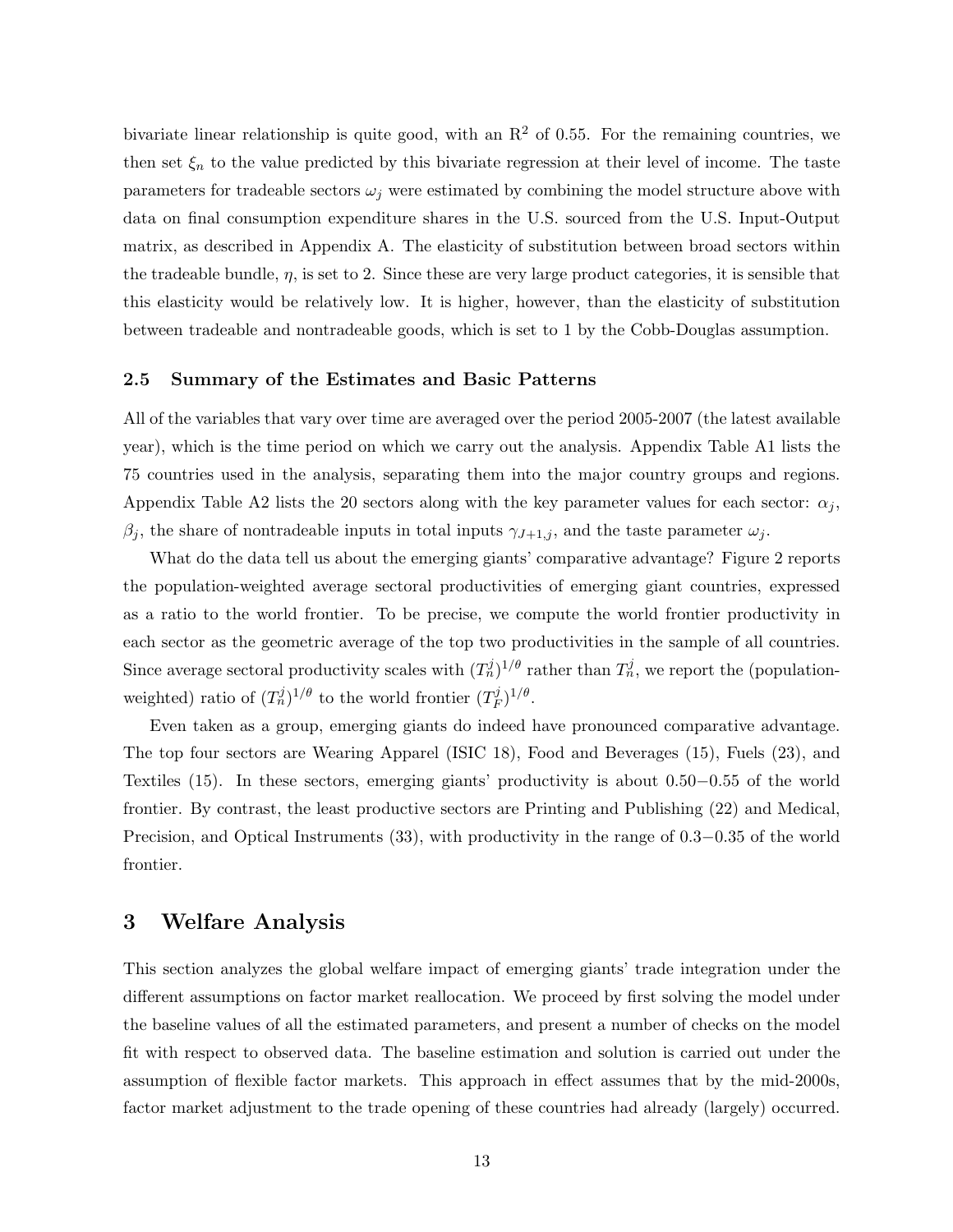Then, we compute counterfactual welfare and sectoral factor allocations under the assumption that the emerging giants are in autarky, and factor markets are flexible. This is the "long-run" state of the world economy in the hypothetical absence of trade with emerging giants. The welfare change due to the opening of emerging giants under flexible factor markets is then given by the comparison of baseline welfare to welfare when emerging giants are in autarky.

Then, we solve the model under three additional scenarios with inflexible factor markets. In the fixed-factors equilibrium, emerging giants are open to trade, but all factors must remain in sectors where they were when the emerging giants were in autarky. The comparison between this counterfactual and the equilibrium with emerging giants in autarky thus captures the welfare change that occurs when emerging giants open to trade, but factors cannot move to optimally adjust to this trade integration. In the fixed-labor equilibrium, only labor cannot move from its allocation when emerging giants were in autarky, while in the fixed-capital equilibrium, only capital cannot.

#### 3.1 Model Fit

Table 1 compares the wages, returns to capital, and trade shares in the baseline model and in the data. The top panel shows that mean and median wages implied by the model are very close to the data. The correlation coefficient between model-implied wages and those in the data is above 0.99. The second panel performs the same comparison for the return to capital. Since it is difficult to observe the return to capital in the data, we follow the approach adopted in the estimation of  $T_n^j$ 's and impute  $r_n$  from an aggregate factor market clearing condition:  $r_n/w_n = (1 - \alpha)L_n/(\alpha K_n)$ , where  $\alpha$  is the aggregate share of labor in GDP, assumed to be 2/3. Once again, the average levels of  $r_n$  are very similar in the model and the data, and the correlation between the two is about 0.94.

Since much of the paper is concerned with the cross-sectoral distributional effects, it is important to check how well the baseline model solution reproduces observed sectoral labor shares. For most (but not all) countries in the sample, sectoral employment data for manufacturing are available in the EUROSTAT and UNIDO databases. We correlate those observed sectoral employment shares with those implied by the model. The correlation, reported in Table 1, is quite high at 0.711.<sup>6</sup> It is important to emphasize that there are many reasons why the model would not reproduce sectoral labor shares perfectly, beyond the fact that our match of relative factor prices and trade shares is not exact. For instance, taste parameters  $(\omega_i)$ 's), I-O matrices, and factor intensities  $(\alpha_j)$  may differ across countries, whereas our model assumes those to be the same. Nonetheless, it is quite reassuring that the model employment shares are actually close to

<sup>&</sup>lt;sup>6</sup>We do not report model and data averages for sectoral trade shares, since the mean sectoral employment share is by construction equal to  $1/J$ .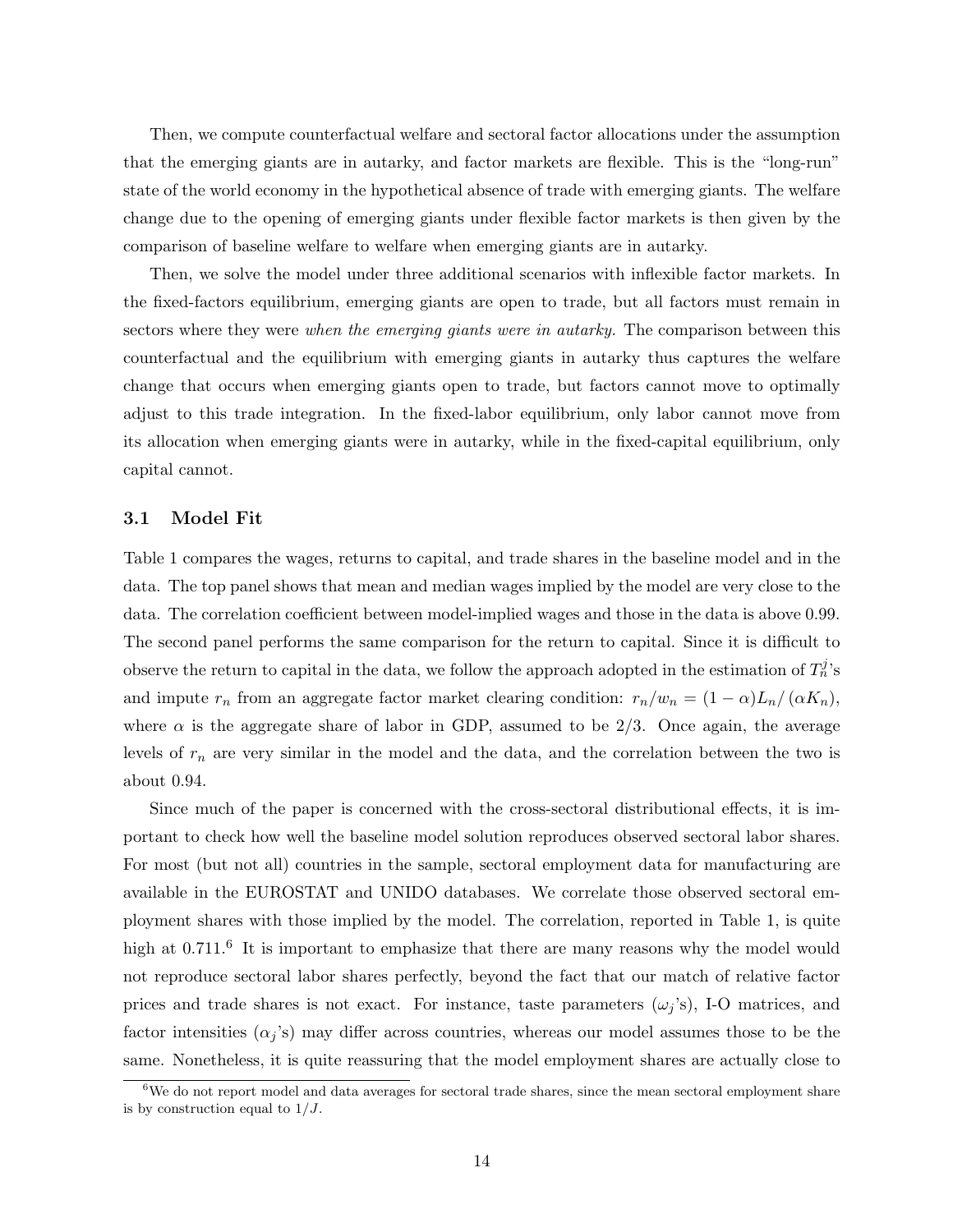the data. To flesh out country detail, Appendix Table A3 summarizes country-specific employment share correlations by region.<sup>7</sup> We can see that by and large the fit of the model to observed employment shares in individual countries is quite good. In many regions, mean/median countrylevel correlations of sectoral employment shares between the model and the data are around 0.8. Even looking at the minimum values of those correlations, we can see that these are still quite high in most regions. The exception is Saudi Arabia, for which sectoral labor shares in the model and data are virtually uncorrelated. Saudi Arabia is very special in its extreme reliance on oil exports. Since our model does not include the raw mining sectors, it is not surprising that the model fit to Saudi Arabia is poor. As will become clear below, none of the results are driven by what happens in this particular country.<sup>8</sup>

Next, we compare the trade shares implied by the model to those in the data. The fourth panel of Table 1 reports the spending on domestically produced goods as a share of overall spending,  $\pi_{nn}^j$ . These values reflect the overall trade openness, with lower values implying higher international trade as a share of absorption. Though we under-predict overall trade slightly (model  $\pi_{nn}^j$ 's tend to be higher), the averages are quite similar, and the correlation between the model and data values is 0.91. Finally, the bottom panel compares the international trade flows in the model and the data. The averages are very close, and the correlation between model and data is nearly 0.9.

Figure 3 presents the comparison of trade flows graphically, by depicting the model-implied trade values against the data, along with a 45-degree line. Red/solid dots indicate  $\pi_{ni}^j$ 's that involve one of the emerging giants, that is, trade flows in which an emerging giant is either an exporter or an importer. All in all the fit of the model to trade flows is quite good. Emerging giants are unexceptional, with their trade flows clustered together with the rest of the observations.

We conclude from this exercise that our model matches quite closely the relative incomes of countries, sectoral employment shares, as well as bilateral and overall trade flows observed in the data. We now use the model to carry out a number of counterfactual scenarios to assess the emerging giants' global welfare impact.

#### 3.2 Gains under Flexible Factor Markets

Panel A of Table 2 reports the gains from trade with the emerging giants around the world under the assumption of flexible factor markets. To compute these, we compare the welfare of each country in the baseline (current levels of trade costs and productivities as we estimate them

<sup>&</sup>lt;sup>7</sup>Note that not all countries have data on sectoral labor shares. In addition, we impose a cutoff that to compute a country-specific correlation of employment shares, the country must have data for at least 17 out of 19 possible tradeable sectors. Varying this data availability cutoff between 2 and 19 produces quite similar results.

<sup>8</sup>We cannot compare model and data sectoral allocations of capital, because we do not have comprehensive data on sectoral capital stocks. To construct sectoral capital stocks in our data would require cumulating sectoral investment series. However, these investment series are not as reliable we as would like, have patchy coverage, and for many countries start too late to make the perpetual inventory method applicable.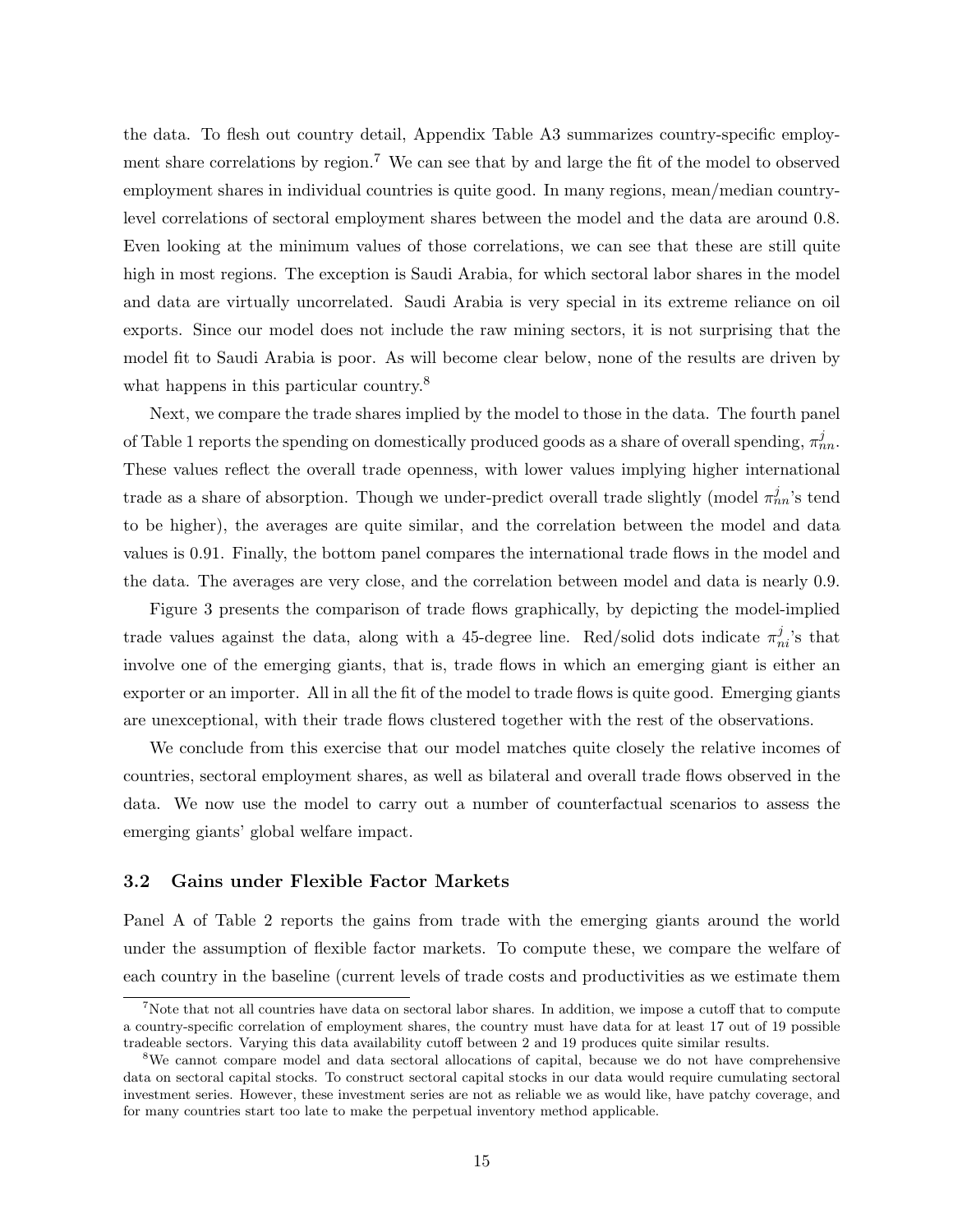in the world today) against a counterfactual scenario in which emerging giants are in autarky. The table reports the change in welfare for emerging giants themselves, as well as the summary statistics for each region and country group. China's gains from trade relative to complete autarky are 3.48%, India's 1.63%, and CEECs' gains range from 2.75% for Russia to 13.26% for Bulgaria, with an average of 7.26%. Elsewhere in the world, the gains range from  $-0.37\%$  to 2.28%, with the mean of  $0.37\%$ <sup>9</sup>. The gains for the rest of the world from emerging giants' trade integration are smaller than for emerging giants themselves because these gains are relative to the counterfactual that preserves all the global trade relationships other than with the emerging giants.

The countries gaining the most tend to be close to the emerging giants geographically. The top three are Sri Lanka  $(2.28\%)$ , Senegal  $(1.21\%)$ , and Malaysia  $(1.16\%)$ . Of the top 10, 6 are in Asia, the other four being Senegal, Ethiopia, Kuwait, and Austria. As a region, East and South Asia gains the most (0.7% average), while Latin America and the Caribbean gain the least (0.16%). Table 2 also reveals that in several major country groups, the welfare changes range from negative to positive. A total of four countries lose in absolute terms from entry of emerging giants into world trade: Honduras (−0.37%), El Salvador (−0.13%), Pakistan (−0.05%), and Portugal  $(-0.01\%).$ 

#### 3.3 Sectoral Reallocation and Reaping the Aggregate Gains

The preceding counterfactual assumed that factor markets are fully flexible within countries, and thus the welfare changes computed in that scenario corresponded to the long-run, complete gains from trade integration with the emerging giants. Next, we assess the importance of cross-sectoral reallocation in reaping the full magnitude of those gains.

Panel B of Table 2 reports the welfare gains from trade with emerging giants under the assumption of all factors fixed. It is immediate that gains are smaller. For China, for instance, the gains from trade are now 3.13%, compared to 3.48% under flexible factors. It is also clear that the broad patterns in the data as to which regions gain the most and least are the same.

Table 3 reports the differences between the percentage changes in welfare from the opening up of emerging giants under the assumption of fixed factor(s) and the welfare changes under flexible markets. Negative numbers imply that gains under the fixed factors are (unsurprisingly) smaller than under flexible factors. The first column presents the difference under both factors fixed. China gains 0.35 percentage points less when both factors are fixed compared to the flexible case (3.13% vs. 3.48%). India gains 0.23% less, while in the CEECs the effect is somewhat larger in absolute terms, 0.78%. Elsewhere in the world, the mean difference amounts to 0.03−0.16%. By and large, perfect factor reallocation between sectors contributes 10−15% of the total gains from

 $9$ This is the unweighted mean across the 63 rest-of-the-world countries. The population-weighted mean is similar at 0.33%.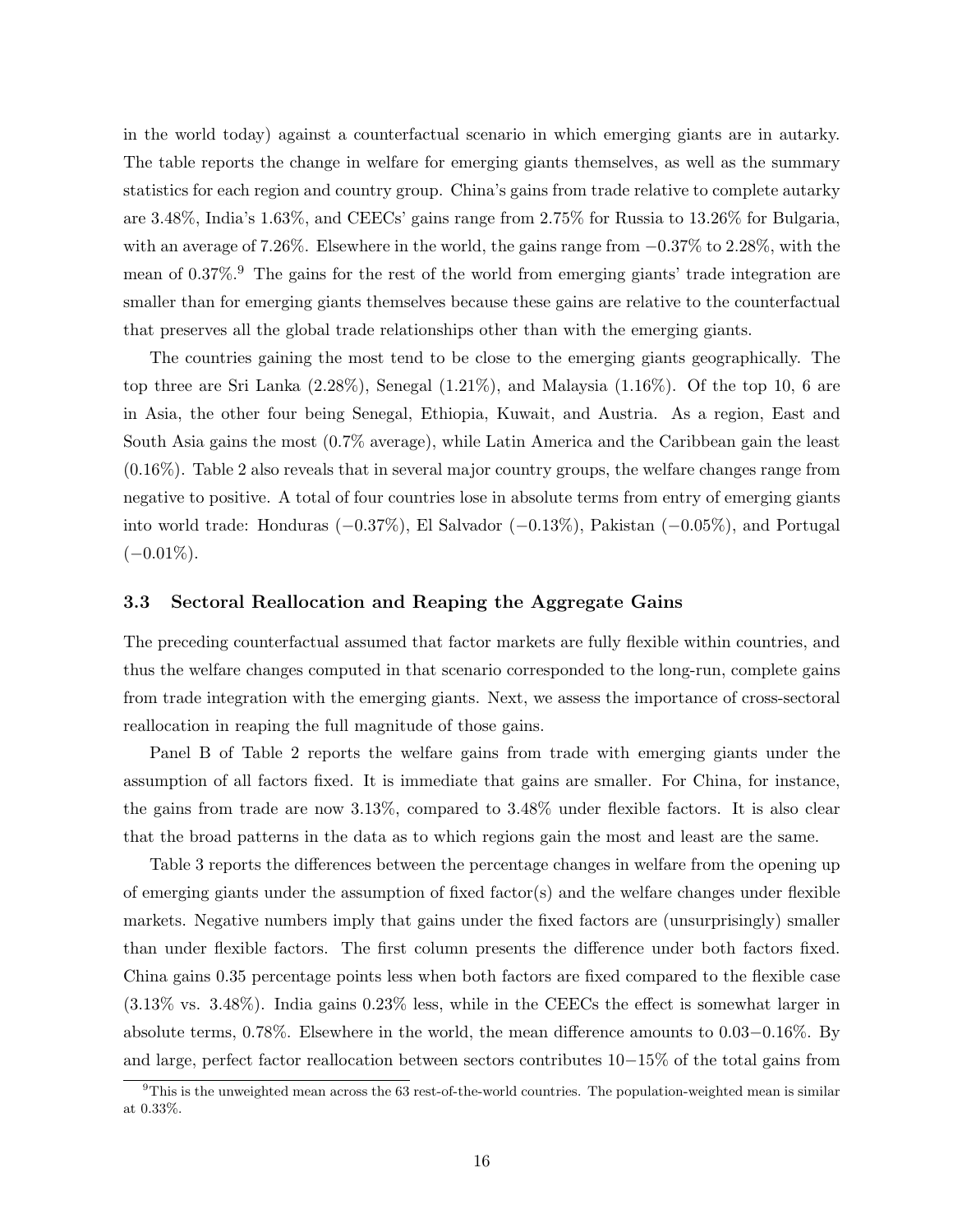trade with these countries.

Is there a factor of production that is especially crucial for reaping the benefits of factor reallocation? To answer this question, we evaluated the gains from trade with the emerging giants under two additional sets of assumptions: fixed-labor and fixed-capital, with the corresponding other factor being mobile. The results are reported in the second and third columns of Table 3. Several conclusions stand out. As expected, the differences with respect to the flexible-factor case tend to be smaller under these two scenarios: gains tend to be larger when one of the factors can reallocate optimally than when none of the factors can. However, the difference is quite minor quantitatively. For all intents and purposes, the scenarios with one factor fixed produce very similar results to the case in which both factors are fixed. This result points to a strong complementarity between reallocation of labor and capital. Both are required to reap the full gains from reallocation, and just one immobile factor prevents the large majority of total gains from factor reallocation.

We explore further the relationship between the welfare gains under the different factor (im)mobilities in Table 4 and Figure 4. The table presents the correlations between the welfare changes implied by the four scenarios. It is clear that all four are extremely highly correlated, with correlation coefficients in excess of 0.98 in nearly all cases, and above 0.99 between the three fixed-factors equilibria. The figure presents the scatterplot of the welfare changes in the three inflexible equilibria on the y-axis against the welfare change in the flexible case on the x-axis, along with the 45-degree line. By and large, the observations are slightly below the 45-degree line. The different inflexible equilibria are different from each other, but only very slightly.

Why does the cross-sectoral factor reallocation contribute relatively little to reaping the aggregate gains from trade with emerging giants? A proximate explanation for this outcome is that even with fully flexible factor markets, the cross-sectoral reallocation that occurs in response to emerging giants' opening is minor. In the rest of the world, when emerging giants open to trade absolute changes in sectoral employment shares range from  $-1.5\%$  to 1.9% (that is, in the entire sample of the rest of the world country-sectors, an individual sector's share of total employment rises by a maximum of 1.9 percentage points). In most countries this range is much smaller. For instance, in the U.S. the most hard-hit sector contracts its share of aggregate employment by 0.03 percentage points, while the sector with the largest expansion lifts its share of total employment by 0.06 percentage points. Thus, the absolute factor reallocation required to adjust to the emerging giants' trade opening is not that large in most countries. As a result, cross-sectoral reallocation contributes relatively little to aggregate gains. However, as we will see below the lack of factor reallocation does produce more substantial distributional effects.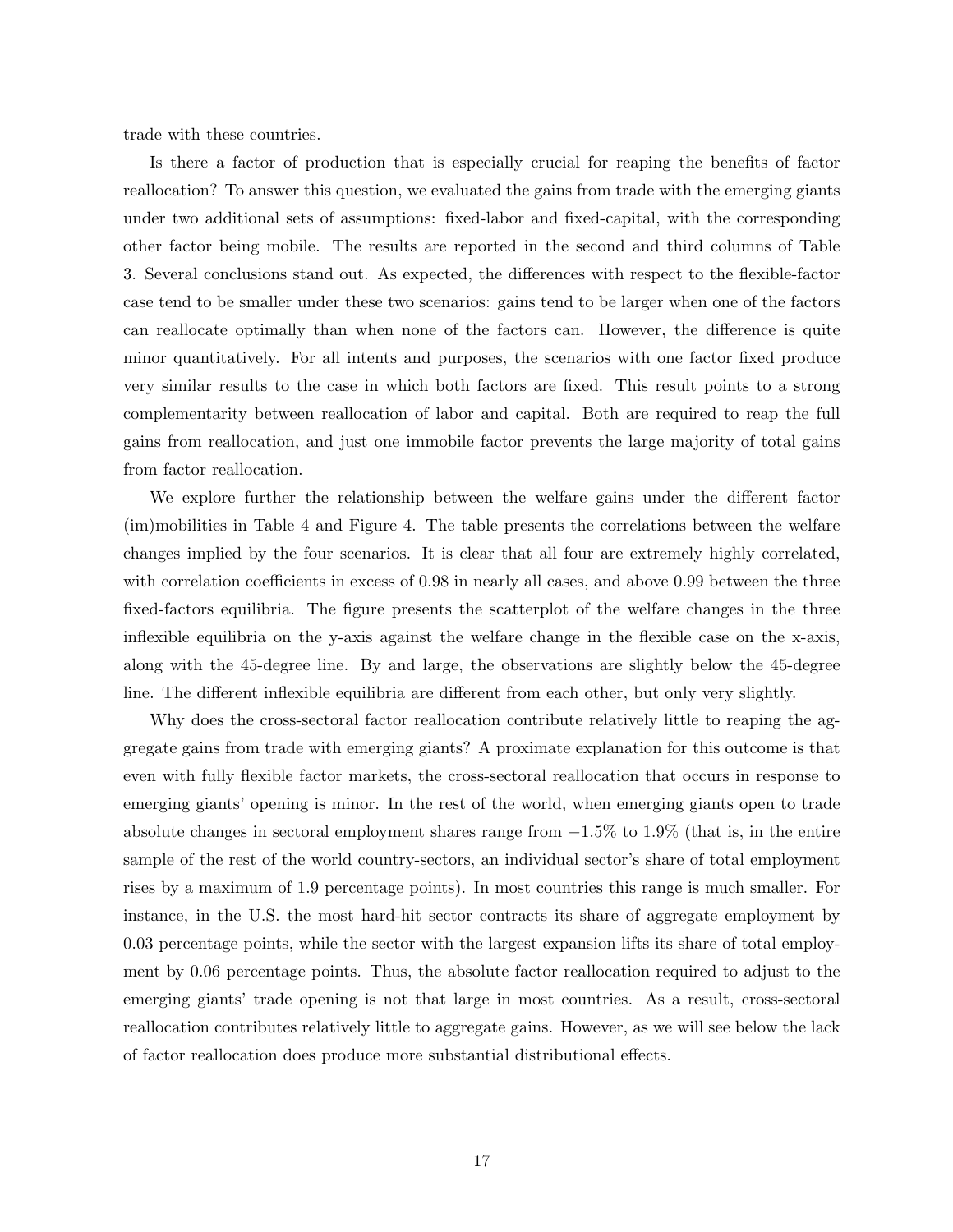#### 3.4 Additional Exercises

Before moving on to the distributional effects, we discuss two sets of additional experiments. A number of recent papers have called attention to the differences in trade elasticities across sectors (Caliendo and Parro 2010, Chen and Novy 2011, Imbs and Méjean 2011). To check how our results change if we instead assume that the trade elasticities differ across sectors, we reimplement the model using Caliendo and Parro (2010)'s estimates of sector-specific  $\theta_i$ . Note that this alternative approach requires us to re-estimate the entire model, starting with the sectoral productivity parameters  $T_n^j$  and trade costs  $d_{ni}^j$ .

Table 5 reports the results. The gains from the emerging giants' integration do appear somewhat larger than under the baseline assumption of identical  $\theta$  across sectors. Under flexible factor markets (Panel A), the mean gains to the rest of the world are 0.87%, with a median of 0.53%. The range is similar to the baseline, from  $-0.25\%$  to 3.94%. The relative importance of crosssectoral reallocation for aggregate gains is also close to the baseline. The mean gains to the rest of the world under immobile factors (Panel B) are 0.78%, or about 0.09% lower than under flexible factor markets.

Next, rather than evaluating the impact of emerging giants by placing them in autarky, we consider two intermediate experiments. First, we simulate a less drastic change in trade costs. Ideally, one would look at how emerging giants' estimated trade costs changed between some pre-trade liberalization period and the present, and evaluate the welfare impact of that change. Unfortunately, for most of the emerging giants we only have data starting in the mid-1990s, and our estimates for that period indicate that by then the reduction in  $d_{ni}^j$  had already largely occurred (that is, the subsequent change in  $d_{ni}^j$  between mid-1990s and the 2005-07 period has been minor). To simulate a substantial change in trade costs, we evaluate the welfare impact of a uniform 45% reduction in trade costs of all emerging giants down to their present level. That is, we compare the baseline level of welfare to the welfare that would obtain if all emerging giants' trade costs were 45% higher. The value of 45% is motivated by the size of the drop in  $d_{ni}^j$  between the 1970s and 2005-07 for India, the one emerging giant for which we have pre-1980 data. Panel A of Table 6 presents the results. On average, the gains to the rest of the world from a 45% reduction in trade costs are 0.16%, or nearly half of the total gains from trade with emerging giants.

A closely related question is whether the gains to the rest of the world come from the reductions in trade costs per se or from the rapid productivity growth in emerging giants over this period. Note that in a multi-sector environment, it is well known that productivity growth in one trading partner need not improve the welfare of another (Hicks 1953, Dornbusch, Fischer and Samuelson 1977, Samuelson 2004, Ju and Yang 2009), and the outcomes become even more nuanced when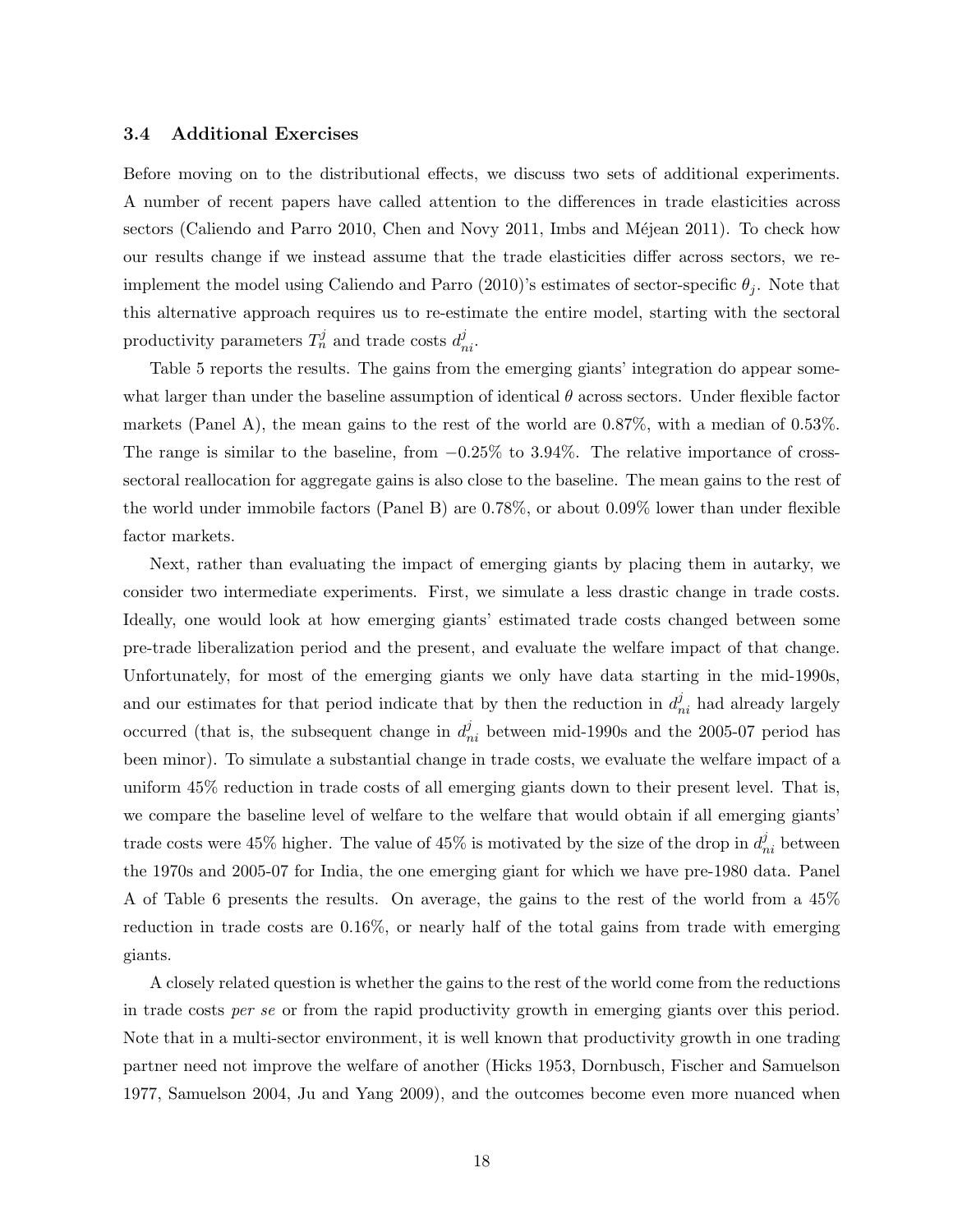there are more than 2 countries (di Giovanni et al. 2013). To assess the global welfare impact of emerging giants' growth, we simulate the effect of the productivity growth in those countries between the 1995-99 and 2005-07 periods. To be precise, we compare welfare in the baseline to the counterfactual in which trade costs are unchanged, but the emerging giants' productivity in each sector is reduced to the 1995-99 estimated value.

Panel B of Table 6 presents the results. Not surprisingly, the welfare changes from productivity growth are smaller than the full wefare impact of trade integration. The mean gains to the rest of the world from emerging giants' productivity growth are 0.12%, or about one-third of the full gains from their integration relative to autarky. There is some interesting variation across regions as well. The OECD countries experience on average a 0.05% welfare loss from observed productivity growth in emerging giants, equivalent in absolute value to about one-sixth of their average gains from trade with those countries. Other regions show gains that are higher than the global average. In the Middle East-North Africa region, the average gains from the emerging giants' productivity growth, 0.34%, are more than three-quarters of the total gains from trade with emerging giants, which are 0.44% in this group.

All in all, though there is no reason to expect the impacts of reductions in trade costs and productivity growth to be additive, the combined average gains to the rest of the world from these two experiments are 0.28%, equivalent to three-quarters of the total average gains from trade with emerging giants, which are 0.37%.

#### 3.5 Distributional Effects

The key feature of the fixed-factors equilibrium is that the changes in real wages and returns to capital brought about by the opening of emerging giants will differ across sectors. This allows us to examine the distributional effects of this episode. Appendix Tables A4 and A5 report the summary statistics for the distribution of sectoral real wage changes  $(w_n^j/P_n^2)$  for the emerging giant and the rest of the world samples, respectively.<sup>10</sup>

The first important conclusion is that the distributional effects are an order of magnitude larger than the average/aggregate effects. We saw above that for emerging giants, aggregate welfare gains were on the order of a few percentage points, ranging from about 1.7% to about 14% in this set of countries. The cross-sectoral standard deviation of real wage changes, by contrast, ranges from 7.24% in Poland to 31.96% for Kazakhstan, with an average of 15.76%. The range of outcomes is very wide, from large losses (more than halving of the real wage) to large gains (such as a doubling of the real wage). For the rest of the world, both the aggregate gains (as we saw

 $10$ Due to the Cobb-Douglas assumption in production, the changes in real returns to capital are very close to the changes in real wages, both in terms of the overall magnitudes, and in terms of correlations between changes in real wages and real returns to capital across country-sectors. Thus, the focus on real wages is in some sense without loss of generality.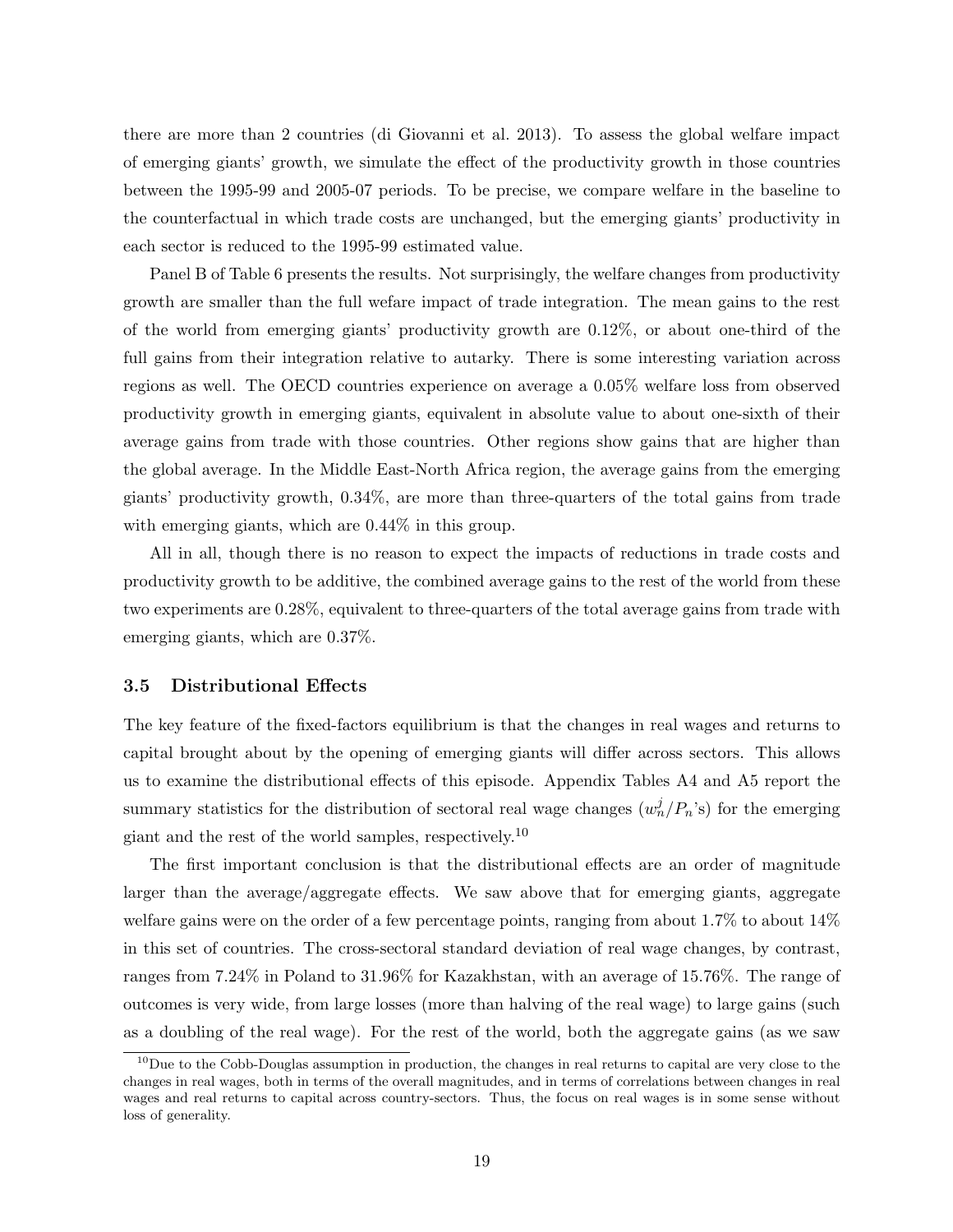above), and the dispersion are smaller, but it is still the case that the distributional consequences are far larger than the aggregate changes.

We now document the patterns found in these sectoral real wage changes. The first question we ask is, are there particular sectors that bore the brunt of the adjustment, and others that on average benefited the most? Table 7 reports the cross-country medians of the real wage changes in each sector, separately for the emerging giants and the rest of the world. The beneficiary sectors for emerging giants are Wood Products, Leather and Footwear, Basic Metals, and Wearing Apparel. By contrast, Medical, Precision, and Optical Instruments and Paper and Paper Products experience net losses, on average. For the Rest of the World, the sectors with the largest losses are Wearing Apparel, Textiles, Furniture, and Leather and Footwear, all experiencing absolute losses between 1.5% and 3.5%.

There is a striking (though not surprising) regularity that the sectoral gains and losses are negatively correlated across the two groups. Figure 5 presents a scatterplot of sectoral wage changes in the rest of the world on the y-axis against sectoral wage changes in emerging giants, along with the least squares fit line. The negative relationship is quite pronounced, with the correlation of −0.63. Sectors that tend to gain in emerging giant countries tend to lose in the rest of the world, and vice versa. By and large, the opening of emerging giants benefited light manufacturing in the emerging giants (Textiles, Apparel, Footwear), and hurt workers in those sectors elsewhere. By contrast, in the rest of the world workers in high-tech manufacturing sectors (Medical and Precision Machinery, Office and Computing Equipment) tend to gain.

This pronounced global pattern at sector level hides a fair amount of heterogeneity across countries and regions. Figure 6 plots, for each sector, the median real wage change in each region. For emerging giants, we separate China, India, and the median for the CEECs. For the rest of the world, we report medians for each major region/country group. (The numbers used to build this figure are reported in Table A6.) The cross-regional heterogeneity is apparent. For instance, the rest of the world loses on average in Wearing Apparel. We see from the figure that the highest losses in that sector were in the OECD and East and South Asia. For Leather and Footwear, the gains across regions actually range from large negative for the OECD to large positive for the Middle East/North Africa and East and South Asia. On average we found that the high-tech manufacturing sectors in the rest of the world tend to benefit. It is clear from the figure that the main beneficiaries are the OECD and East and South Asian countries.

For the emerging giants, we see a great deal of dispersion within each sector as well. In the light manufacturing sectors, the gains to China and India are much larger than to the CEECs, while the losses in Paper and Products and high-tech manufacturing are also larger for China and India. There are sectors, notably Basic Metals, for which the regions diverge dramatically, some exhibiting largest losses, some largest gains.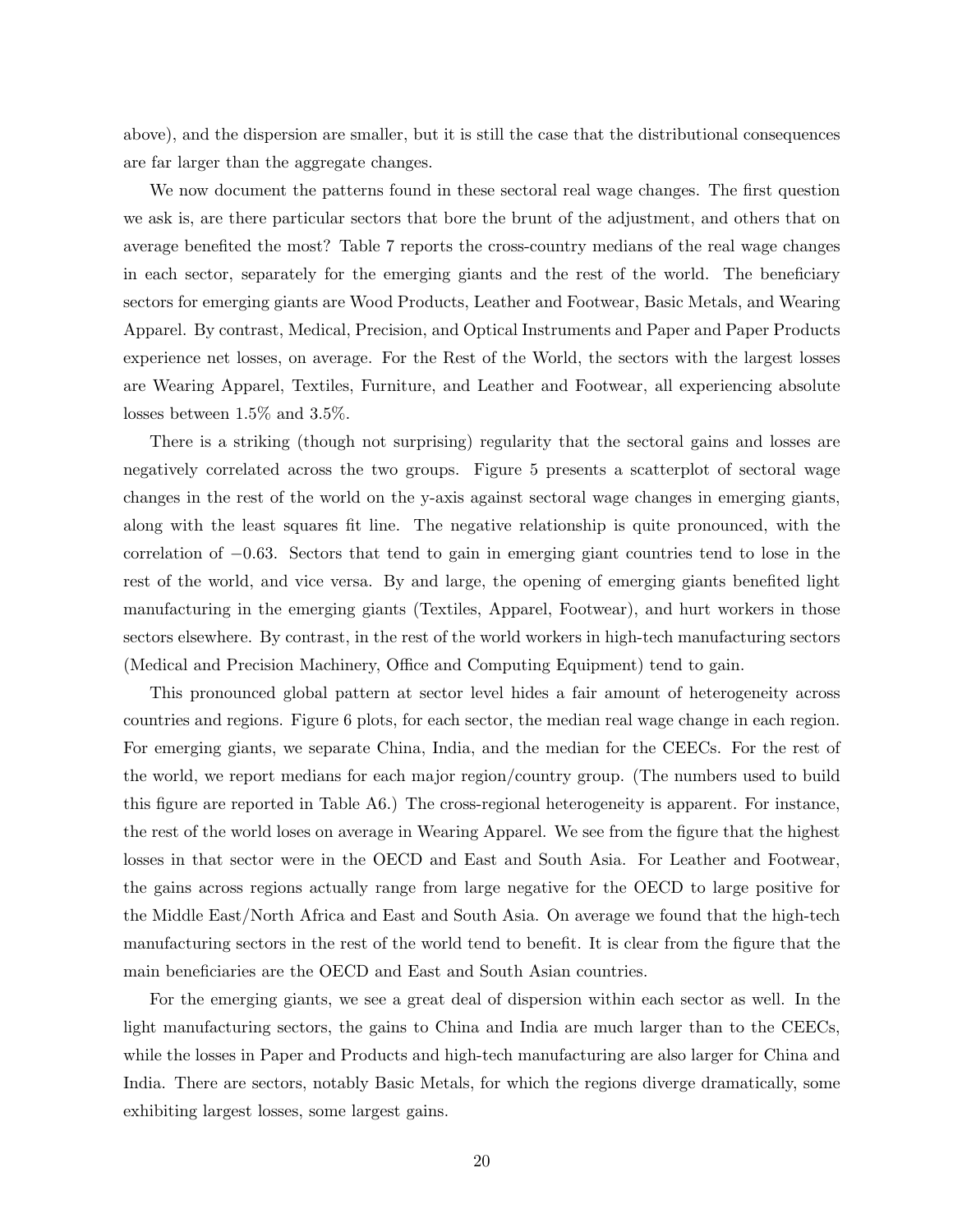Finally, we disaggregate further to the country level and exploit the role of sectoral productivity  $(T_n^j)$  in driving the real wage changes. While import competition should lower real wages on average, it should still be the case that the losses are smaller (or gains are larger) in countries in which a sector is more productive. To assess the importance of this effect, we regress the percent change in the real wage on the full set of country and sector effects, as well as sectoral productivity expressed as a ratio to world frontier,  $(T_n^j/T_F^j)^{1/\theta}$ . The partial correlation plots are presented in Figure 7, broken down into two country groups. In both the rest of the world and the emerging giants, relatively more productive sectors gain more/lose less. The effect is highly statistically significant (we use robust standard errors), and economically large.<sup>11</sup> In the rest of the world one standard deviation change in  $T$  relative to the frontier (a change 0.24, for example, a move from 0.2 to 0.44 of the world frontier productivity) leads to a 1 percentage point higher real wage due to the opening of emerging giants. Given that average real wage changes are for the most part less than 1%, this is a large effect. In other words, while import-competing sectors such as Wearing Apparel, Textiles, and Footwear do lose from the opening of emerging giants on average, for individual sectors in individual countries higher productivity can still play a major role in mitigating the losses.

# 4 Conclusion

The rapid trade integration of the major emerging markets has been the major development in world trade over the past 20 years. This paper carries out a quantitative assessment of both aggregate and distributional consequences of the emerging giants' trade opening. Our findings can be summarized as follows. First, the aggregate welfare gains from the integration of emerging giants to the rest of the world are 0.37% on average, with a range from modest absolute losses in a small number of countries to gains of 1−2 percentage points. Second, cross-sectoral reallocation of labor and capital contributes only modestly (0.065 percentage points) to the overall aggregate gains. This is because there is a great deal of room for within-sector reallocation of production to reap the gains from trade with these countries. Third, there are strong complementarities between cross-sectoral mobility of factors. Fixing one of the factors to its initial sectors results in very similar welfare losses to the case in which both factors cannot move. This suggests that policies promoting smooth functioning of labor and capital markets will have the largest effect when implemented together. Fourth, the distributional consequences of this episode of trade opening are an order of magnitude larger than aggregate consequences. While aggregate gains to a typical country are a fraction of a percent, the real wage changes across sectors typically range

<sup>&</sup>lt;sup>11</sup>These figures are presented dropping the top  $2.5\%$  and bottom  $2.5\%$  of the sample in terms of percentage changes in the real wage. Keeping outliers does not change the size or significance of the coefficients.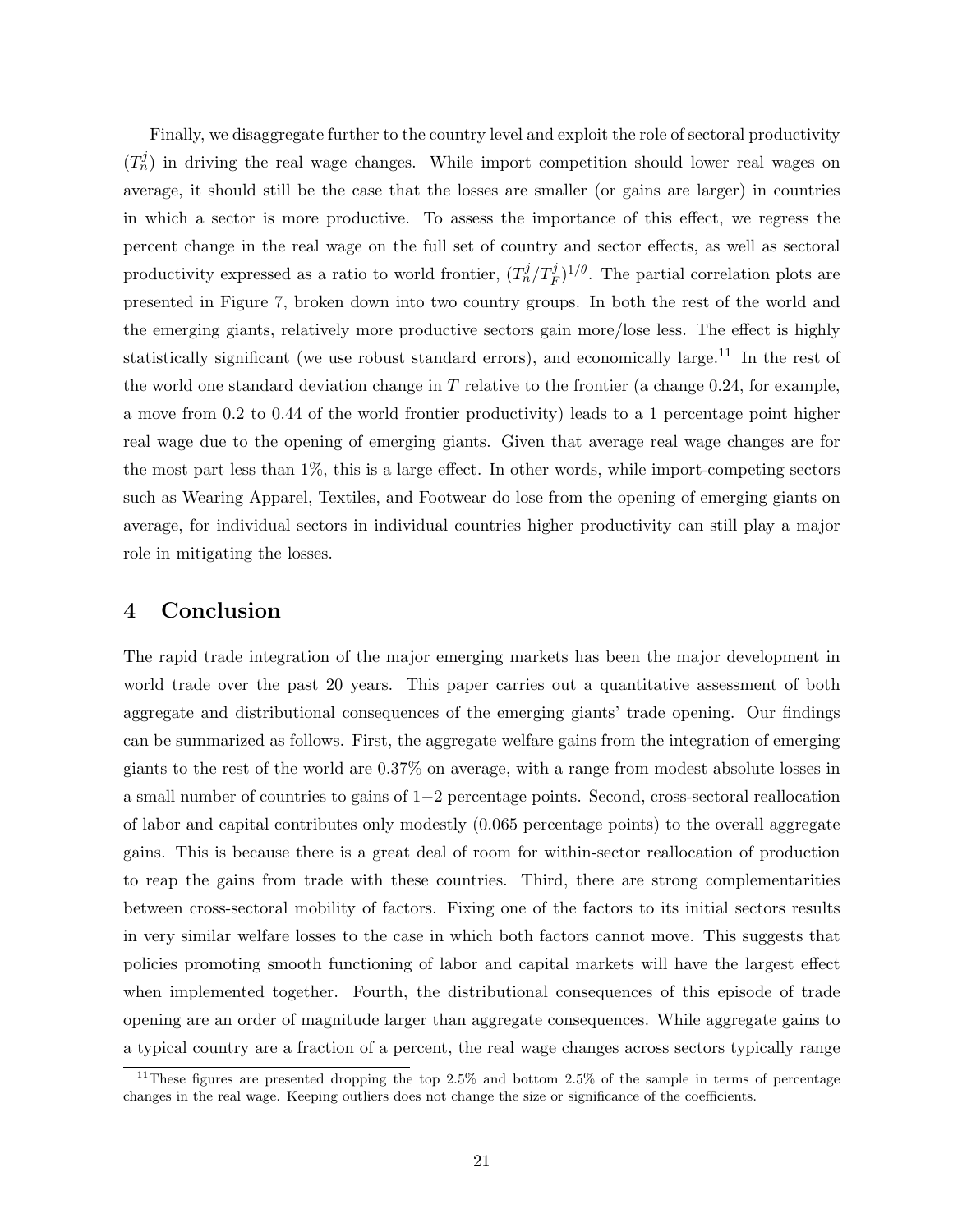from −5% to 5%. There are pronounced patterns in the distributional impact of emerging giants. Light manufacturing industries tend to gain the most in emerging giants, and lose the most in the rest of the world, and the opposite is true for high-tech manufacturing. Controlling for sectoral and country average changes, more productive sectors gain more.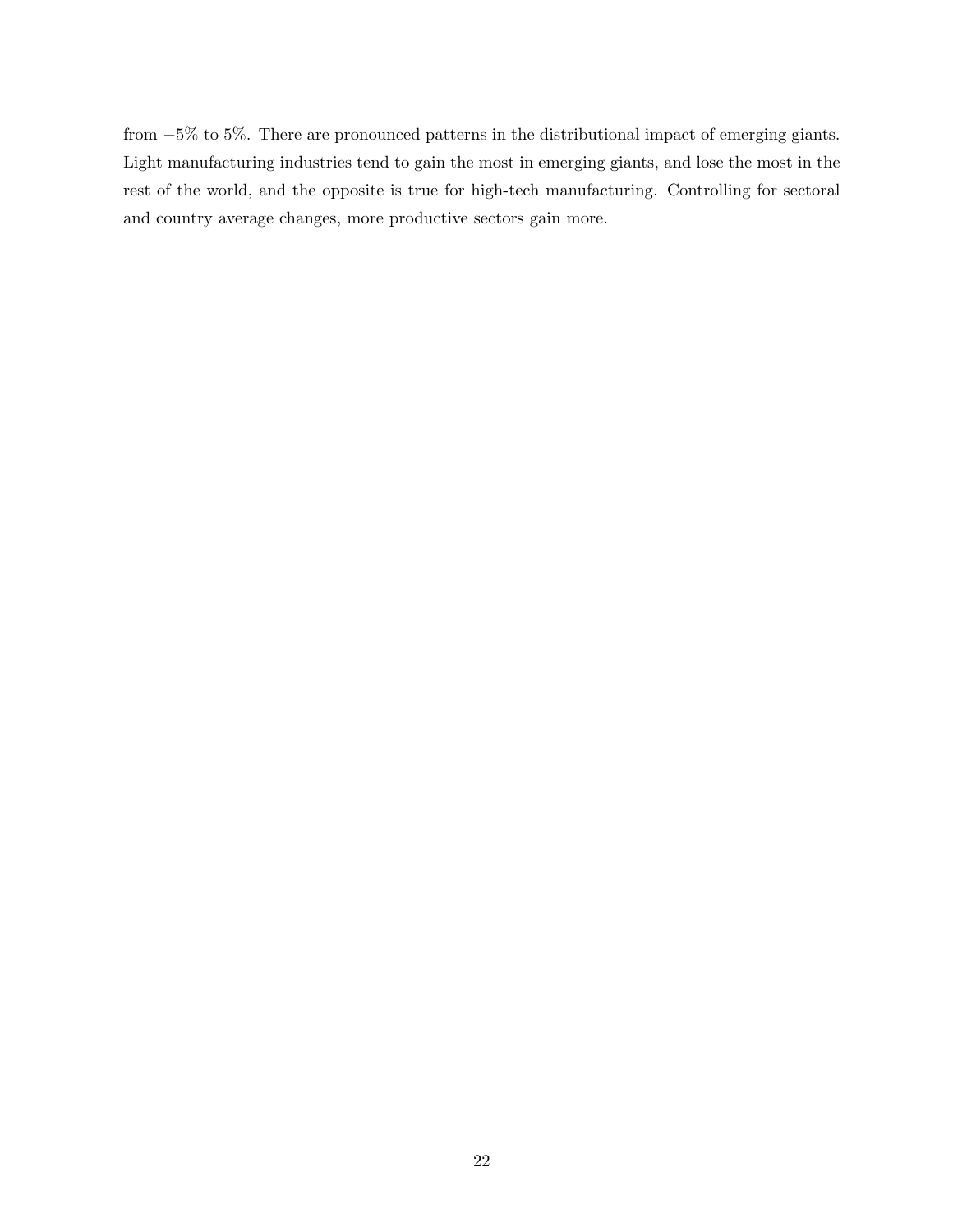#### Appendix A Procedure for Estimating  $T_n^j$  $n^j_j,~d^j_{ni},~\text{and}~~\omega_j$

This appendix reproduces from Levchenko and Zhang (2011) the details of the procedure for estimating technology, trade costs, and taste parameters required to implement the model. Interested readers should consult that paper for further details on estimation steps and data sources.

#### A.1 Tradeable Sector Relative Technology

We now focus on the tradeable sectors. Following the standard EK approach, first divide trade shares by their domestic counterpart:

$$
\frac{\pi_{ni}^j}{\pi_{nn}^j} = \frac{X_{ni}^j}{X_{nn}^j} = \frac{T_i^j \left(c_i^j d_{ni}^j\right)^{-\theta}}{T_n^j \left(c_n^j\right)^{-\theta}},
$$

which in logs becomes:

$$
\ln\left(\frac{X_{ni}^j}{X_{nn}^j}\right) = \ln\left(T_i^j(c_i^j)^{-\theta}\right) - \ln\left(T_n^j(c_n^j)^{-\theta}\right) - \theta \ln d_{ni}^j.
$$

Let the (log) iceberg costs be given by the following expression:

$$
\ln d_{ni}^j = d_k^j + b_{ni}^j + C U_{ni}^j + RT A_{ni}^j + e x_i^j + \nu_{ni}^j,
$$

where  $d_k^j$  $\mu_k^j$  is an indicator variable for a distance interval. Following EK, we set the distance intervals, in miles, to [0, 350], [350, 750], [750, 1500], [1500, 3000], [3000, 6000], [6000, maximum). Additional variables are whether the two countries share a common border  $(b_n^j)$ , belong to a currency union  $(CU_{ni}^j)$ , or to a regional trade agreement  $(RTA_{ni}^j)$ . Following the arguments in Waugh (2010), we include an exporter fixed effect  $ex_i^j$  $i$ . Finally, there is an error term  $\nu_{ni}^{j}$ . Note that all the variables have a sector superscript  $j$ : we allow all the trade cost proxy variables to affect true iceberg trade costs  $d_{ni}^j$  differentially across sectors. There is a range of evidence that trade volumes at sector level vary in their sensitivity to distance or common border (see, among many others, Do and Levchenko 2007, Berthelon and Freund 2008).

This leads to the following final estimating equation:

$$
\ln\left(\frac{X_{ni}^j}{X_{nn}^j}\right) = \underbrace{\ln\left(T_i^j(c_i^j)^{-\theta}\right) - \theta ex_i^j}_{\text{Experter Fixed Effect}} - \underbrace{\ln\left(T_n^j(c_n^j)^{-\theta}\right)}_{\text{Importer Fixed Effect}}
$$

$$
\underbrace{-\theta d_k^j - \theta b_{ni}^j - \theta C U_{ni}^j - \theta RT A_{ni}^j}_{\text{Bilateral Observables}} - \underbrace{\theta \nu_{ni}^j}_{\text{Error Term}}.
$$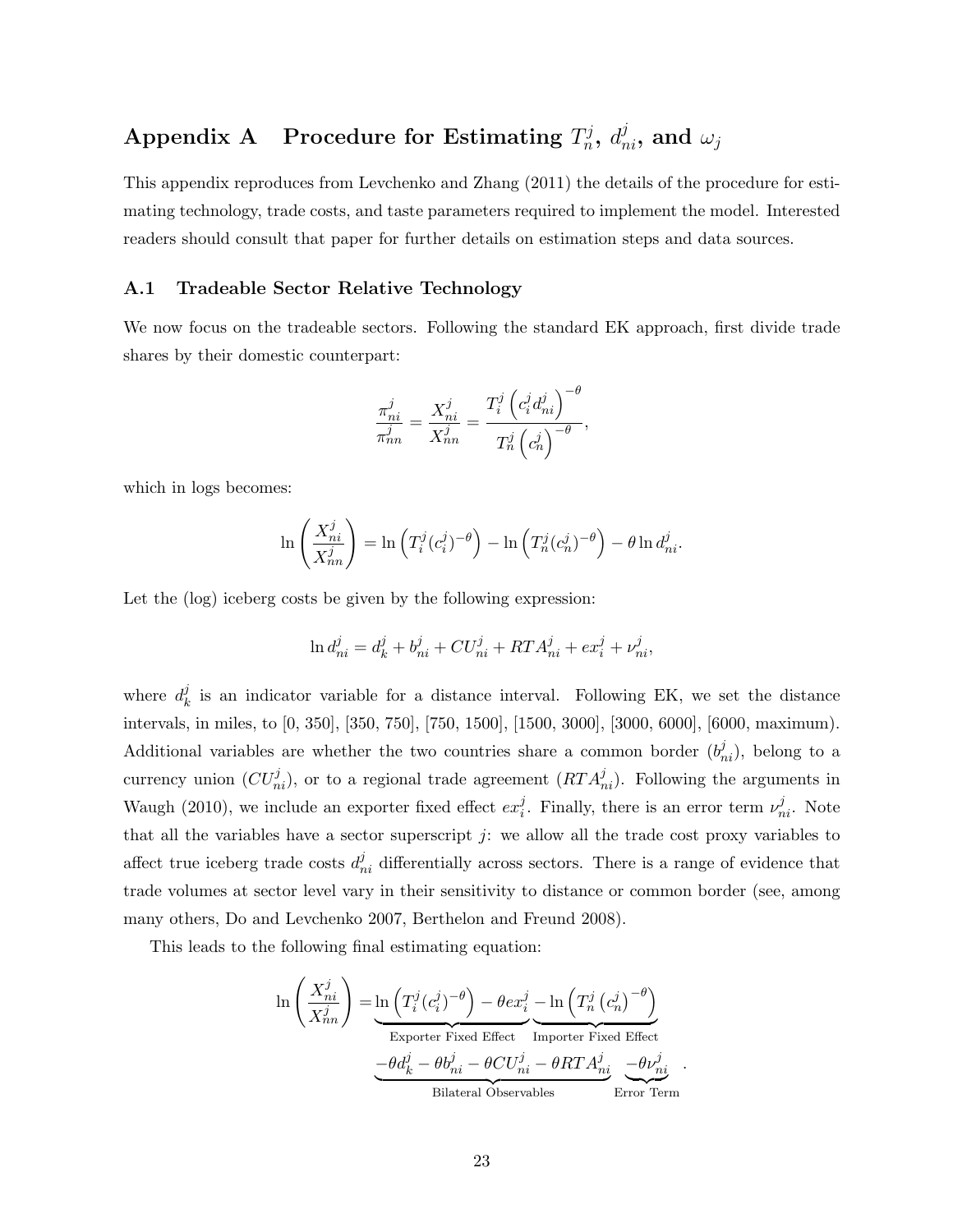This equation is estimated for each tradeable sector  $j = 1, \dots J$ . Estimating this relationship will thus yield, for each country, an estimate of its technology-cum-unit-cost term in each sector  $j$ ,  $T_n^j(c_n^j)^{-\theta}$ , which is obtained by exponentiating the importer fixed effect. The available degrees of freedom imply that these estimates are of each country's  $T_n^j(c_n^j)^{-\theta}$  relative to a reference country, which in our estimation is the United States. We denote this estimated value by  $S_n^j$ :

$$
S_n^j = \frac{T_n^j}{T_{us}^j} \left(\frac{c_n^j}{c_{us}^j}\right)^{-\theta},\,
$$

where the subscript us denotes the United States. It is immediate from this expression that estimation delivers a convolution of technology parameters  $T_n^j$  and cost parameters  $c_n^j$ . Both will of course affect trade volumes, but we would like to extract technology  $T_n^j$  from these estimates. In order to do that, we follow the approach of Shikher  $(2012)$ . In particular, for each country n, the share of total spending going to home-produced goods is given by

$$
\frac{X_{nn}^j}{X_n^j} = T_n^j \left(\frac{\Gamma c_n^j}{p_n^j}\right)^{-\theta}.
$$

Dividing by its U.S. counterpart yields:

$$
\frac{X_{nn}^j/X_{n}^j}{X_{us,us}^j/X_{us}^j} = \frac{T_n^j}{T_{us}^j}\left(\frac{c_n^j}{c_{us}^j}\frac{p_{us}^j}{p_n^j}\right)^{-\theta} = S_n^j\left(\frac{p_{us}^j}{p_n^j}\right)^{-\theta},
$$

and thus the ratio of price levels in sector  $j$  relative to the U.S. becomes:

$$
\frac{p_n^j}{p_{us}^j} = \left(\frac{X_{nn}^j/X_{n}^j}{X_{us,us}^j/X_{us}^j} \frac{1}{S_n^j}\right)^{\frac{1}{\theta}}.
$$
\n(A.1)

.

The entire right-hand side of this expression is either observable or estimated. Thus, we can impute the price levels relative to the U.S. in each country and each tradeable sector.

The cost of the input bundles relative to the U.S. can be written as:

$$
\frac{c_n^j}{c_{us}^j} = \left(\frac{w_n}{w_{us}}\right)^{\alpha_j \beta_j} \left(\frac{r_n}{r_{us}}\right)^{(1-\alpha_j)\beta_j} \left(\prod_{k=1}^J \left(\frac{p_n^k}{p_{us}^k}\right)^{\gamma_{k,j}}\right)^{1-\beta_j} \left(\frac{p_n^{J+1}}{p_{us}^{J+1}}\right)^{\gamma_{J+1,j}(1-\beta_j)}
$$

Using information on relative wages, returns to capital, price in each tradeable sector from (A.1), and the nontradeable sector price relative to the U.S., we can thus impute the costs of the input bundles relative to the U.S. in each country and each sector. Armed with those values, it is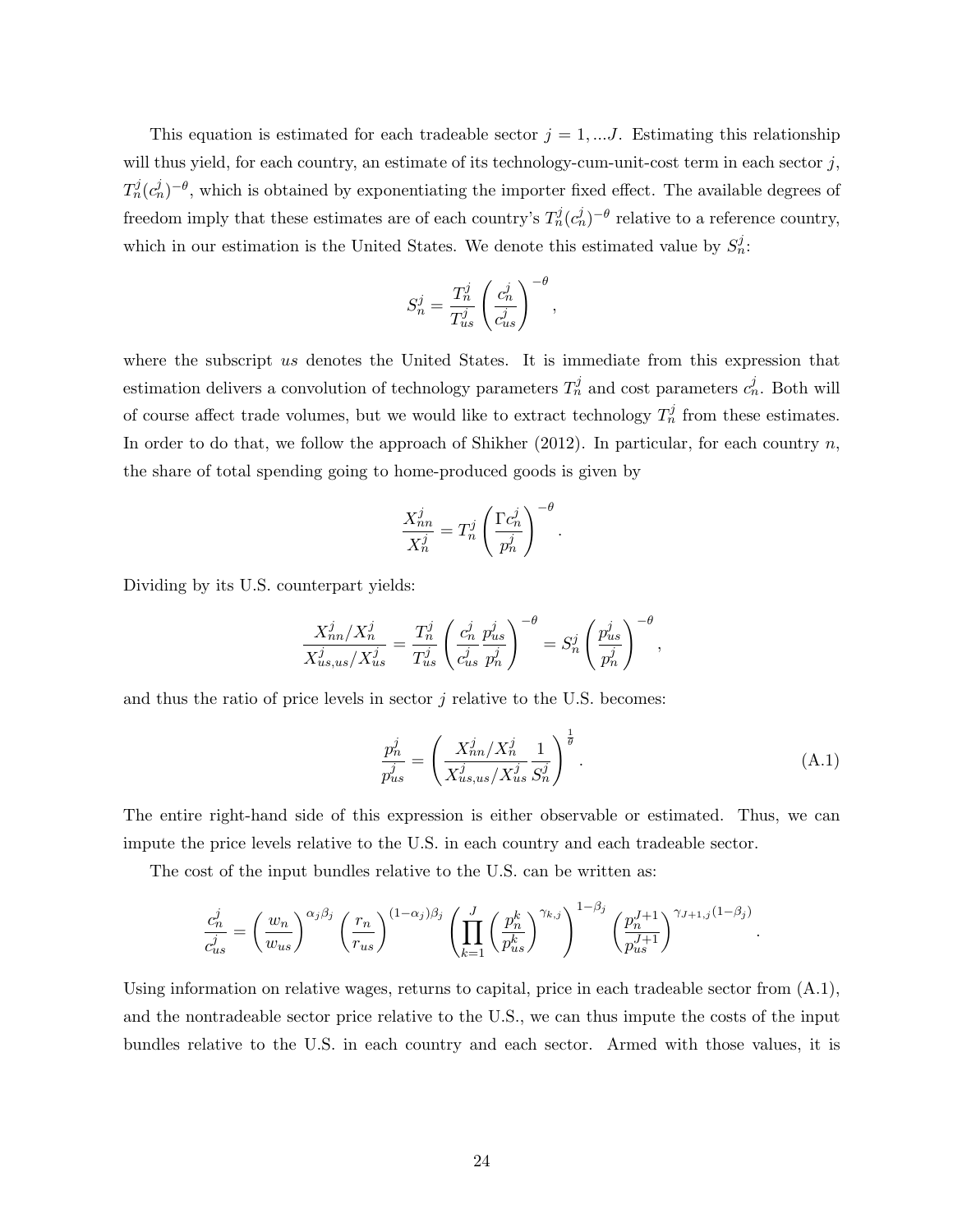straightforward to back out the relative technology parameters:

$$
\frac{T_n^j}{T_{us}^j} = S_n^j \left(\frac{c_n^j}{c_{us}^j}\right)^{\theta}.
$$

#### A.2 Trade Costs

The bilateral, directional, sector-level trade costs of shipping from country  $i$  to country  $n$  in sector j are then computed based on the estimated coefficients as:

$$
\ln \hat{d}_{ni}^j = \theta \hat{d}_k^j + \theta \hat{b}_{ni}^j + \theta \widehat{CU}_{ni}^j + \theta \widehat{RTA}_{ni}^j + \theta \widehat{ex}_i^j + \theta \widehat{\nu}_{ni}^j,
$$

for an assumed value of  $\theta$ . Note that the estimate of the trade costs includes the residual from the gravity regression  $\theta \hat{\nu}_{ni}^j$ . Thus, the trade costs computed as above will fit bilateral sectoral trade flows exactly, given the estimated fixed effects. Note also that the exporter component of the trade costs  $\widehat{ex}_i^j$  is part of the exporter fixed effect. Since each country in the sample appears as both an exporter and an importer, the exporter and importer estimated fixed effects are combined to extract an estimate of  $\theta \widehat{ex}_i^j$ .

#### A.3 Complete Estimation

So far we have estimated the levels of technology of the tradeable sectors relative to the United States. To complete our estimation, we still need to find (i) the levels of  $T$  for the tradeable sectors in the United States; (ii) the taste parameters  $\omega_j$ , and (iii) the nontradeable technology levels for all countries.

To obtain (i), we use the NBER-CES Manufacturing Industry Database for the U.S. (Bartelsman and Gray 1996). We start by measuring the observed TFP levels for the tradeable sectors in the U.S.. The form of the production function gives

$$
\ln Z_{us}^j = \ln \Lambda_{us}^j + \beta_j \alpha_j \ln L_{us}^j + \beta_j (1 - \alpha_j) \ln K_{us}^j + (1 - \beta_j) \sum_{k=1}^{J+1} \gamma_{k,j} \ln M_{us}^{k,j}, \tag{A.2}
$$

where  $\Lambda^j$  denotes the measured TFP in sector j,  $Z^j$  denotes the output,  $L^j$  denotes the labor input,  $K^j$  denotes the capital input, and  $M^{k,j}$  denotes the intermediate input from sector k. The NBER-CES Manufacturing Industry Database offers information on output, and inputs of labor, capital, and intermediates, along with deflators for each. Thus, we can estimate the observed TFP level for each manufacturing tradeable sector using the above equation.

If the United States were a closed economy, the observed TFP level for sector  $j$  would be given by  $\Lambda_{us}^j = (T_{us}^j)^{\frac{1}{\theta}}$ . In the open economies, the goods with inefficient domestic productivity draws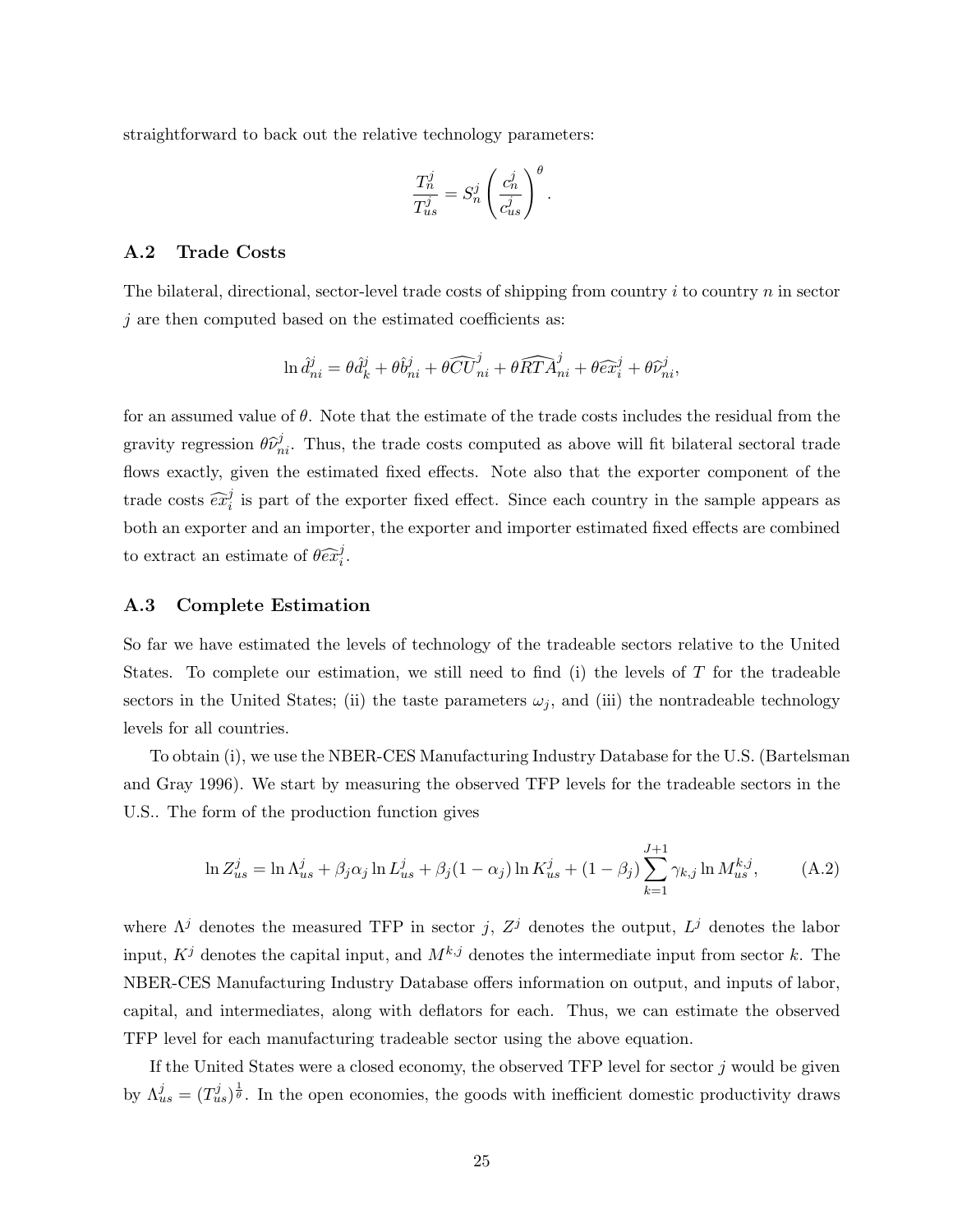will not be produced and will be imported instead. Thus, international trade and competition introduce selection in the observed TFP level, as demonstrated by Finicelli, Pagano and Sbracia (2013). We thus use the model to back out the true level of  $T_{us}^j$  of each tradeable sector in the United States. Here we follow Finicelli et al. (2013) and use the following relationship:

$$
(\Lambda_{us}^j)^\theta = T_{us}^j + \sum_{i \neq us} T_i^j \left( \frac{c_i^j d_{us,i}^j}{c_{us}^j} \right)^{-\theta}
$$

Thus, we have

$$
(\Lambda_{us}^j)^\theta = T_{us}^j \left[ 1 + \sum_{i \neq us} \frac{T_i^j}{T_{us}^j} \left( \frac{c_i^j d_{us,i}^j}{c_{us}^j} \right)^{-\theta} \right] = T_{us}^j \left[ 1 + \sum_{i \neq us} S_i^j \left( d_{us,i}^j \right)^{-\theta} \right].
$$
 (A.3)

.

This equation can be solved for underlying technology parameters  $T_{us}^j$  in the U.S., given estimated observed TFP  $\Lambda_{us}^j$ , and all the  $S_i^j$  $i^{j}$ 's and  $d_{us,i}^{j}$ 's estimated in the previous subsection.

To estimate the taste parameters  $\{\omega_j\}_{j=1}^J$ , we use information on final consumption shares in the tradeable sectors in the U.S.. We start with a guess of  $\{\omega_j\}_{j=1}^J$  and find sectoral prices  $p_n^k$  as follows. For an initial guess of sectoral prices, we compute the tradeable sector aggregate price and the nontradeable sector price using the data on the relative prices of nontradeables to tradeables. Using these prices, we calculate sectoral unit costs and  $\Phi_n^j$ 's, and update prices according to equation (2), iterating until the prices converge. We then update the taste parameters according to equation (5), using the data on final sectoral expenditure shares in the U.S.. We normalize the vector of  $\omega_i$ 's to have a sum of one, and repeat the above procedure until the values for the taste parameters converge.

Finally, we estimate the nontradeable sector TFP using the relative prices. In the model, the nontradeable sector price is given by

$$
p_n^{J+1} = \Gamma(T_n^{J+1})^{-\frac{1}{\theta}} c_n^{J+1}.
$$

Since we know the aggregate price level in the tradeable sector  $p_n^T, c_n^{J+1}$ , and the relative price of nontradeables (which we take from the data), we can back out  $T_n^{J+1}$  from the equation above for all countries.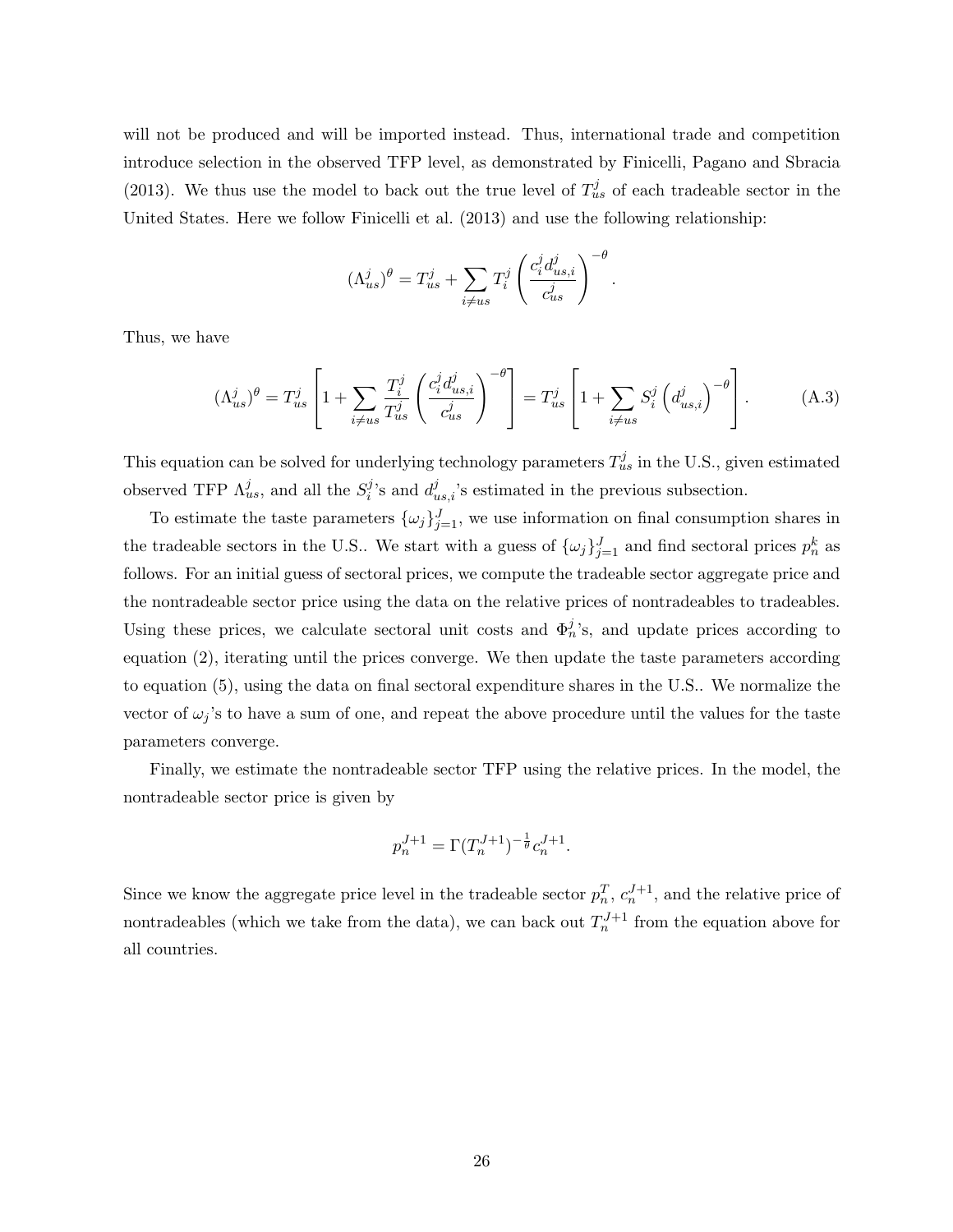# References

- Artuç, Erhan, "Intergenerational Effects of Trade Liberalization," December 2009. TUSYAD-Koç University Economic Research Forum Working Paper 0913.
- , Shubham Chaudhuri, and John McLaren, "Trade Shocks and Labor Adjustment: A Structural Empirical Approach," American Economic Review, June 2010, 100 (3), 1008–45.
- Autor, David, David Dorn, and Gordon Hanson, "The China Syndrome: Local Labor Market Effects of Import Competition in the United States," May 2012. mimeo, MIT, CEMFI, and UC San Diego.
- Autor, David H., David Dorn, Gordon H. Hanson, and Jae Song, "Trade Adjustment: Worker Level Evidence," July 2012. mimeo, MIT, CEMFI, UC San Diego, and SSA.
- Baldwin, Richard E., Joseph F. Francois, and Richard Portes, "The Costs and Benefits of Eastern Enlargement: The Impact on the EU and Central Europe," Economic Policy, April 1997, 12 (24), 125–176.
- Baourakis, George, Csilla Lakatos, and Anastasios Xepapadeas, "Economic Implications of the EU Accession of Bulgaria and Romania: a CGE Approach," 2008. TradeAg - Agricultural Trade Agreements Working Paper Series 08/1.
- Bartelsman, Eric J. and Wayne Gray, "The NBER Manufacturing Productivity Database," October 1996. NBER Technical Working Paper 205.
- Bernanke, Ben and Refet Gürkaynak, "Is Growth Exogenous? Taking Mankiw, Romer, and Weil Seriously," NBER Macroeconomics Annual, 2001, 16, 11–57.
- Berthelon, Matias and Caroline Freund, "On the Conservation of Distance in International Trade," Journal of International Economics, July 2008, 75 (2), 310–320.
- Bhagwati, Jagdish and V.K. Ramaswami, "Domestic Distortions, Tariffs and the Theory of Optimum Subsidy," Journal of Political Economy, February 1963, 71 (1), 44–50.
- Bloom, Nicholas, Mirko Draca, and John Van Reenen, "Trade Induced Technical Change: The Impact of Chinese Imports on Innovation, Diffusion and Productivity," January 2011. NBER WP 16717.
- Brown, Drusilla K., Alan V. Deardorff, Simeon Djankov, and Robert M. Stern, "An Economic Assessment of the Integration of Czechoslovakia, Hungary, and Poland into the European Union," in Stanley W. Black, ed., Europe's Economy Looks East: Implications for Germany and the European Union, New York: Cambridge University Press, 1997.
- Caliendo, Lorenzo and Fernando Parro, "Estimates of the Trade and Welfare Effects of NAFTA," January 2010. mimeo, University of Chicago.
- Caselli, Francesco, "Accounting for Cross-Country Income Differences," in Steven Durlauf Philippe Aghion, ed., *Handbook of Economic Growth*, Vol. 1, Elsevier-North Holland, 2005, chapter 9, pp. 679–741.
- Chen, Natalie and Dennis Novy, "Gravity, Trade Integration, and Heterogeneity across Industries," Journal of International Economics, November 2011, 85 (2), 206–221.
- Coleman, Wilbur John, "Accommodating Emerging Giants," November 2007. mimeo, Duke University.
- Costinot, Arnaud, Dave Donaldson, and Ivana Komunjer, "What Goods Do Countries Trade? A Quantitative Exploration of Ricardo's Ideas," Review of Economic Studies, April 2012, 79 (2), 581–608.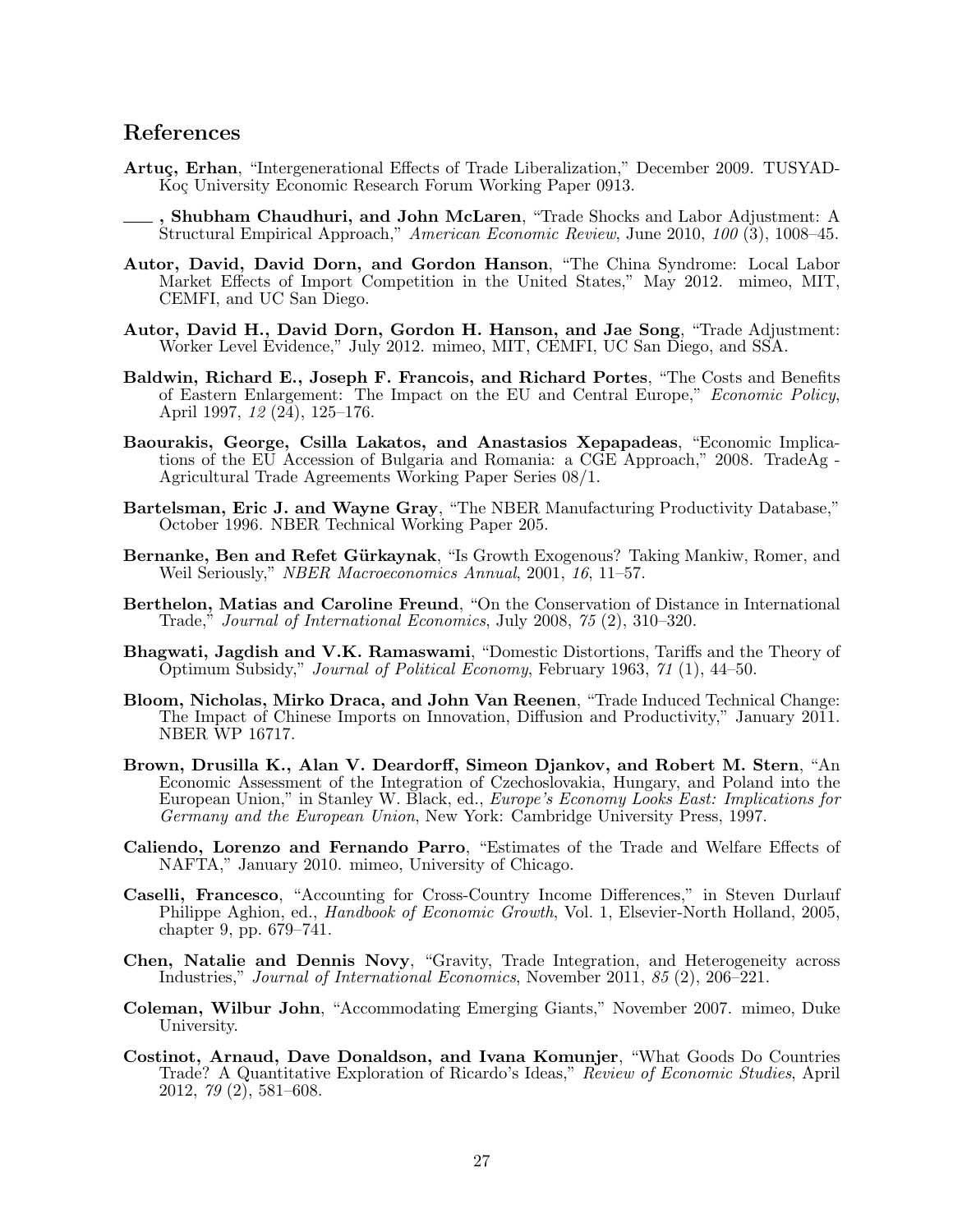- di Giovanni, Julian and Andrei A. Levchenko, "Putting the Parts Together: Trade, Vertical Linkages, and Business Cycle Comovement," American Economic Journal: Macroeconomics, April 2010, 2 (2), 95–124.
- di Giovanni, Julian, Andrei A. Levchenko, and Jing Zhang, "The Global Welfare Impact of China: Trade Integration and Technological Change," May 2013. Forthcoming American Economic Journal: Macroeconomics.
- Dix-Carneiro, Raphael, "Trade Liberalization and Labor Market Dynamics," December 2011. mimeo, University of Maryland.
- Do, Quy-Toan and Andrei A. Levchenko, "Comparative Advantage, Demand for External Finance, and Financial Development," Journal of Financial Economics, December 2007, 86 (3), 796–834.
- Dornbusch, Rudiger, Stanley Fischer, and Paul Samuelson, "Comparative Advantage, Trade, and Payments in a Ricardian Model with a Continuum of Goods," American Economic Review, 1977, 67, 823–39.
- Eaton, Jonathan and Samuel Kortum, "Technology, Geography, and Trade," Econometrica, September 2002, 70 (5), 1741–1779.
- Finicelli, Andrea, Patrizio Pagano, and Massimo Sbracia, "Ricardian Selection," Journal of International Economics, January 2013, 89 (1), 96–109.
- Francois, Joseph F. and Ganeshan Wignaraja, "Economic Implications of Asian Integration," Global Economy Journal,  $2008, 8(3)$ .
- GAO, "TRADE ADJUSTMENT ASSISTANCE Commerce Program Has Helped Manufacturing and Services Firms, but Measures, Data, and Funding Formula Could Improve," September 2012. Report to Congressional Committees.
- Ghosh, Madanmohan and Someshwar Rao, "Chinese Accession to the WTO: Economic Implications for China, Other Asian and North American Economies," Journal of Policy Modeling, May-June 2010, 32 (3), 389–98.
- Haberler, Gottfried, "Some Problems in the Pure Theory of International Trade," Economic Journal, June 1950, 60 (238), 223–240.
- Hagen, Everett E., "An Economic Justification of Protectionism," The Quarterly Journal of Economics, November 1958, 72 (4), 496–514.
- Hall, Robert and Charles Jones, "Why Do Some Countries Produce So Much More Output per Worker then Others," Quarterly Journal of Economics, 1999, 114, 83–116.
- **Hanson, Gordon H.**, "Why Isn't Mexico Rich?," Journal of Economic Literature, December 2010, 48 (4), 987–1004.
- and Raymond Robertson, "China and the Manufacturing Exports of Other Developing Countries," in Robert Feenstra and Shang-Jin Wei, eds., China's Growing Role in World Trade, Chicago: University of Chicago Press and the NBER, 2010, pp. 137–159.
- Hertel, Thomas W., Martina Brockmeier, and Padma V. Swaminathan, "Sectoral and economy-wide analysis of integrating Central and Eastern European countries into the EU: Implications of alternative strategies," European Review of Agricultural Economics, 1997, 24  $(3-4), 359-386.$
- Hicks, John, "An Inaugural Lecture," Oxford Economic Papers, 1953, 5 (2), 117–135.
- Hsieh, Chang-Tai and Ralph Ossa, "A global view of productivity growth in China," February 2011. NBER Working Paper No. 16778.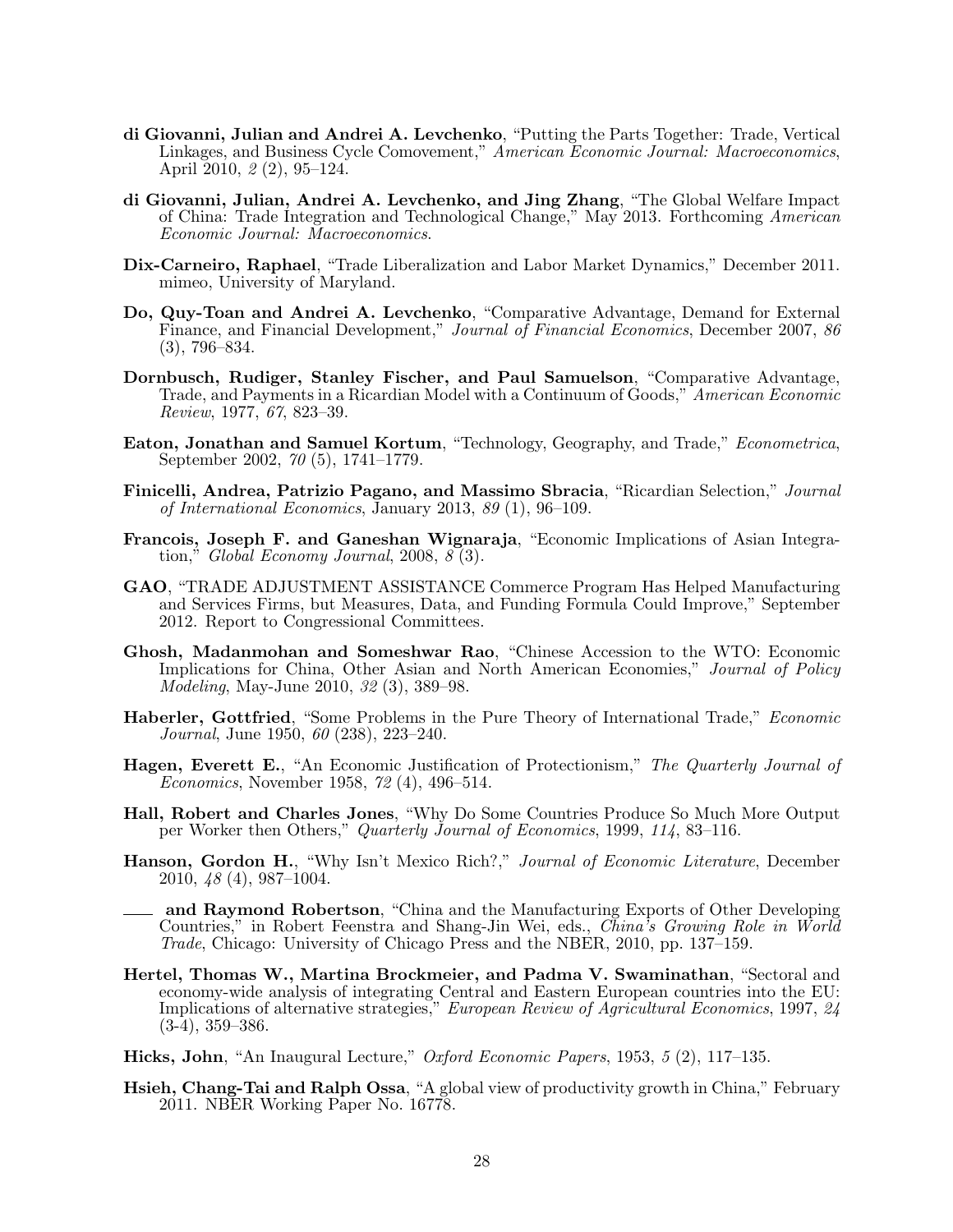- Hummels, David, Jun Ishii, and Kei-Mu Yi, "The Nature and Growth of Vertical Specialization in World Trade," Journal of International Economics, June 2001, 54, 75–96.
- , Rasmus Jorgensen, Jakob Munch, and Chong Xiang, "The Wage Effects of Offshoring: Evidence from Danish Matched Worker-Firm Data," October 2011. NBER Working Paper No. 17496.
- Imbs, Jean and Isabelle Méjean, "Trade Elasticities," August 2011. Mimeo, Paris School of Economics and Ecole Polytechnique.
- International Monetary Fund, "World Economic Outlook," September 2005.
- Jones, Ronald, "A Three-Factor Model in Theory, Trade, and History," in Jagdish Bhagwati, ed., Trade, Balance of Payments, and Growth: Papers in International Economics in Honor of Charles P. Kindleberger, Amsterdam: North Holland, 1971.
- Ju, Jiandong and Xuebing Yang, "Hicks theorem: Effects of technological improvement in the Ricardian model," International Review of Economics and Finance, 2009, 18, 239–247.
- Levchenko, Andrei A. and Jing Zhang, "The Evolution of Comparative Advantage: Measurement and Welfare Implications," February 2011. NBER Working Paper No. 16806.
	- and  $\mu$ , "Comparative Advantage and the Welfare Impact of European Integration," Economic Policy, October 2012, 27 (72), 567–602.
- Menezes-Filho, Naércio Aquino and Marc-Andreas Muendler, "Labor Reallocation in Response to Trade Reform," August 2011. NBER Working Paper No. 17372.
- Mussa, Michael, "Tariffs and the Distribution of Income: The Importance of Factor Specificity, Substitutability, an Intensity in the Short and Long Run," *Journal of Political Economy*, 1974, 82, 1191–1203.
- New York Times, "U.S. Senate Backs Tough China Trade Moves," 2011. New York Times, October 03, 2011.
- OECD, "OECD Employment Outlook 2005," 2005.
- , "OECD Employment Outlook 2012," 2012.
- Samuelson, Paul A., "Where Ricardo and Mill Rebut and Confirm Arguments of Mainstream Economists Supporting Globalization," Journal of Economic Perspectives, 2004, 18 (3), 135– 146.
- Shikher, Serge, "Capital, technology, and specialization in the neoclassical model," Journal of International Economics, March 2011, 83 (2), 229–242.
- , "Putting industries into the Eaton-Kortum model," Journal of International Trade and Economic Development, December 2012, 21 (6), 807–837.
- Simonovska, Ina and Michael E. Waugh, "The Elasticity of Trade: Estimates and Evidence," February 2011. UC Davis Working Paper No. 11-2.
- Swięcki, Tomasz, "Intersectoral Distortions, Structural Change and the Welfare Gains from Trade," April 2013. mimeo, Princeton University.
- Tokarick, Stephen, "The Implications of China's Pattern of Growth For the Rest of the World," August 2011. mimeo, International Monetary Fund.
- Waugh, Michael, "International Trade and Income Differences," American Economic Review, December 2010, 100 (5), 2093–2124.
- Yi, Kei-Mu and Jing Zhang, "Structural Change in an Open Economy," April 2010. Mimeo, Federal Reserve Bank of Philadelphia and University of Michigan.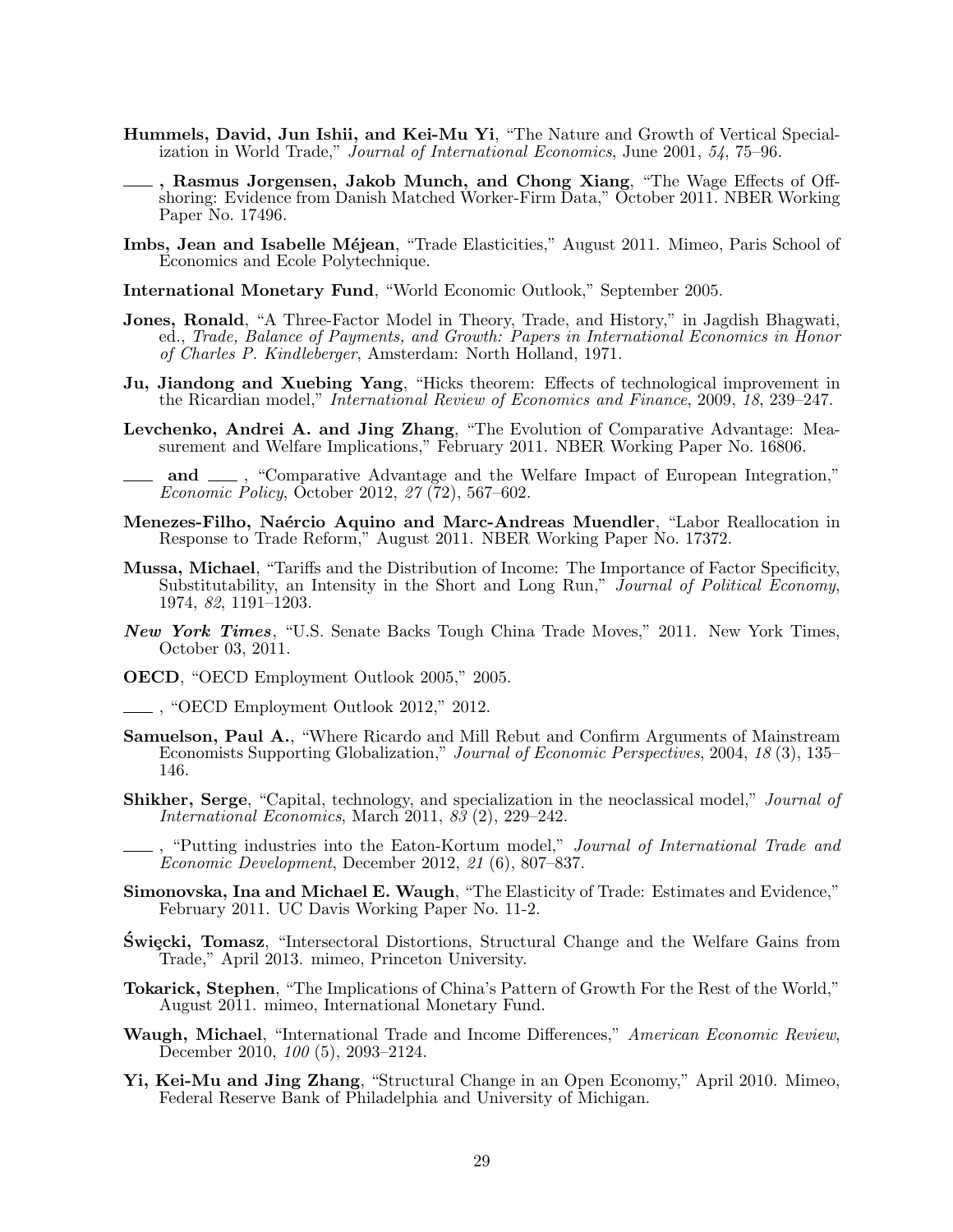|                        | model | data              |
|------------------------|-------|-------------------|
| Wages:                 |       |                   |
| mean                   |       | $0.463$ $0.413$   |
| median                 |       | $0.149$ $0.154$   |
| corr(model, data)      |       | 0.994             |
| Return to capital:     |       |                   |
| mean                   | 1.035 | 1.074             |
| median                 |       | 0.767 0.758       |
| corr(model, data)      |       | 0.938             |
| Sectoral labor shares: |       |                   |
| corr(model, data)      | 0.711 |                   |
| $\pi^j_{nn}$           |       |                   |
| mean                   |       | $0.620$ $0.565$   |
| median                 |       | 0.678 0.607       |
| corr(model, data)      | 0.914 |                   |
| $\pi_{ni}^j, i \neq n$ |       |                   |
| mean                   |       | 0.0055 0.0059     |
| median                 |       | $0.0002$ $0.0002$ |
| corr(model, data)      |       | 0.886             |

Table 1. The Fit of the Baseline Model with the Data

Notes: This table reports the means and medians of wages relative to the U.S. (top panel); return to capital relative to the U.S. (second panel); correlations between model and data sectoral employment shares (third panel); share of domestically produced goods in overall spending (fourth panel); and share of goods from country i in overall spending (bottom panel) in the model and in the data. Wages and return to capital in the data are calculated as described in Appendix A.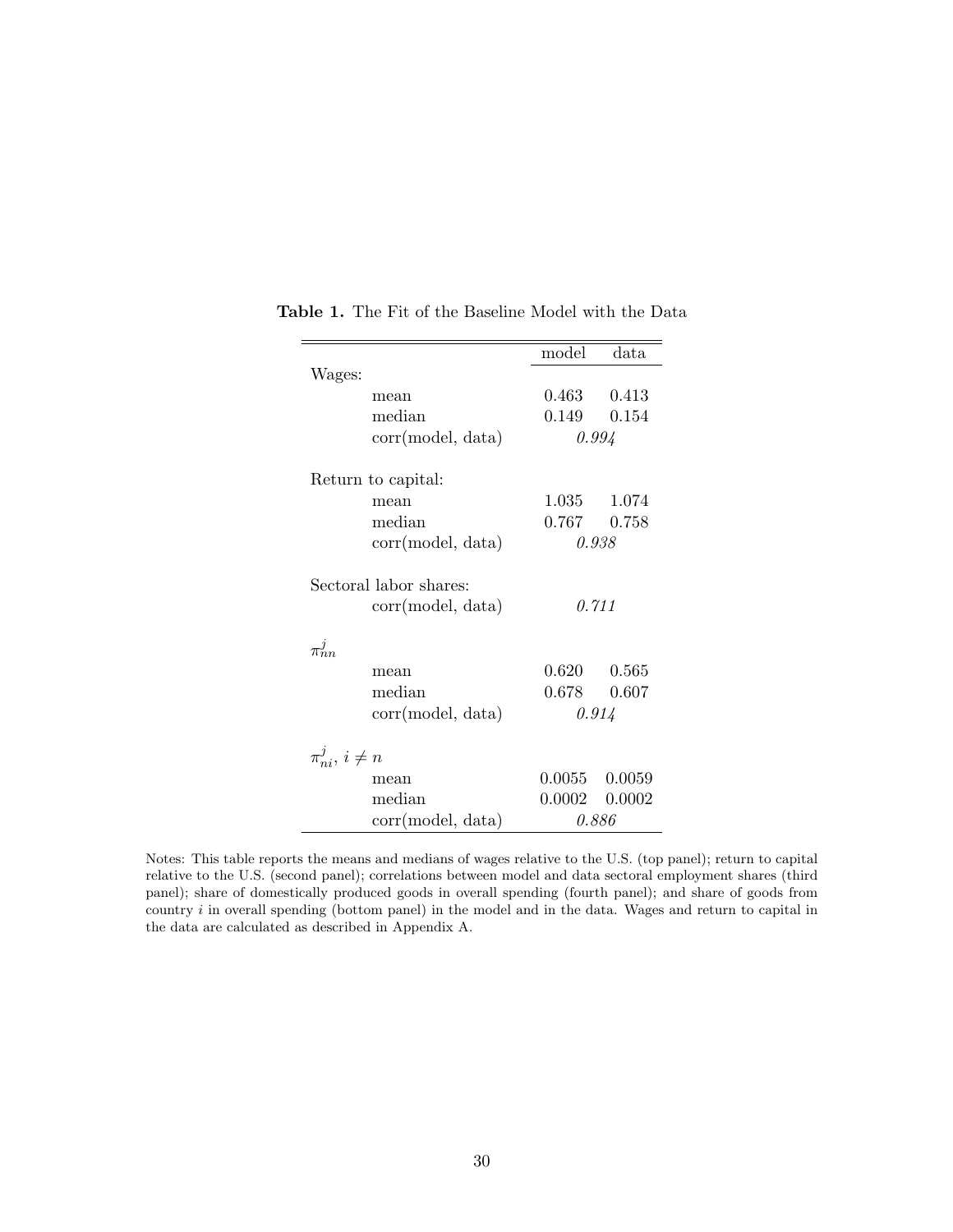| Panel A: Flexible Factors    |      |        |         |       |                |
|------------------------------|------|--------|---------|-------|----------------|
|                              | Mean | Median | Min     | Max   | Countries      |
| China                        | 3.48 |        |         |       |                |
| India                        | 1.63 |        |         |       |                |
| <b>CEECs</b>                 | 7.26 | 7.18   | 2.75    | 13.36 | 10             |
| <b>OECD</b>                  | 0.28 | 0.30   | $-0.01$ | 0.57  | 22             |
| East and South Asia          | 0.70 | 0.58   | $-0.05$ | 2.28  | 11             |
| Latin America and Caribbean  | 0.16 | 0.15   | $-0.38$ | 0.54  | 15             |
| Middle East and North Africa | 0.44 | 0.49   | 0.25    | 0.60  | $\overline{7}$ |
| Sub-Saharan Africa           | 0.48 | 0.29   | 0.12    | 1.21  | 8              |
| Panel B: Fixed Factors       |      |        |         |       |                |
|                              | Mean | Median | Min     | Max   | Countries      |
| China                        | 3.13 |        |         |       |                |
| India                        | 1.40 |        |         |       |                |
| <b>CEECs</b>                 | 6.48 | 6.17   | 2.09    | 11.76 | 10             |
| <b>OECD</b>                  | 0.23 | 0.25   | $-0.09$ | 0.52  | 22             |
| East and South Asia          | 0.67 | 0.53   | $-0.08$ | 2.33  | 11             |
| Latin America and Caribbean  | 0.11 | 0.13   | $-0.53$ | 0.50  | 15             |
| Middle East and North Africa | 0.29 | 0.28   | 0.04    | 0.48  | 7              |
| Sub-Saharan Africa           | 0.40 | 0.22   | 0.07    | 1.17  | 8              |

#### Table 2. Welfare Gains from Trade with Emerging Giants

Notes: Units are in percentage points. This table reports the changes in welfare from two counterfactual scenarios. Panel A presents the welfare gains in the benchmark for 2005-2007, relative to the scenario in which emerging giants are in autarky, under the assumption that factor markets are flexible. Panel B presents the changes in welfare relative to the scenario in which emerging giants are in autarky, under the assumption that factors are fixed in their respective sectors, at the equilibrium values pre-opening of emerging giants to trade.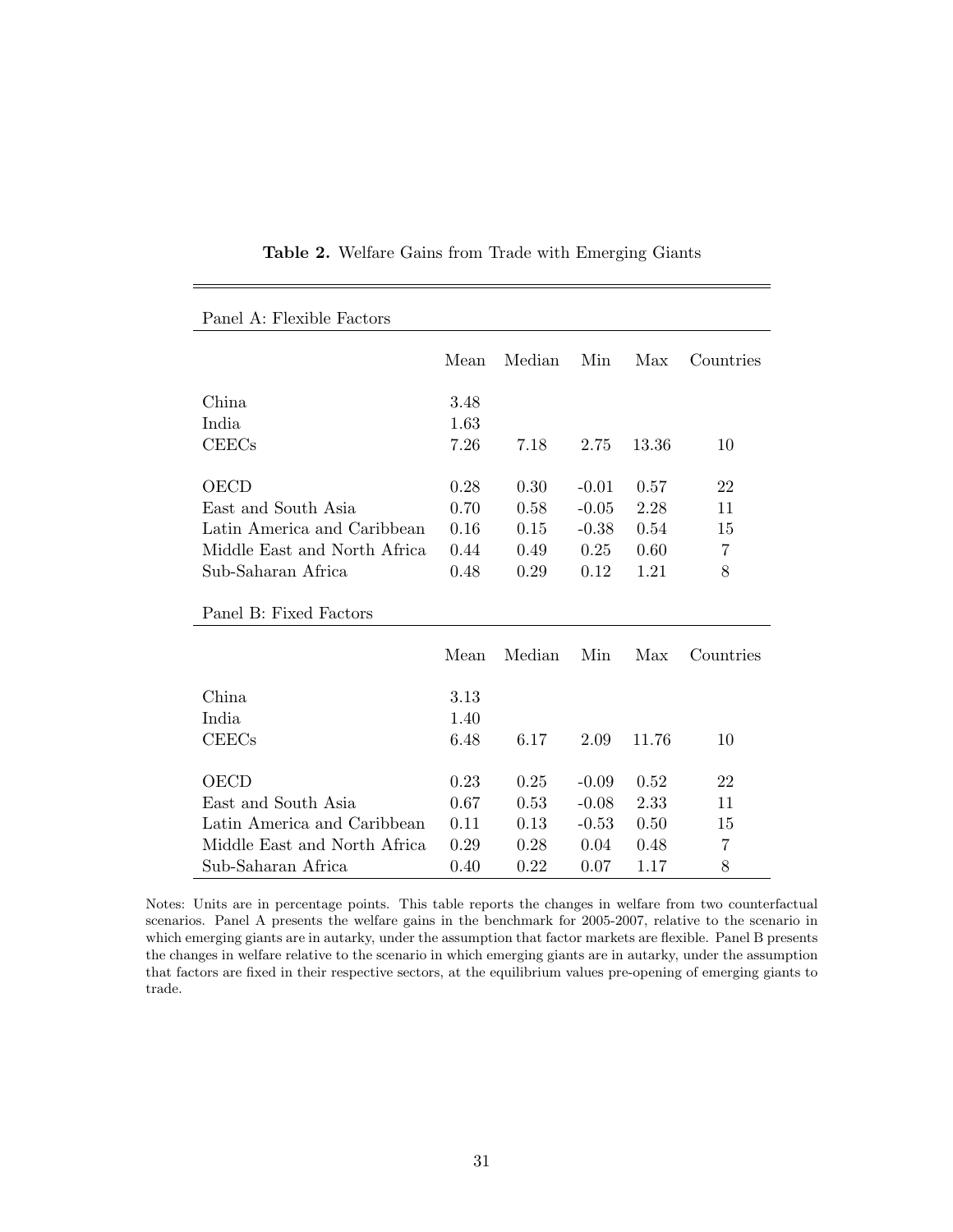|                              | Difference with Respect to Flexible Factors |         |                           |           |  |  |
|------------------------------|---------------------------------------------|---------|---------------------------|-----------|--|--|
|                              | Fixed Factors                               |         | Fixed Labor Fixed Capital | Countries |  |  |
| China.                       | $-0.35$                                     | $-0.25$ | $-0.28$                   |           |  |  |
| India                        | $-0.23$                                     | $-0.15$ | $-0.19$                   |           |  |  |
| <b>CEECs</b>                 | $-0.78$                                     | $-0.50$ | $-0.65$                   | 10        |  |  |
|                              |                                             |         |                           |           |  |  |
| <b>OECD</b>                  | $-0.05$                                     | $-0.04$ | $-0.05$                   | 22        |  |  |
| East and South Asia          | $-0.03$                                     | $-0.02$ | $-0.04$                   | 11        |  |  |
| Latin America and Caribbean  | $-0.06$                                     | $-0.04$ | $-0.05$                   | 15        |  |  |
| Middle East and North Africa | $-0.15$                                     | $-0.10$ | $-0.13$                   | 7         |  |  |
| Sub-Saharan Africa           | $-0.08$                                     | $-0.05$ | $-0.07$                   | 8         |  |  |
|                              |                                             |         |                           |           |  |  |

### Table 3. Differences in Welfare Changes, Alternative Factor Market Equilibria

Notes: Units are in percentage points. This table reports the correlations between the welfare gains from trade integration of emerging giants under the different assumptions on the factor market equilibrium.

| Panel A: Emerging Giants ( $n = 12$ ) |          |                      |             |
|---------------------------------------|----------|----------------------|-------------|
|                                       | Flexible | Fixed Factors        | Fixed Labor |
|                                       |          |                      |             |
| <b>Fixed Factors</b>                  | 0.981    |                      |             |
| Fixed Labor                           | 0.991    | 0.998                |             |
| Fixed Capital                         | 0.987    | 0.999                | 0.999       |
|                                       |          |                      |             |
| Panel B: Rest of the World $(n = 63)$ |          |                      |             |
|                                       |          |                      |             |
|                                       | Flexible | <b>Fixed Factors</b> | Fixed Labor |
|                                       |          |                      |             |
| <b>Fixed Factors</b>                  | 0.977    |                      |             |
| Fixed Labor                           | 0.989    | 0.997                |             |
| Fixed Capital                         | 0.984    | 0.999                | 0.999       |

#### Table 4. Correlations in Welfare Gains across Factor Market Equilibria

Notes: Units are in percentage points. This table reports the differences in the welfare gains from trade integration of emerging giants under the different assumptions on the factor market equilibrium.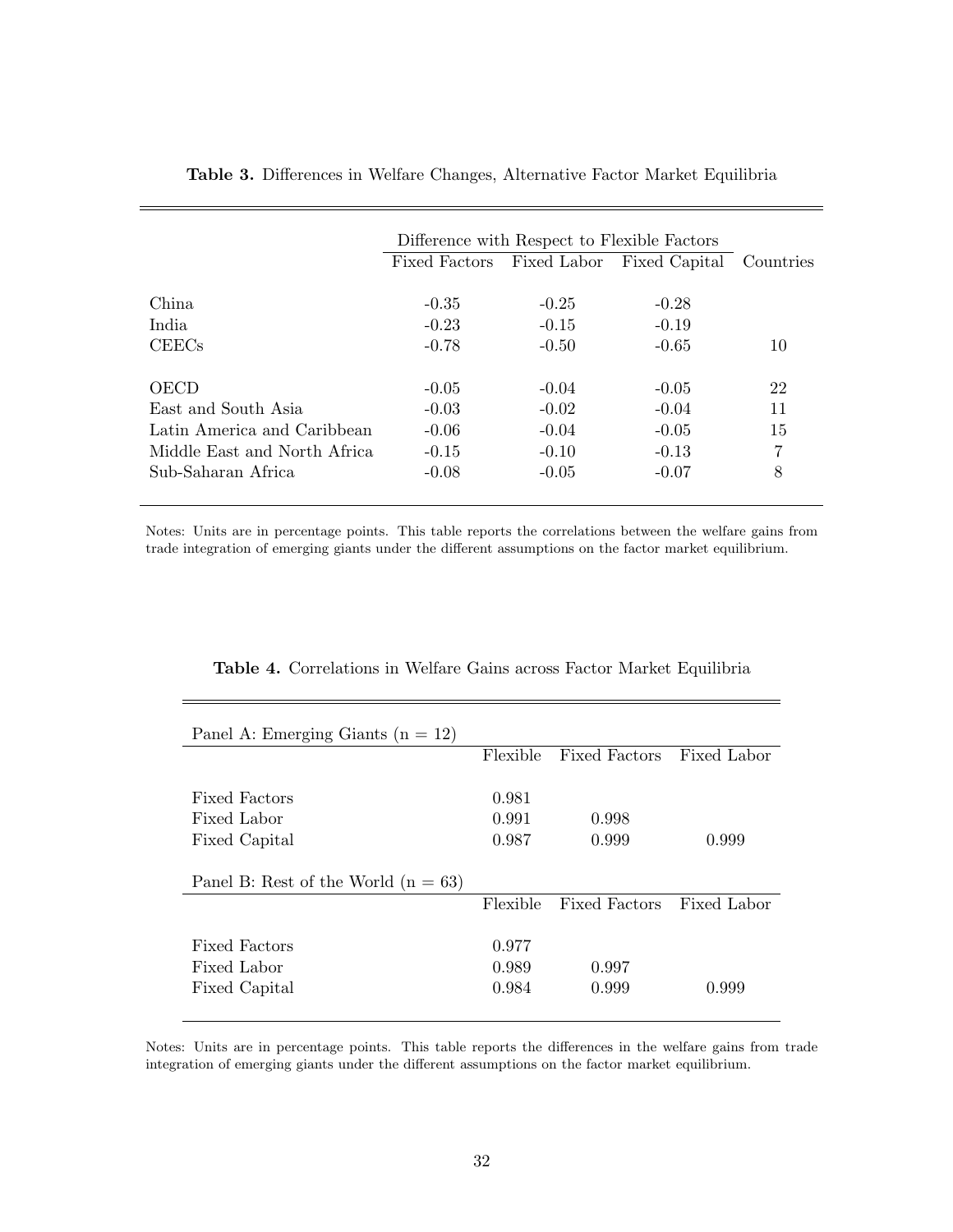| Panel A: Flexible Factors    |       |        |         |       |                |
|------------------------------|-------|--------|---------|-------|----------------|
|                              | Mean  | Median | Min     | Max   | Countries      |
| China                        | 3.10  |        |         |       |                |
| India                        | 1.81  |        |         |       |                |
| <b>CEECs</b>                 | 10.76 | 11.04  | 3.54    | 18.26 | 10             |
| <b>OECD</b>                  | 0.45  | 0.44   | 0.04    | 0.87  | 22             |
| East and South Asia          | 1.69  | 1.01   | 0.50    | 3.94  | 11             |
| Latin America and Caribbean  | 0.52  | 0.40   | $-0.25$ | 2.27  | 15             |
| Middle East and North Africa | 0.77  | 0.87   | 0.37    | 1.35  | $\overline{7}$ |
| Sub-Saharan Africa           | 1.69  | 1.73   | 0.41    | 3.33  | 8              |
| Panel B: Fixed Factors       |       |        |         |       |                |
|                              |       |        |         |       |                |
|                              | Mean  | Median | Min     | Max   | Countries      |
| China                        | 2.95  |        |         |       |                |
| India                        | 1.72  |        |         |       |                |
| <b>CEECs</b>                 | 9.72  | 9.37   | 2.92    | 16.90 | 10             |
| <b>OECD</b>                  | 0.41  | 0.39   | $-0.01$ | 0.88  | 22             |
| East and South Asia          | 1.61  | 0.93   | 0.48    | 3.80  | 11             |
| Latin America and Caribbean  | 0.46  | 0.28   | $-0.34$ | 2.34  | 15             |
| Middle East and North Africa | 0.51  | 0.52   | 0.09    | 0.83  | 7              |

## **Table 5.** Welfare Gains from Trade with Emerging Giants: Sector-Specific  $\theta_j$

Notes: Units are in percentage points. This table reports the changes in welfare from two counterfactual scenarios, under sector-specific  $\theta_j$ 's sourced from Caliendo and Parro (2010). Panel A presents the welfare gains in the benchmark for 2005-2007, relative to the scenario in which emerging giants are in autarky, under the assumption that factor markets are flexible. Panel B presents the changes in welfare relative to the scenario in which emerging giants are in autarky, under the assumption that factors are fixed in their respective sectors, at the equilibrium values pre-opening of emerging giants to trade.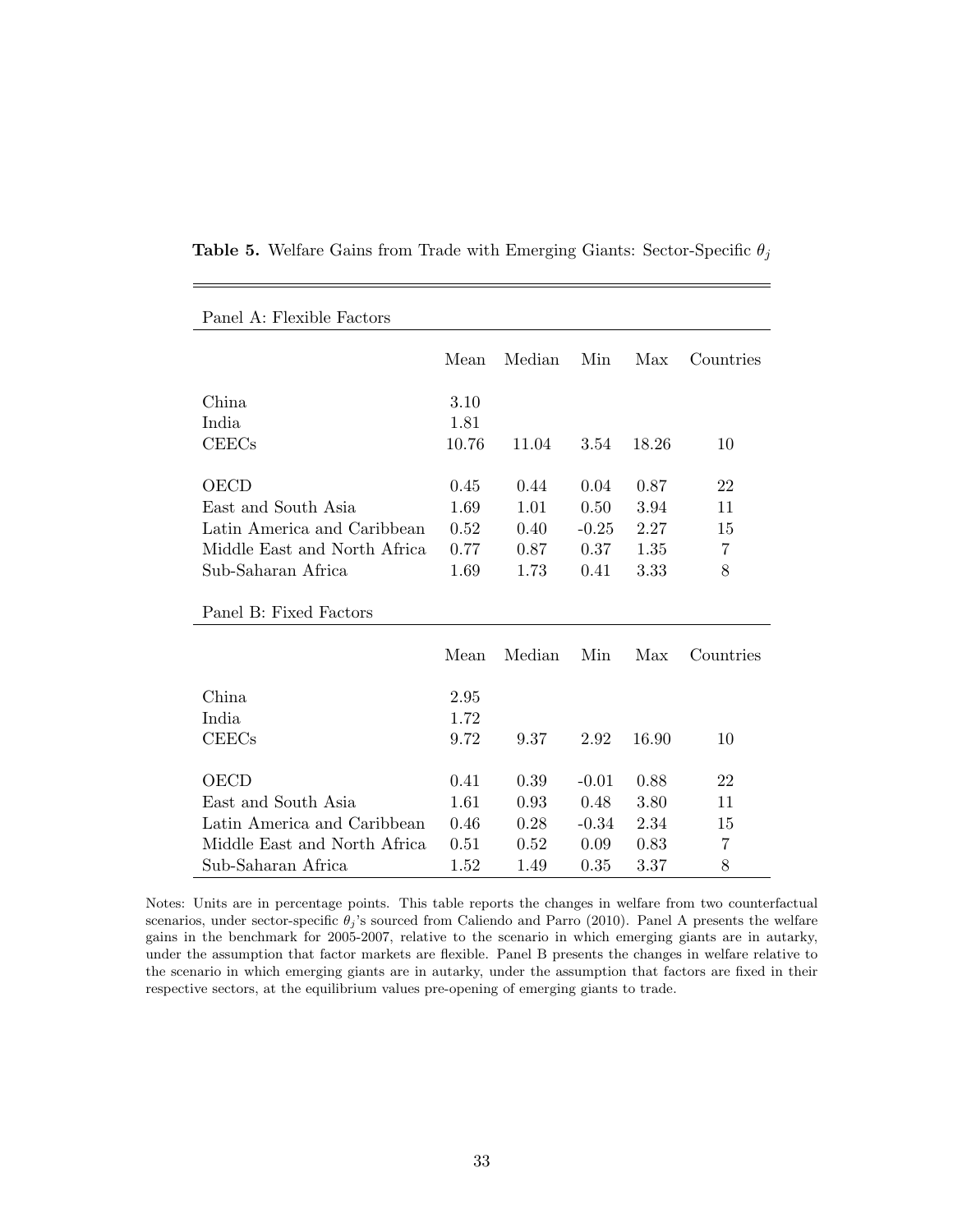| Panel A: 45% Drop in $d_{ni}^j$ of Emerging Giants |         |         |         |        |                |
|----------------------------------------------------|---------|---------|---------|--------|----------------|
|                                                    | Mean    | Median  | Min     | Max    | Countries      |
| China                                              | 1.06    |         |         |        |                |
| India                                              | 0.78    |         |         |        |                |
| <b>CEECs</b>                                       | 2.31    | 2.36    | 1.18    | 3.76   | 10             |
| <b>OECD</b>                                        | 0.11    | 0.10    | 0.04    | 0.19   | 22             |
| East and South Asia                                | 0.29    | 0.20    | 0.10    | 0.90   | 11             |
| Latin America and Caribbean                        | 0.10    | 0.09    | $-0.12$ | 0.34   | 15             |
| Middle East and North Africa                       | 0.18    | 0.17    | 0.13    | 0.25   | $\overline{7}$ |
| Sub-Saharan Africa                                 | 0.21    | 0.15    | 0.05    | 0.46   | 8              |
| Panel B: Productivity Growth of Emerging Giants    |         |         |         |        |                |
|                                                    | Mean    | Median  | Min     | Max    | Countries      |
| China                                              | 102.94  |         |         |        |                |
| India                                              | 13.44   |         |         |        |                |
| <b>CEECs</b>                                       | 92.65   | 77.75   | 2.81    | 218.61 | 10             |
| <b>OECD</b>                                        | $-0.05$ | $-0.04$ | $-0.16$ | 0.09   | 22             |
| East and South Asia                                | 0.25    | 0.10    | $-0.34$ | 1.58   | 11             |
| Latin America and Caribbean                        | 0.15    | 0.01    | $-0.29$ | 1.43   | 15             |
| Middle East and North Africa                       | 0.34    | 0.14    | $-0.16$ | 1.28   | $\overline{7}$ |
| Sub-Saharan Africa                                 | 0.14    | 0.01    | $-0.05$ | 1.04   | 8              |

Table 6. Welfare Gains: Intermediate Experiments

Notes: Units are in percentage points. This table reports the changes in welfare from two counterfactual scenarios. Panel A presents the welfare gains in the benchmark for 2005-2007, relative to the scenario in which emerging giants' trade costs  $d_{ni}^j$  are uniformly 45% higher. Panel B presents the changes in welfare relative to the scenario in which emerging giants' productivities in all sectors are set to the 1995-1999 values.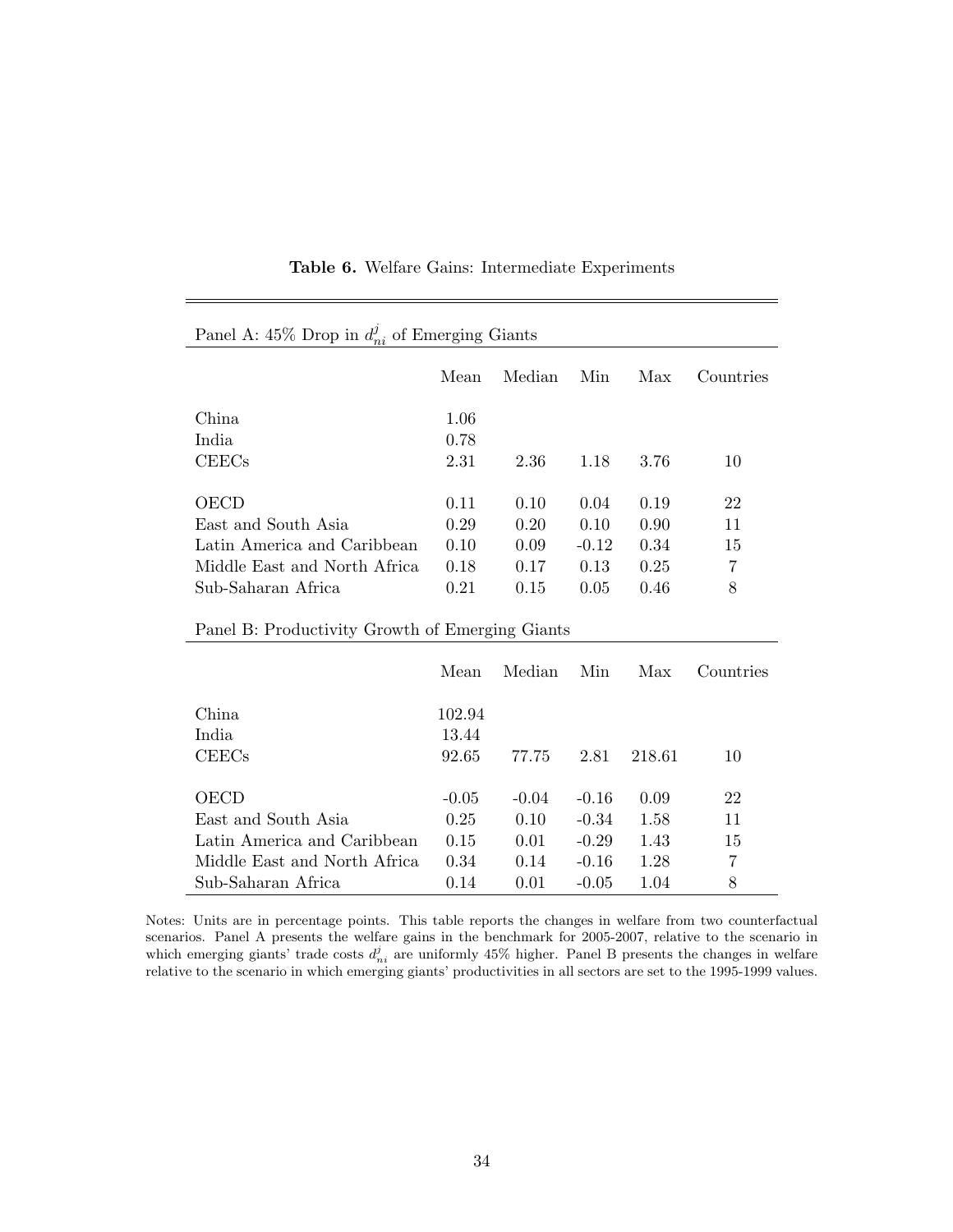| ISIC code | Sector Name                                        | Emerging Giants | Rest of World |
|-----------|----------------------------------------------------|-----------------|---------------|
| 15        | Food and Beverages                                 | 0.57            | 0.67          |
| 16        | <b>Tobacco Products</b>                            | 0.92            | $-0.40$       |
| 17        | <b>Textiles</b>                                    | 9.97            | $-2.27$       |
| 18        | Wearing Apparel, Fur                               | 10.81           | $-3.64$       |
| 19        | Leather, Leather Products, Footwear                | 16.67           | $-1.29$       |
| 20        | Wood Products (Excl. Furniture)                    | 18.35           | $-0.65$       |
| 21        | Paper and Paper Products                           | $-0.99$         | 1.30          |
| 22        | Printing and Publishing                            | 2.12            | 0.15          |
| 23        | Coke, Refined Petroleum Products, Nuclear Fuel     | 10.61           | $-0.53$       |
| 24        | Chemical and Chemical Products                     | 0.86            | 0.56          |
| 25        | Rubber and Plastics Products                       | 9.91            | $-0.91$       |
| 26        | Non-Metallic Mineral Products                      | 6.83            | $-0.82$       |
| 27        | <b>Basic Metals</b>                                | 13.91           | 0.37          |
| 28        | Fabricated Metal Products                          | 3.79            | $-0.30$       |
| 29C       | Office, Accounting, Computing, and Other Machinery | 0.53            | 1.52          |
| 31A       | Electrical Machinery, Communication Equipment      | 5.89            | $-0.19$       |
| 33        | Medical, Precision, and Optical Instruments        | $-2.56$         | 1.55          |
| 34A       | <b>Transport Equipment</b>                         | 2.22            | 0.85          |
| 36        | Furniture and Other Manufacturing                  | 7.45            | $-1.43$       |
| 4A        | Nontradeables                                      | 6.03            | 0.28          |

Table 7. Sectoral Real Wage Changes, Medians

Notes: This table reports the median percentage changes in real wages  $(w_n^j/P_n)$  in each sector, separating emerging giants and the rest of the world.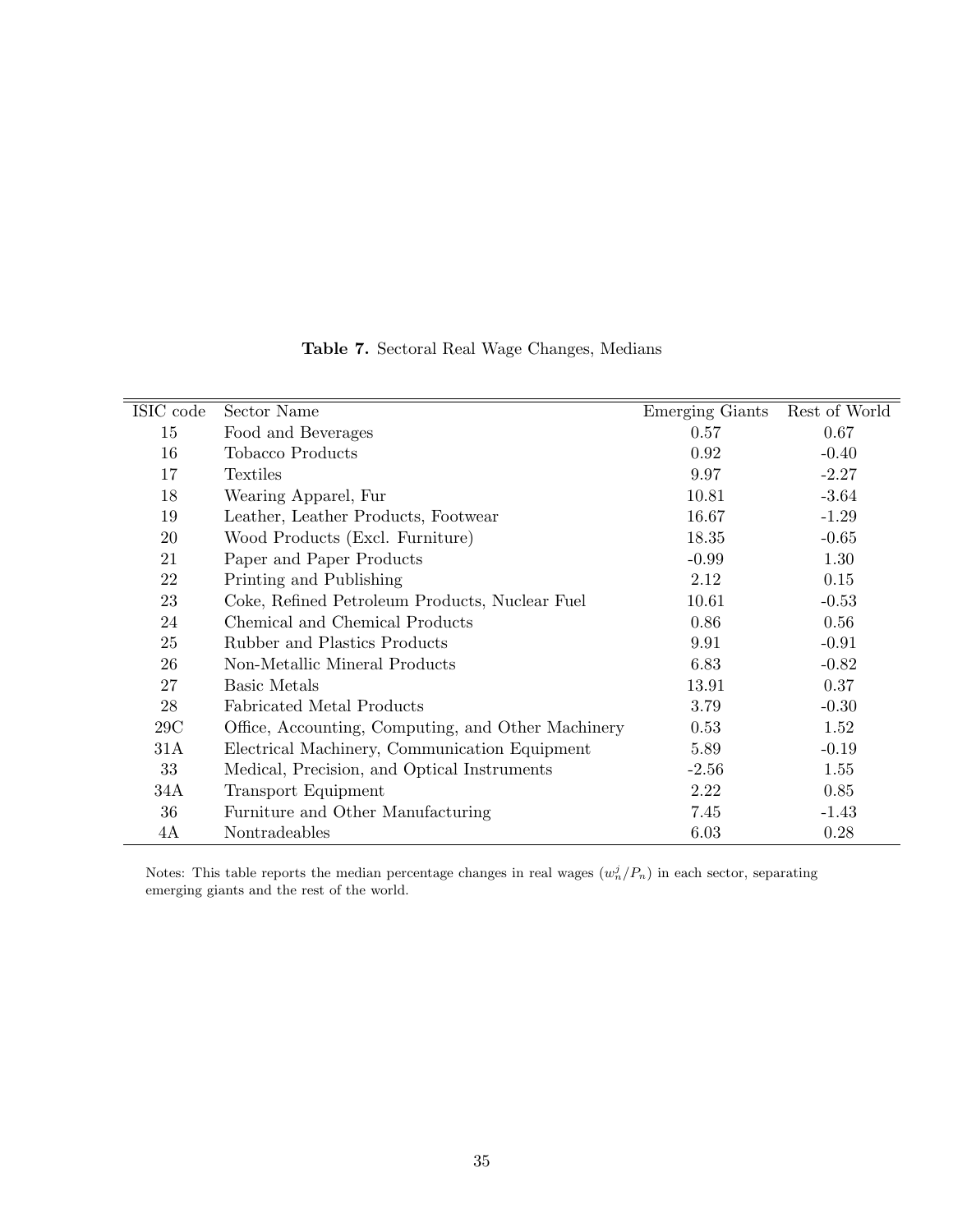



(b) Share of Emerging Giants in Global Imports

Notes: Figure 1(a) plots the total real (inflation-adjusted) exports from China, India, the CEECs, and the world for the period 1962-2007. All series are normalized such that the 1990 value equals 100. Figure 1(b) plots the share of imports coming from these countries in the total imports of the OECD and the non-OECD countries, 1962-2007.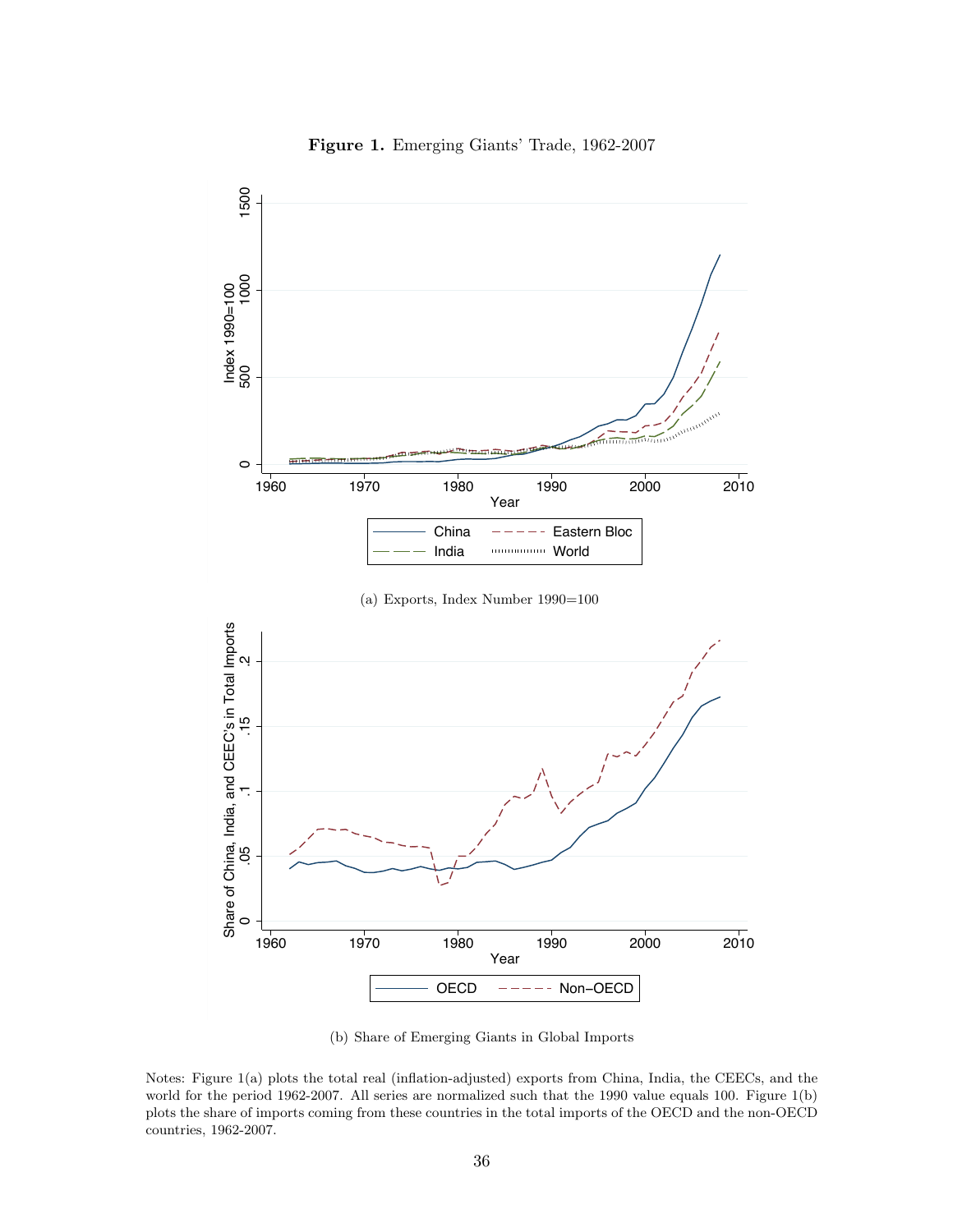

Figure 2. Productivity in Emerging Giants, Population-Weighted

Notes: This figure displays the emerging giants' population-weighted productivity  $((T_n^j)^{1/\theta})$ , as a ratio to the world frontier in each sector. The horizontal line is the geometric average emerging giants' productivity across sectors. The key for sector labels is reported in Table A2.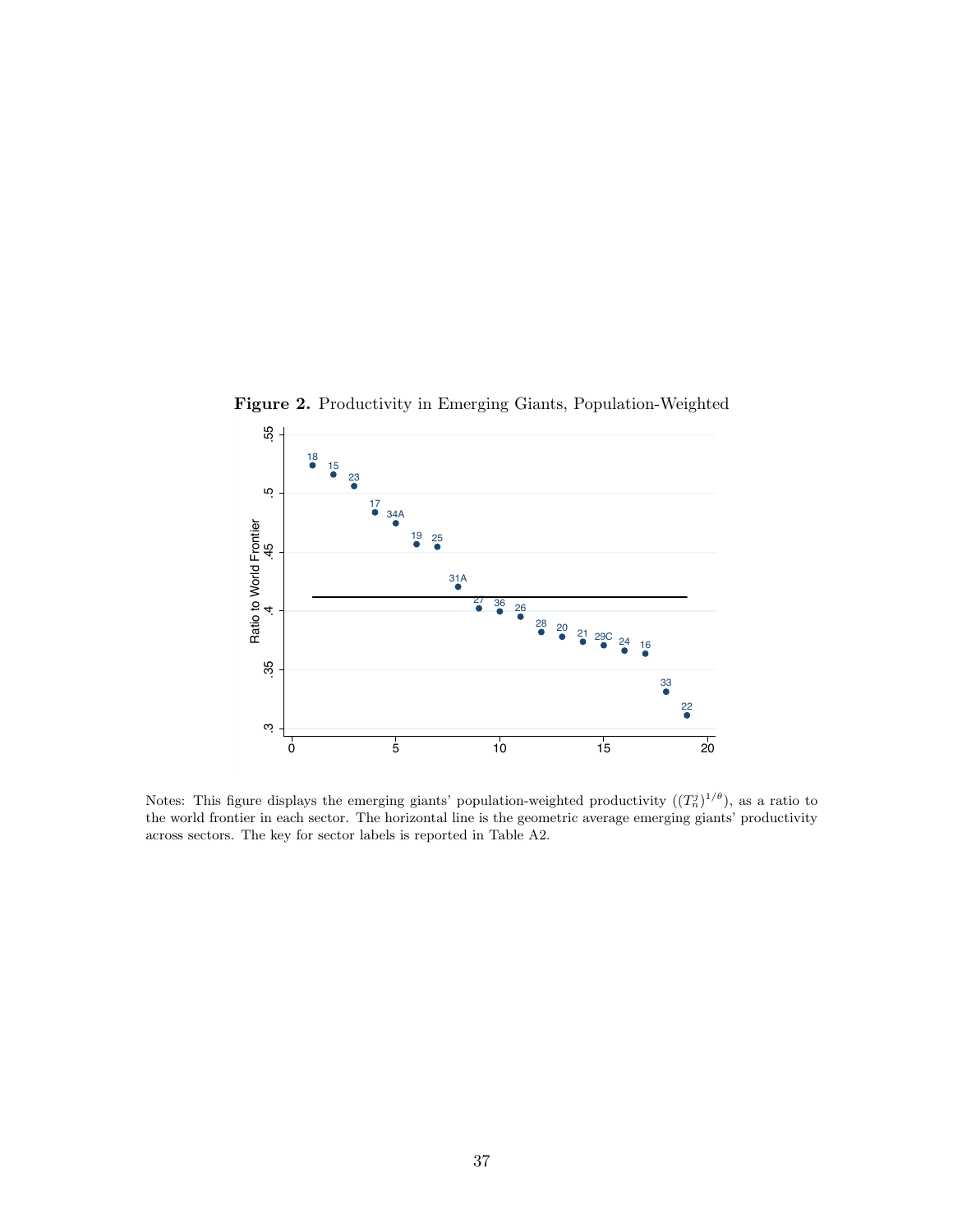

**Figure 3.** Benchmark Model vs. Data:  $\pi_{ni}^{j}$  for Emerging Giants and the Rest of the Sample

Notes: This figure displays the model-implied values of  $\pi_{ni}^j$  on the y-axis against the values of  $\pi_{ni}^j$  in the data on the x-axis. Solid red dots depict  $\pi_{ni}^j$  in which either n or i is one of the emerging giants. Hollow dots represent the non-emerging giant  $\pi_{ni}^j$ 's. The line through the points is the 45-degree line.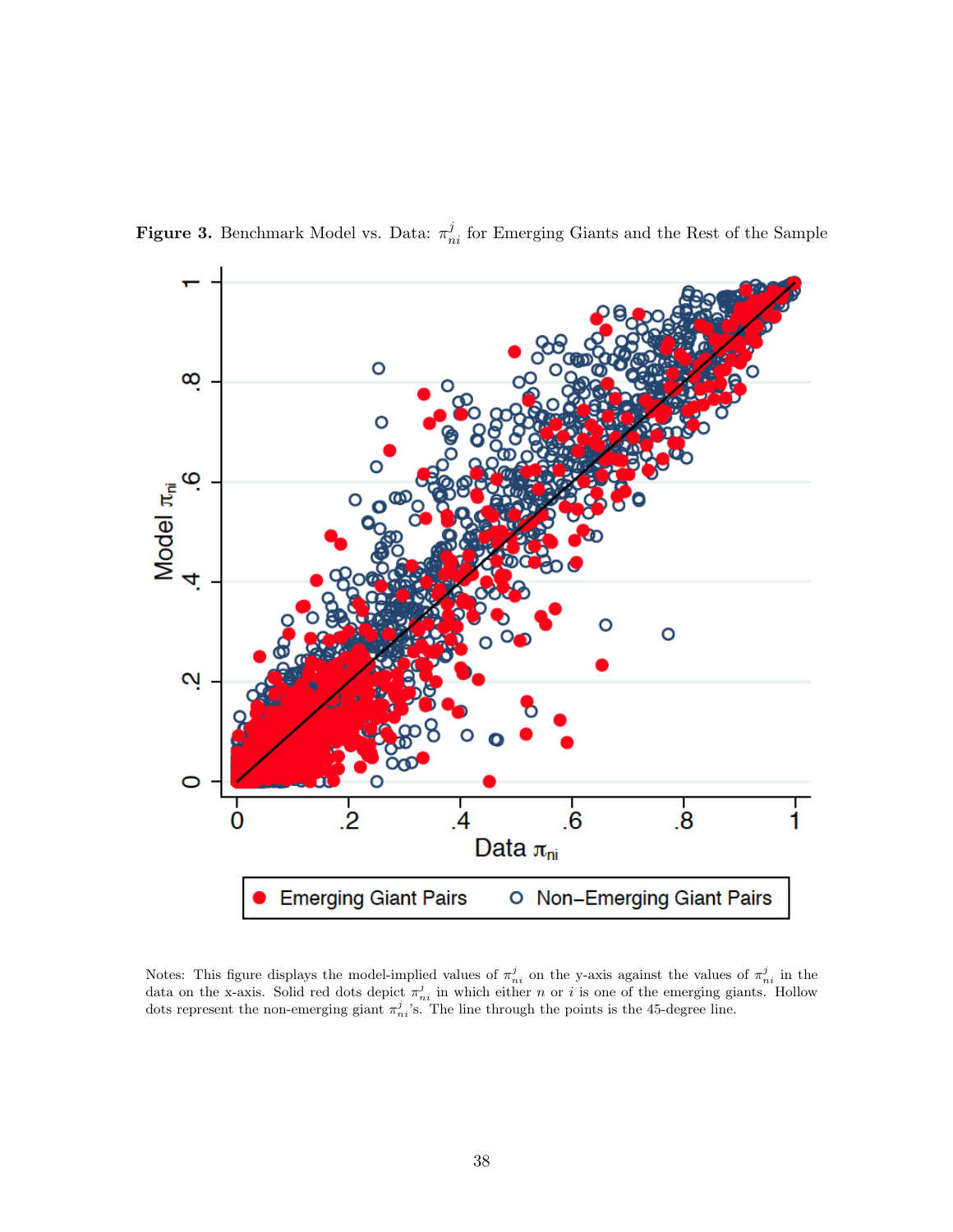



Notes: This figure displays the welfare gains to the rest of the world under flexible factor markets (on the x-axis) against the gains to the rest of the world under the three alternative assumptions on the factor markets (all factors fixed,  $L$  only fixed, and  $K$  only fixed), along with the 45-degree line.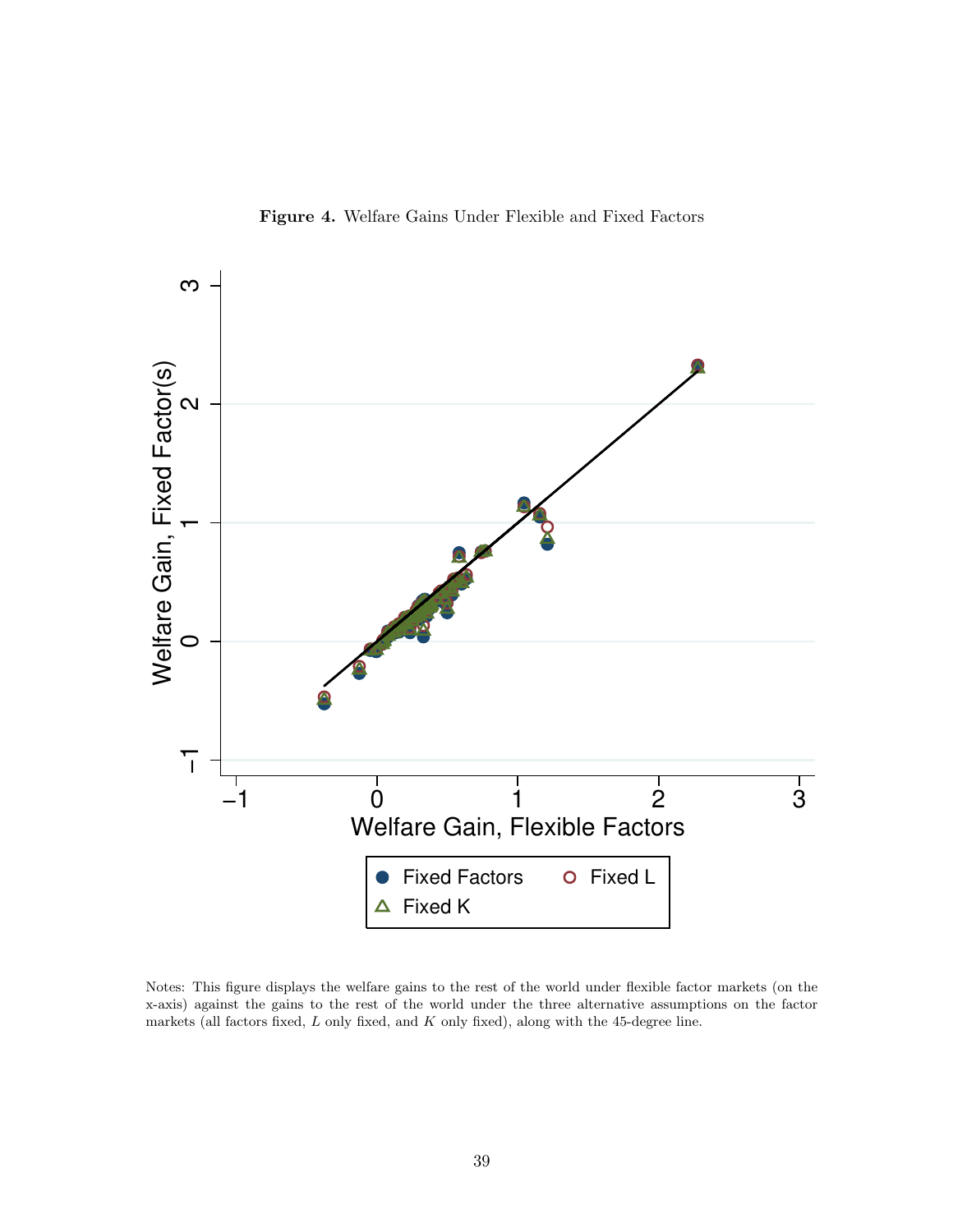

Figure 5. Changes in Real Factor Returns by Sector: Emerging Giants vs. Rest of World

Notes: This figure displays the median percentage change in the real wage in the rest of the world (y-axis) against the median percentage change in the real wage in the emerging giants in each sector. The key for sector labels is reported in Table A2.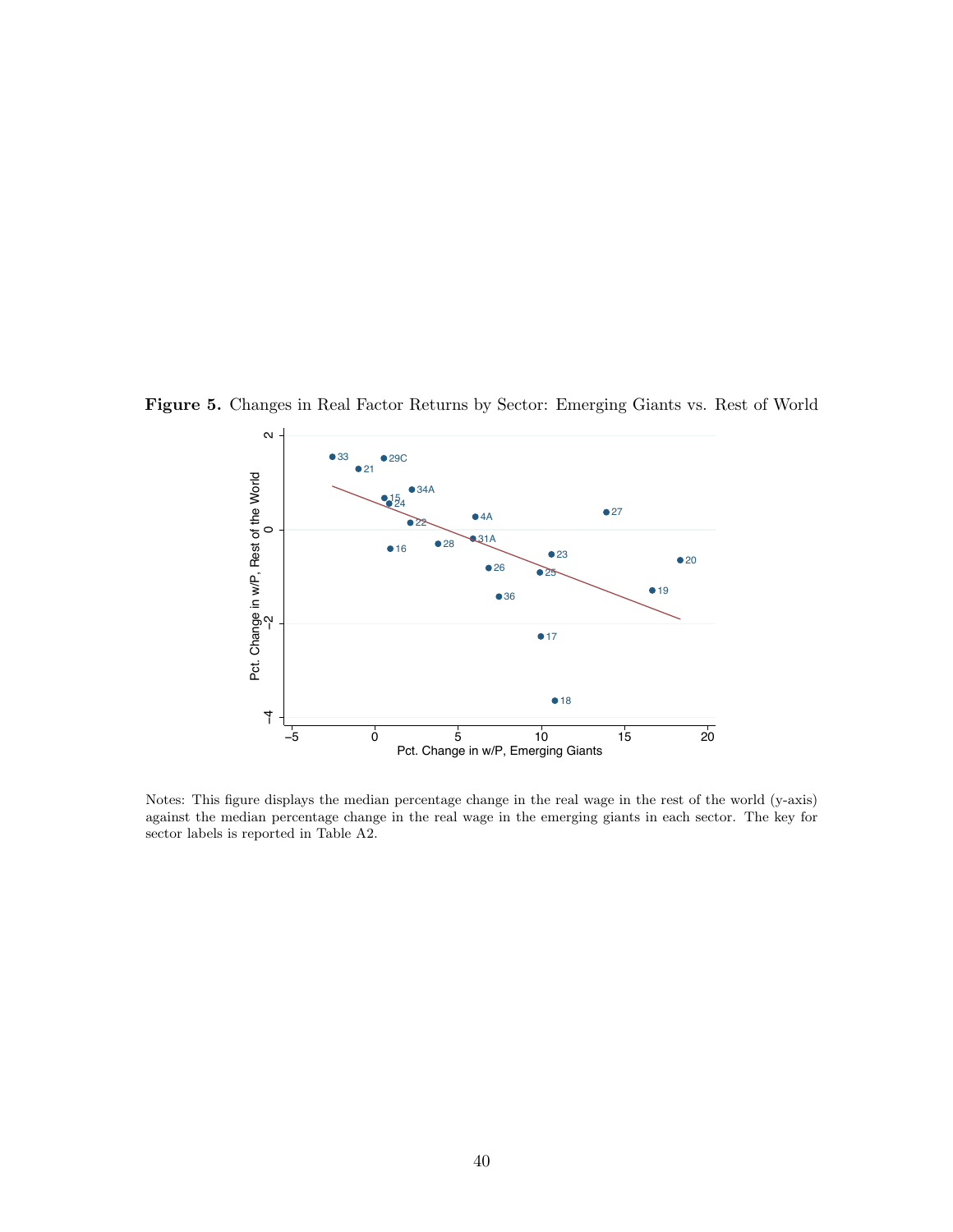

Figure 6. Changes in Real Wages, Fixed Factors, by Sector and Region

(b) Emerging Giants

Notes: This figure displays the scatterplots of the median percentage changes in real wages in the rest of the world (top panel) and in emerging giants (bottom panel) in each sector and each region when emerging giants open to trade but factors cannot reallocate across sectors. Region label key: CHN=China, IND=India, CEEC=CEECs, OECD=OECD, ESA=East and South Asia, LAC=Latin America and Caribbean, MENA=Middle East and North Africa, SSA=Sub-Saharan Africa.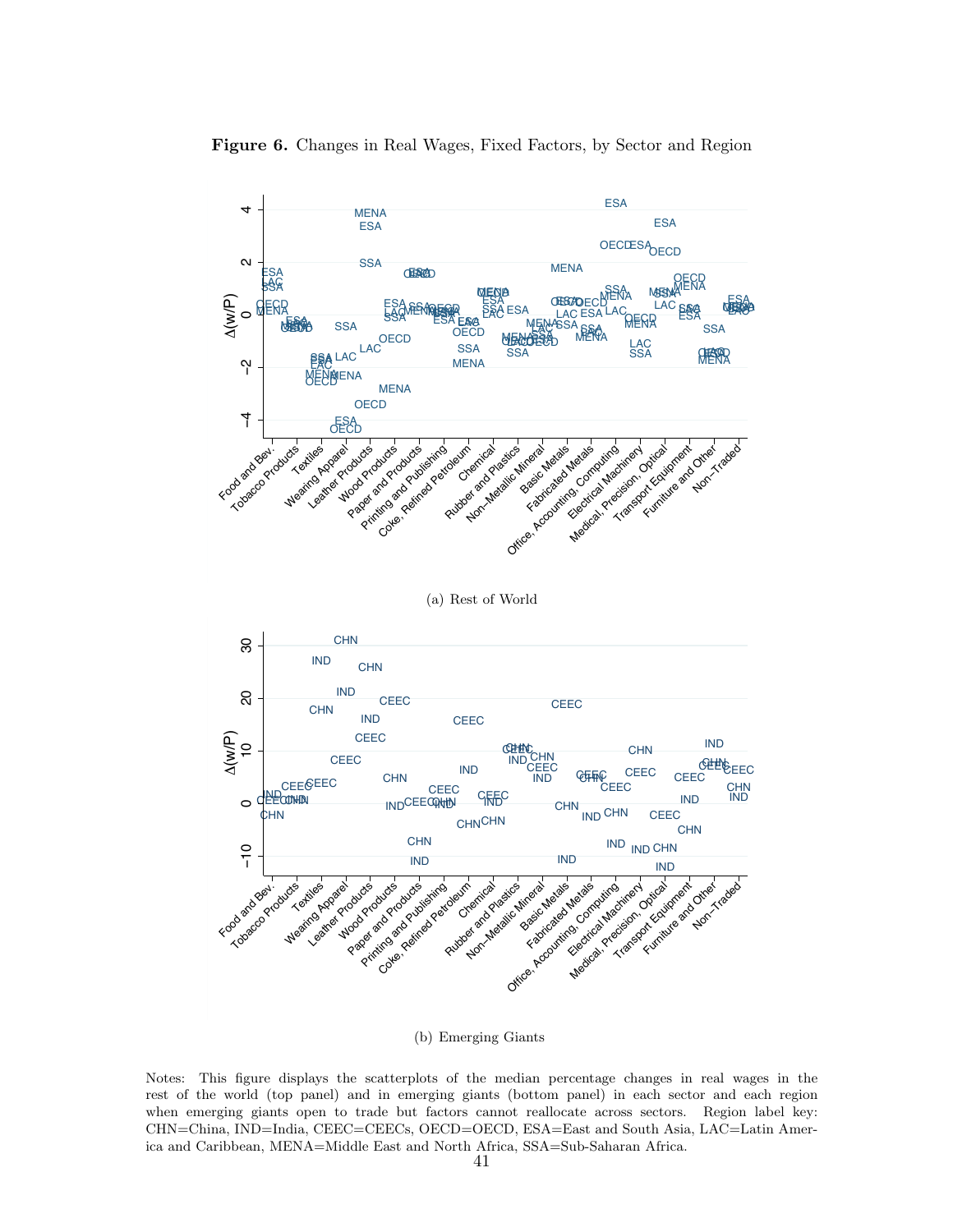

Figure 7. Changes in Real Wages and Sectoral Productivity: Partial Correlations

(b) Emerging Giants

Notes: This figure displays the partial correlations between changes in sectoral real wages and the productivity relative to the world frontier in a sector, after partialling out the full set of country and sector effects. The top panel represents the rest of the world, the bottom panel emerging giants.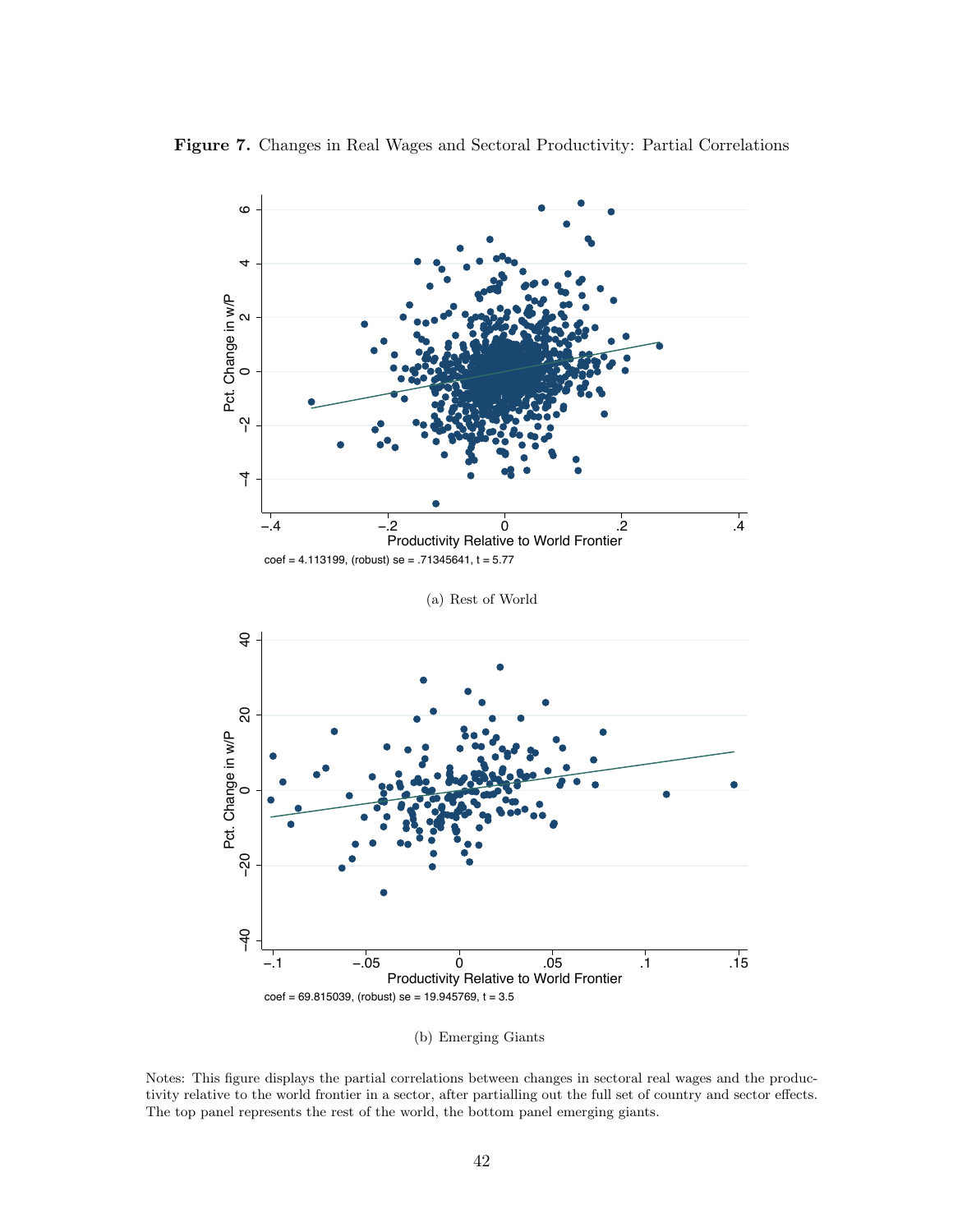| rapio 111. Codney              | $\sim$ $\sim$ $\sim$ $\sim$  |
|--------------------------------|------------------------------|
| <b>Emerging Giants</b>         |                              |
| Bulgaria                       | Poland                       |
| China                          | Romania                      |
| Czech Republic                 | Russian Federation           |
| Hungary                        | Slovak Republic              |
| India                          | Slovenia                     |
| Kazakhstan                     | Ukraine                      |
|                                |                              |
| ${\rm OECD}$                   | Latin America and Caribbean  |
| Australia                      | Argentina                    |
| Austria                        | <b>Bolivia</b>               |
| Belgium-Luxembourg             | <b>Brazil</b>                |
| Canada                         | Chile                        |
| Denmark                        | Colombia                     |
| Finland                        | Costa Rica                   |
| $\mathop{\rm France}\nolimits$ | Ecuador                      |
| Germany                        | El Salvador                  |
| Greece                         | Guatemala                    |
| Iceland                        | Honduras                     |
| Ireland                        | Mexico                       |
| Italy                          | Peru                         |
| Japan                          | Trinidad and Tobago          |
| Netherlands                    | Uruguay                      |
| New Zealand                    | Venezuela, RB                |
| Norway                         |                              |
| Portugal                       | Middle East and North Africa |
| Spain                          | Egypt, Arab Rep.             |
| Sweden                         | Iran, Islamic Rep.           |
| Switzerland                    | Israel                       |
| United Kingdom                 | Jordan                       |
| United States                  | Kuwait                       |
|                                | Saudi Arabia                 |
| East and South Asia            | Turkey                       |
| Bangladesh                     |                              |
| Fiji                           | Sub-Saharan Africa           |
| Indonesia                      | Ethiopia                     |
| Korea, Rep.                    | Ghana                        |
| Malaysia                       | Kenya                        |
| Pakistan                       | Mauritius                    |
| Philippines                    | Nigeria                      |
| Sri Lanka                      | Senegal                      |
| Taiwan Province of China       | South Africa                 |
| Thailand                       | Tanzania                     |
| Vietnam                        |                              |

# Table A1. Country Coverage

Notes: This table reports the countries in the sample.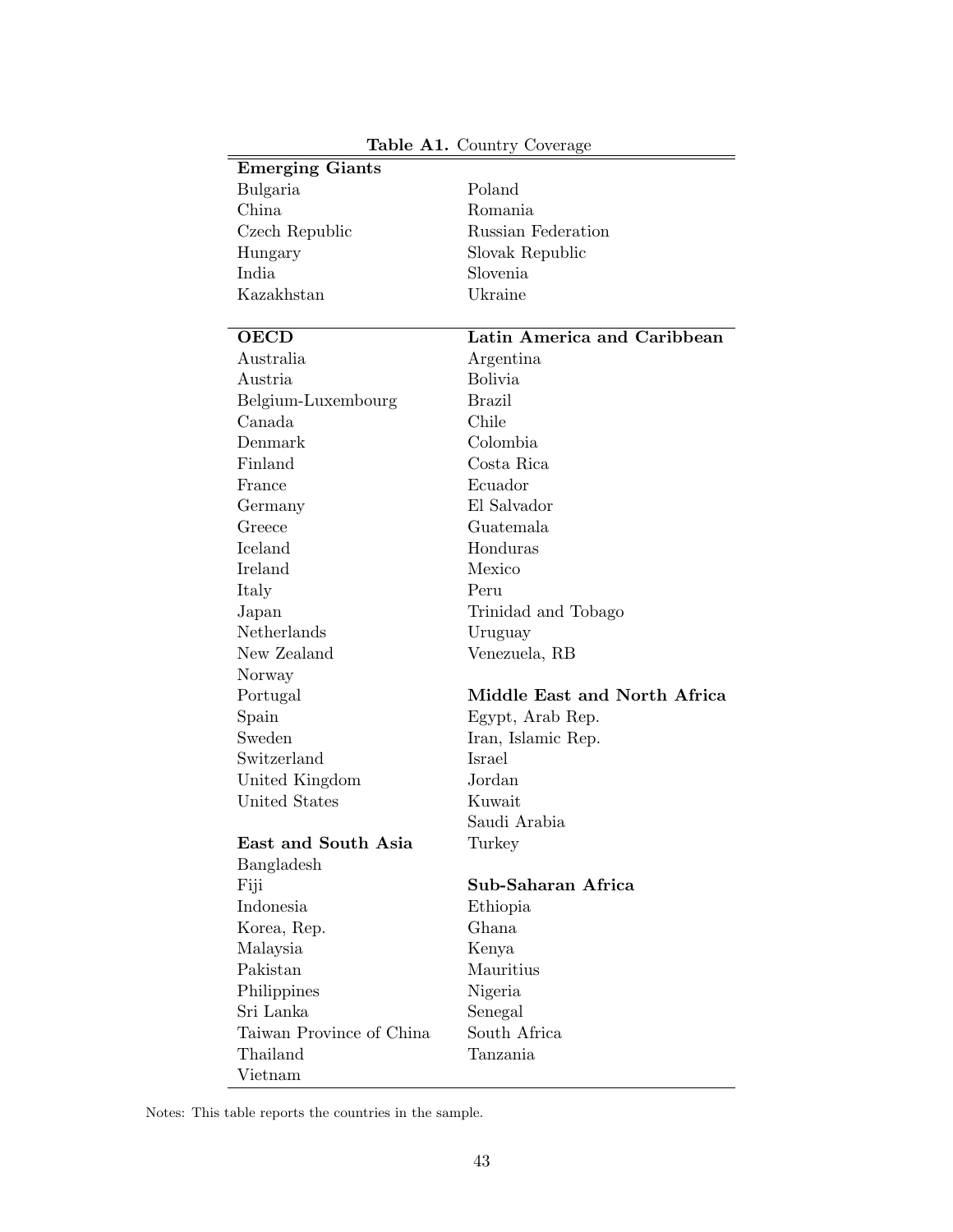| ISIC code   | Sector Name                                        | $\alpha_i$ | $\beta_j$ | $\gamma_{J+1,j}$ | $\omega_i$  |
|-------------|----------------------------------------------------|------------|-----------|------------------|-------------|
| 15          | Food and Beverages                                 | 0.290      | 0.290     | 0.303            | 0.169       |
| 16          | <b>Tobacco Products</b>                            | 0.272      | 0.490     | 0.527            | 0.014       |
| 17          | <b>Textiles</b>                                    | 0.444      | 0.368     | 0.295            | 0.019       |
| 18          | Wearing Apparel, Fur                               | 0.468      | 0.369     | 0.320            | 0.109       |
| 19          | Leather, Leather Products, Footwear                | 0.469      | 0.350     | 0.330            | 0.015       |
| $20\,$      | Wood Products (Excl. Furniture)                    | 0.455      | 0.368     | 0.288            | 0.008       |
| 21          | Paper and Paper Products                           | 0.351      | 0.341     | 0.407            | 0.012       |
| 22          | Printing and Publishing                            | 0.484      | 0.453     | 0.407            | 0.005       |
| 23          | Coke, Refined Petroleum Products, Nuclear Fuel     | 0.248      | 0.246     | 0.246            | 0.141       |
| 24          | Chemical and Chemical Products                     | 0.297      | 0.368     | 0.479            | 0.009       |
| $25\,$      | Rubber and Plastics Products                       | 0.366      | 0.375     | 0.350            | 0.014       |
| $26\,$      | Non-Metallic Mineral Products                      | 0.350      | 0.448     | 0.499            | 0.073       |
| 27          | <b>Basic Metals</b>                                | 0.345      | 0.298     | 0.451            | 0.002       |
| $\sqrt{28}$ | <b>Fabricated Metal Products</b>                   | 0.424      | 0.387     | 0.364            | 0.013       |
| 29C         | Office, Accounting, Computing, and Other Machinery | 0.481      | 0.381     | 0.388            | 0.051       |
| 31A         | Electrical Machinery, Communication Equipment      | 0.369      | 0.368     | 0.416            | $\,0.022\,$ |
| 33          | Medical, Precision, and Optical Instruments        | 0.451      | 0.428     | 0.441            | 0.038       |
| 34A         | <b>Transport Equipment</b>                         | 0.437      | 0.329     | 0.286            | 0.220       |
| 36          | Furniture and Other Manufacturing                  | 0.447      | 0.396     | 0.397            | 0.065       |
| 4A          | Nontradeables                                      | 0.561      | 0.651     | 0.788            |             |
|             |                                                    |            |           |                  |             |
|             | Mean                                               | 0.400      | 0.385     | 0.399            | 0.053       |
|             | Min                                                | 0.248      | 0.246     | 0.246            | 0.002       |
|             | Max                                                | 0.561      | 0.651     | 0.788            | 0.220       |

Notes: This table reports the sectors used in the analysis. The classification corresponds to the ISIC Revision 3 2-digit, aggregated further due to data availability.  $\alpha_j$  is the value-added based labor intensity;  $\beta_j$  is the share of value added in total output;  $\gamma_{J+1,j}$  is the share of nontradeable inputs in total intermediate inputs;  $\omega_j$  is the taste parameter for tradeable sector j, estimated using the procedure described in Section A.3. Variable definitions and sources are described in detail in the text.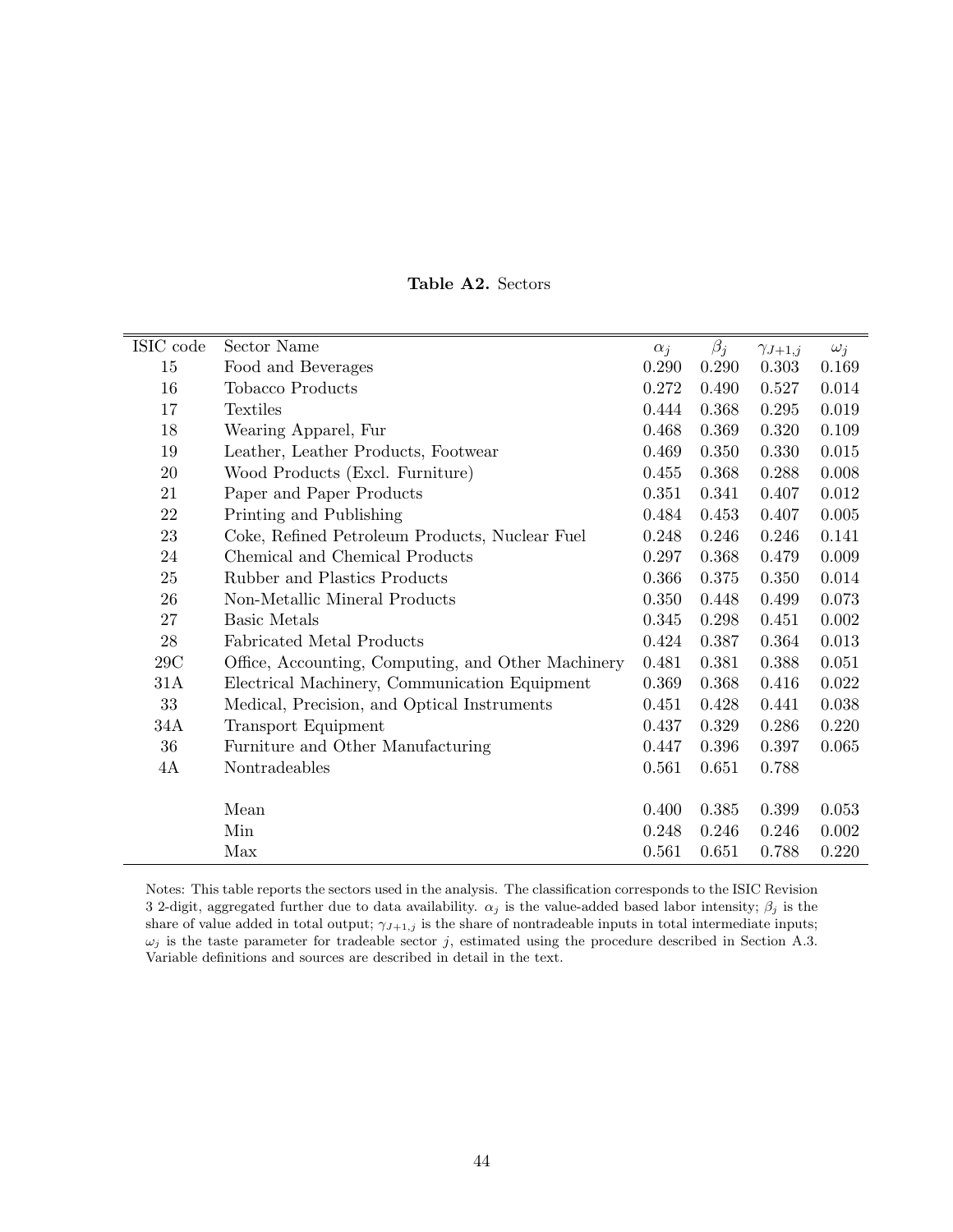|                              | Mean  | Median | Min      | Max   | Countries |
|------------------------------|-------|--------|----------|-------|-----------|
| <b>Emerging Giants</b>       | 0.627 | 0.704  | 0.202    | 0.861 | 8         |
| <b>OECD</b>                  | 0.764 | 0.790  | 0.479    | 0.927 | 18        |
| East and South Asia          | 0.792 | 0.800  | 0.675    | 0.878 | 8         |
| Latin America and Caribbean  | 0.717 | 0.743  | 0.351    | 0.957 | 9         |
| Middle East and North Africa | 0.514 | 0.581  | $-0.001$ | 0.766 | 6         |
| Sub-Saharan Africa           | 0.833 | 0.864  | 0.638    | 0.997 | 3         |
|                              |       |        |          |       |           |

Table A3. Sectoral Labor Shares: Correlations of Model and Data, by Region

Notes: This table report the summarizes the country-specific correlations between sectoral labor shares between the model and the data, by region and country group.

|                    | Mean   | Median   | St. Dev. | Min       | Max     |
|--------------------|--------|----------|----------|-----------|---------|
| Bulgaria           | 14.275 | 11.207   | 20.058   | $-23.994$ | 75.773  |
| China              | 4.668  | 1.846    | 10.511   | $-8.390$  | 31.037  |
| Czech Republic     | 4.332  | 5.107    | 8.689    | $-8.219$  | 19.624  |
| Hungary            | 5.360  | 3.527    | 10.618   | $-10.231$ | 39.865  |
| India              | 2.327  | 0.753    | 10.555   | $-11.946$ | 27.139  |
| Kazakhstan         | 7.426  | 3.662    | 31.958   | $-34.266$ | 123.651 |
| Poland             | 4.436  | 4.259    | 7.235    | $-7.215$  | 20.095  |
| Romania            | 7.179  | 7.746    | 22.622   | $-74.360$ | 42.703  |
| Russian Federation | 4.663  | $-1.635$ | 18.307   | $-17.603$ | 50.224  |
| Slovak Republic    | 7.661  | 8.968    | 11.834   | $-16.095$ | 28.412  |
| Slovenia           | 6.539  | 13.353   | 21.790   | $-67.104$ | 24.555  |
| Ukraine            | 7.637  | 4.163    | 14.923   | $-11.734$ | 52.387  |

Table A4. Emerging Giants: Sectoral Real Wage Changes, Summary Statistics by Country

Notes: This table reports the median percentage changes in real wages  $(w_n^j/P_n)$  in each sector, by region.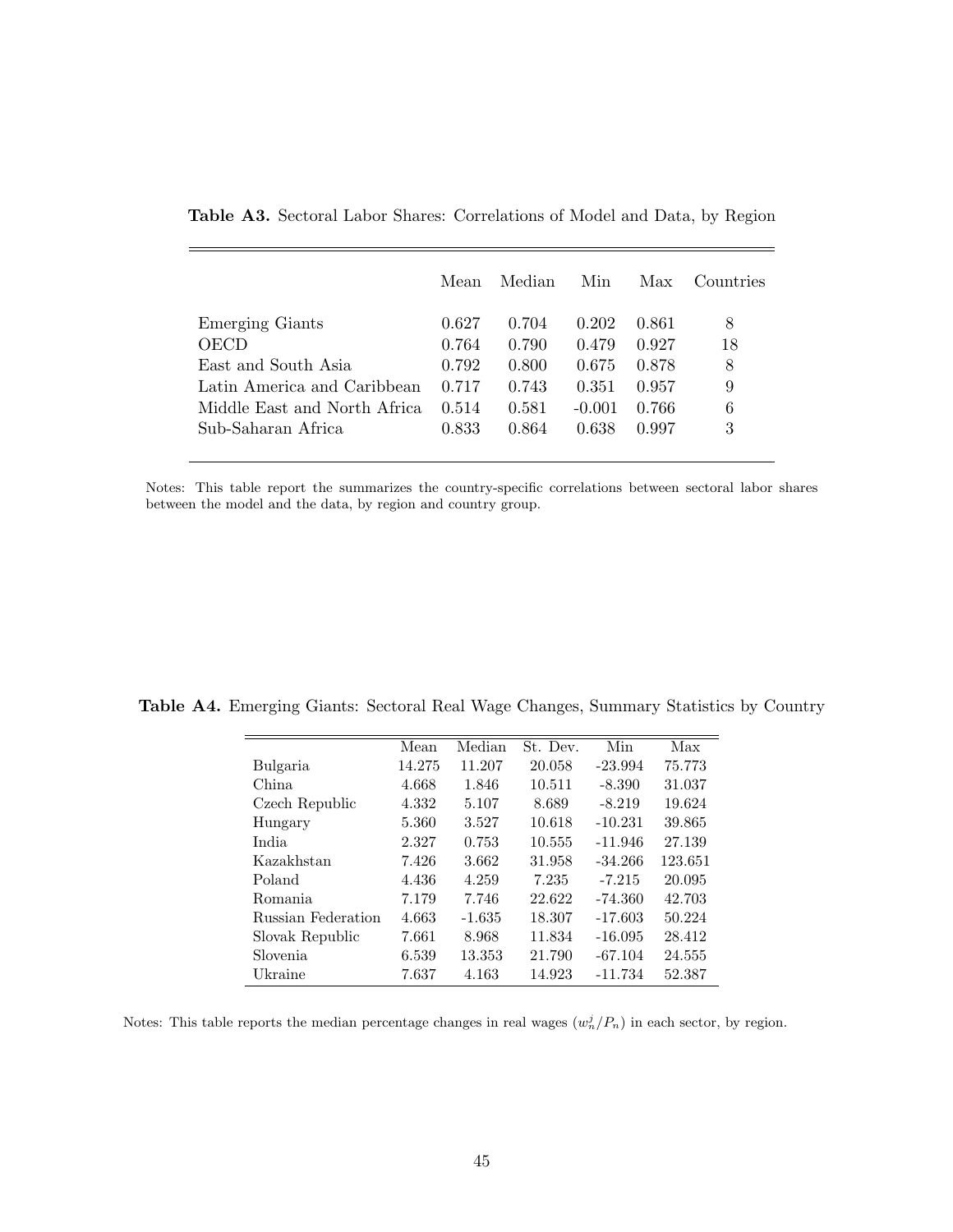|                          | Mean              | Median            | St. Dev.       | Min                  | Max            |
|--------------------------|-------------------|-------------------|----------------|----------------------|----------------|
| Argentina                | $-0.334$          | $-0.783$          | 2.224          | $-2.594$             | 7.252          |
| Australia                | 0.303             | 0.151             | 3.512          | $-6.771$             | 11.827         |
| Austria                  | 0.250             | 0.150             | 1.878          | $-4.146$             | 4.242          |
| Bangladesh               | 0.256             | 0.322             | 2.948          | $-6.767$             | 9.380          |
| Belgium-Luxembourg       | $-0.065$          | 0.231             | 2.374          | -4.476               | 5.089          |
| Bolivia                  | 0.008             | $-0.116$          | 1.496          | $-2.747$             | 3.127          |
| <b>Brazil</b>            | $-0.201$          | $-0.223$          | 1.029          | $-2.033$             | 1.931          |
| Canada                   | $-0.310$          | $-0.116$          | 1.956          | $-4.632$             | 2.872          |
| Chile                    | $-0.663$          | $-0.479$          | 1.917          | $-4.623$             | 3.937          |
| Colombia                 | $-0.059$          | 0.003             | 0.975          | $-1.788$             | 1.551          |
| Costa Rica               | $-0.966$          | $-1.122$          | 2.025          | -4.237               | $5.585\,$      |
| Denmark                  | 0.076             | $-0.062$          | 1.720          | $-3.280$             | 3.619          |
| Ecuador                  | $-0.116$          | $-0.159$          | 0.875          | $-1.889$             | 1.581          |
| Egypt, Arab Rep.         | 0.347             | 0.270             | 1.867          | $-2.199$             | 5.533          |
| El Salvador              | 0.241             | 0.385             | 1.324          | $-2.423$             | 2.170          |
| Ethiopia                 | 0.064             | $-0.193$          | 2.367          | $-3.505$             | 7.021          |
| Fiji                     | 0.447             | 0.602             | 2.992          | $-8.515$             | 4.412          |
| Finland                  | $-0.309$          | 0.130             | 1.935          | $-5.253$             | 3.358          |
| France                   | $-0.385$          | $-0.174$          | 1.847          | -4.419               | 2.463          |
| Germany                  | $-0.328$          | $-0.328$          | 2.028          | $-4.236$             | 3.595          |
| Ghana                    | $-0.189$          | $-0.202$          | 1.704          | $-2.642$             | 5.536          |
| Greece<br>Guatemala      | 0.237             | 0.592             | 1.338          | $-2.633$             | 1.779          |
| Honduras                 | $-0.360$          | $-0.357$          | 1.693          | $-2.774$             | 3.818          |
| Iceland                  | 0.404             | 0.493             | 1.093          | $-1.808$             | 2.066          |
| Indonesia                | $-0.290$          | 0.189             | 1.682          | $-4.470$<br>$-4.043$ | 2.523          |
| Iran, Islamic Rep.       | 0.782             | 0.478             | 3.241          |                      | 11.343         |
| Ireland                  | 0.191<br>$-1.089$ | 0.066<br>$-0.751$ | 2.473<br>2.249 | $-4.148$<br>$-5.708$ | 6.275<br>1.758 |
| Israel                   | $-0.557$          | $-0.056$          | 2.256          | $-4.720$             | 3.820          |
| Italy                    | $-0.051$          | 0.014             | 1.508          | $-3.343$             | 3.261          |
| Japan                    | $-0.718$          | $-0.095$          | 3.412          | $-11.567$            | 4.694          |
| Jordan                   | 0.791             | 0.097             | 3.850          | -4.144               | 15.753         |
| Kenya                    | 0.123             | $-0.198$          | 1.988          | $-1.912$             | 7.247          |
| Korea, Rep.              | 0.720             | 0.440             | 3.030          | $-3.644$             | 8.232          |
| Kuwait                   | $-0.056$          | $-2.073$          | 6.553          | $-5.760$             | $23.051\,$     |
| Malaysia                 | 0.374             | 0.025             | 2.338          | $-4.391$             | 4.135          |
| Mauritius                | 0.188             | 0.320             | 2.022          | $-4.833$             | 3.681          |
| Mexico                   | $-0.109$          | 0.094             | 1.588          | $-3.712$             | 2.350          |
| Netherlands              | 0.114             | 0.105             | 2.107          | $-4.062$             | 4.787          |
| New Zealand              | $-0.222$          | $-0.100$          | 2.345          | $-5.841$             | 4.689          |
| Nigeria                  | $-0.069$          | $-0.042$          | 0.900          | $-2.962$             | 1.322          |
| Norway                   | $-0.394$          | $-0.036$          | 2.189          | $-6.104$             | 2.980          |
| Pakistan                 | 0.314             | $-0.005$          | 2.391          | $-5.770$             | 5.428          |
| Peru                     | $-0.784$          | $-0.934$          | 2.173          | $-3.761$             | 6.576          |
| Philippines              | $-0.321$          | $-1.196$          | 4.462          | $-5.153$             | 14.520         |
| Portugal                 | 0.090             | 0.154             | 1.818          | $-3.881$             | 3.513          |
| Saudi Arabia             | 0.271             | $-0.751$          | 5.187          | $-4.966$             | 20.942         |
| Senegal                  | 0.637             | $-0.707$          | 9.954          | $-8.199$             | 41.274         |
| South Africa             | 0.190             | 0.202             | 1.938          | $-2.506$             | 5.390          |
| Spain                    | $-0.212$          | $-0.083$          | 1.479          | $-3.239$             | 2.062          |
| Sri Lanka                | 6.247             | 3.430             | 10.383         | $-8.741$             | 43.442         |
| Sweden                   | $-0.435$          | 0.063             | 1.917          | $-4.825$             | 2.805          |
| Switzerland              | $-0.703$          | $-0.610$          | 1.973          | $-4.807$             | 2.839          |
| Taiwan Province of China | 0.523             | $-0.554$          | 4.875          | -6.972               | 17.459         |
| Tanzania                 | 0.231             | 0.320             | 2.257          | $-3.455$             | 5.690          |
| Thailand                 | 0.185             | 0.063             | 2.735          | $-5.015$             | 7.553          |
| Trinidad and Tobago      | $-0.262$          | 0.051             | 1.429          | $-3.008$             | 1.633          |
| Turkey                   | 0.799             | 0.415             | 1.958          | $-2.479$             | 4.586          |
| United Kingdom           | $-0.233$          | $-0.108$          | 1.774          | $-4.315$             | 3.094          |
| United States            | $-0.400$          | $-0.127$          | 1.924          | -4.944               | 3.207          |
| Uruguay                  | $-0.184$          | $-0.221$          | 1.031          | $-1.905$             | 1.977          |
| Venezuela, RB            | $-0.270$          | $-0.167$          | 0.795          | $-1.532$             | 1.353          |
| Vietnam                  | 0.971             | 0.578             | 2.015          | -2.917               | 4.580          |

Table A5. Rest of the World: Sectoral Real Wage Changes, Summary Statistics by Country

Notes: This table reports the median percentage changes  $\hat{q}$  real wages  $(w_n^j/P_n)$  in each sector, by region.